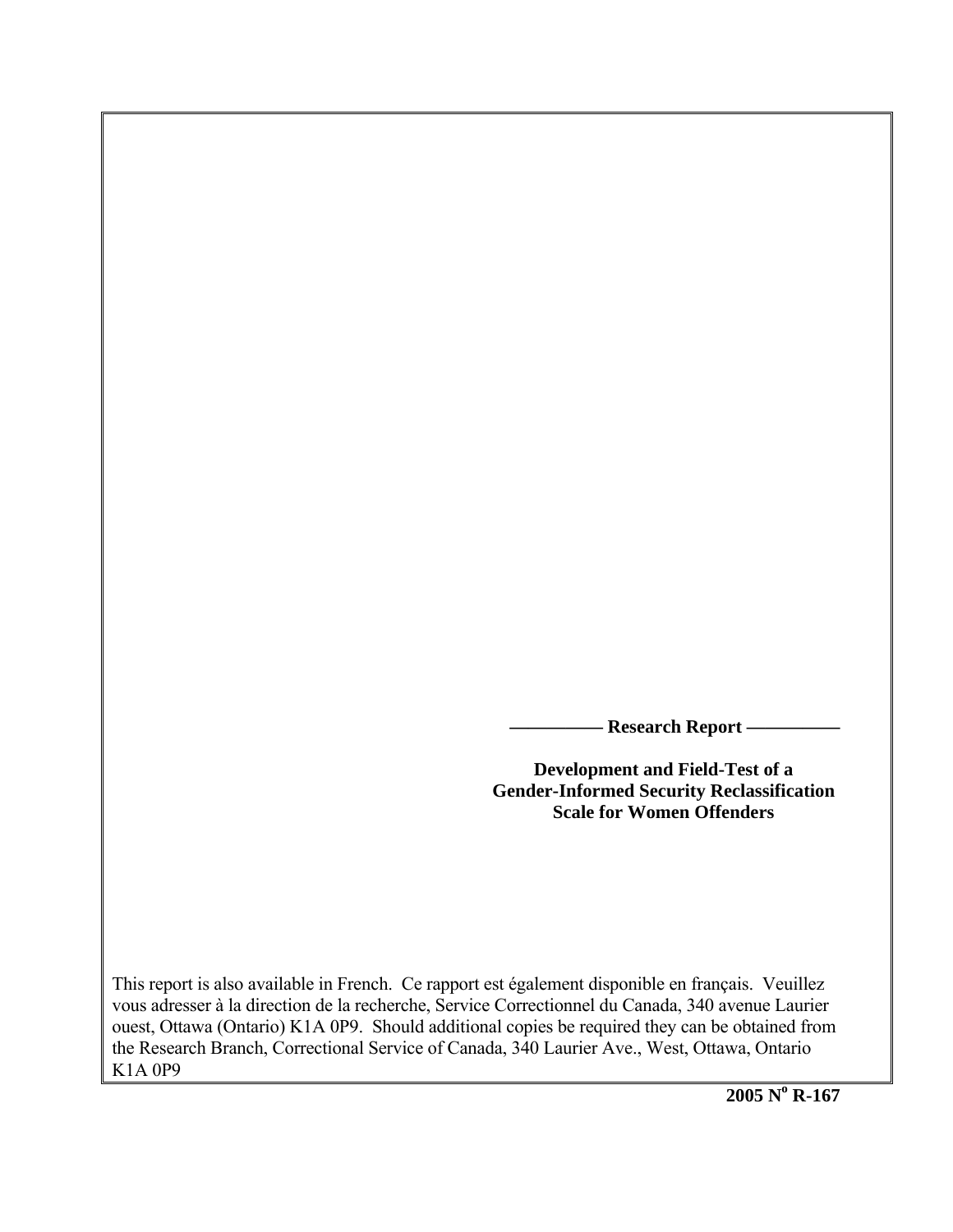**Development and Field-Test of a Gender-Informed** 

**Security Reclassification Scale for Women Offenders**

Kelley Blanchette and Kelly Taylor

Research Branch Correctional Service Canada

**May 2005**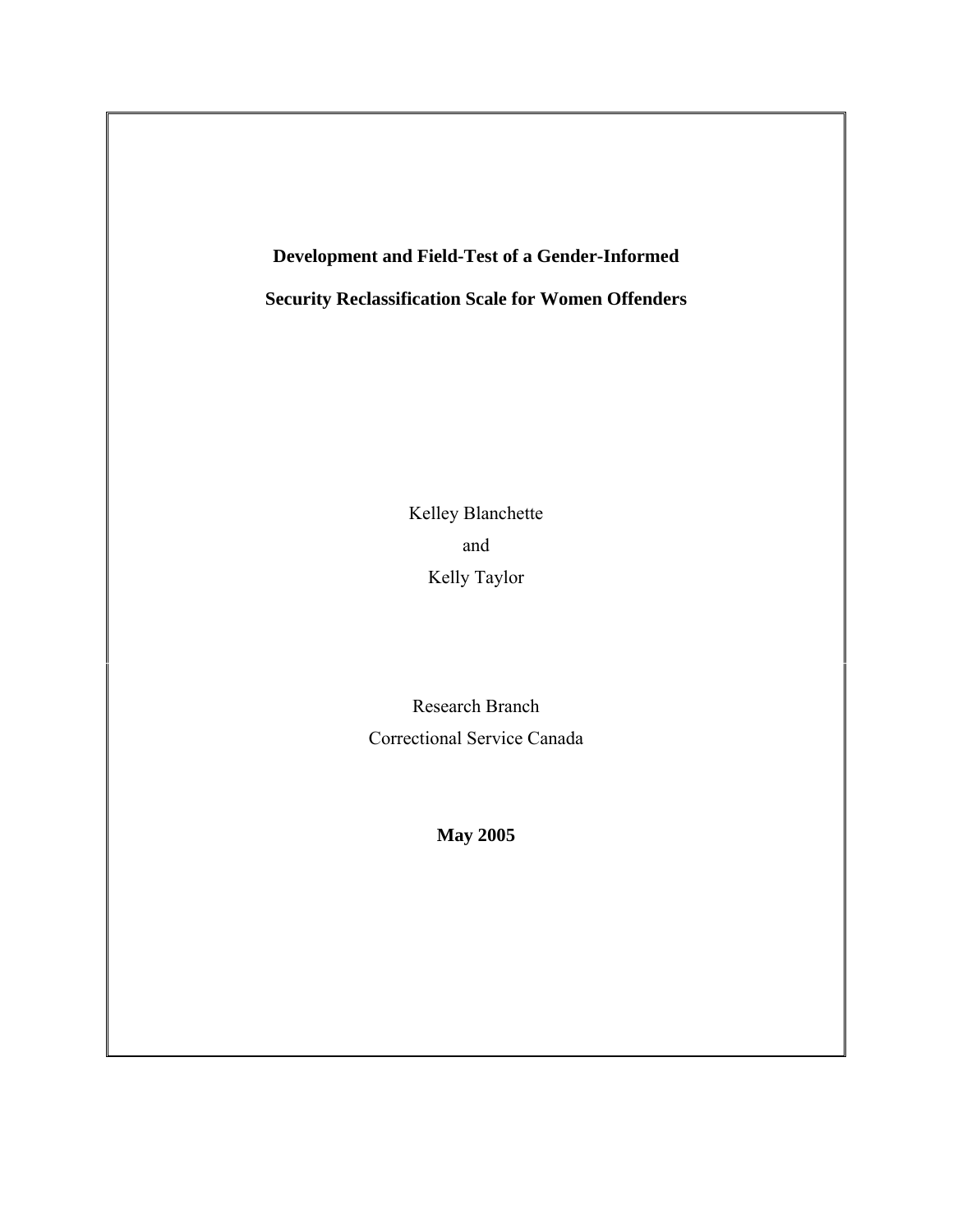#### **ACKNOWLEDGMENTS**

<span id="page-2-0"></span>This project could not have been completed without the assistance and support of numerous individuals. First, we would like to acknowledge those involved at the initial phase of this research. Most notably, Dr. Cherami Wichmann and Fred Luciani were instrumental in sustaining the development and pilot phases of this project. As well, we would like to acknowledge the support of the wardens and deputy wardens at the women's facilities, the (former) Deputy Commissioner for Women, Nancy Stableforth, and staff at Correctional Service of Canada's (CSC) Women Offender Sector. The support of Cheryl Fraser, the (former) Assistant Commissioner of the Policy, Planning, and Coordination Sector is also noted and appreciated. As well, we extend our gratitude to Dr. Larry Motiuk, the Director General of the Research Branch.

The assistance of CSC field staff was essential for the successful completion of women's reclassification scales and the provision of additional information throughout the study. The staff members involved have, once again, displayed their dedication to the work that they do and to the vision that correctional services for women need not be identical to those for men. Most notably, we would like to thank Rita Chaisson, Mark Christie, Rob Harris, Helen Herbert, Rod MacDonald, Ginette Turcotte, Rebecca Jones, Cindy Cooper, Janine Chown, Belinda Baerwald, Jo-Ann Dufour, Liane Kuzak, Kelly Lato, Ellie MacDonald, Corey Sorensen, Lynne Taillefer-Ewe, and Michelle Van De Bogart.

Throughout this study, we have been extremely fortunate to have had the research assistance of several intelligent, hard-working, dedicated individuals, including: Dr. Kendra Delveaux, Dr. Craig Dowden, Jen Kilty, Antonia Sly, and Joy Irving. Thanks also to our colleagues who took the time to read, comment, and edit this document: Dr. Shelley Brown, Amey Bell, and Krista Richard.

We would also like to extend our sincere gratitude to the external committee of academic experts who reviewed a more comprehensive version of this report: Dr. Adelle Forth, Dr. Ralph Serin, Dr. Tullio Caputo, Dr. Stephen Wormith, and Dr. Joanna Pozzulo.

ii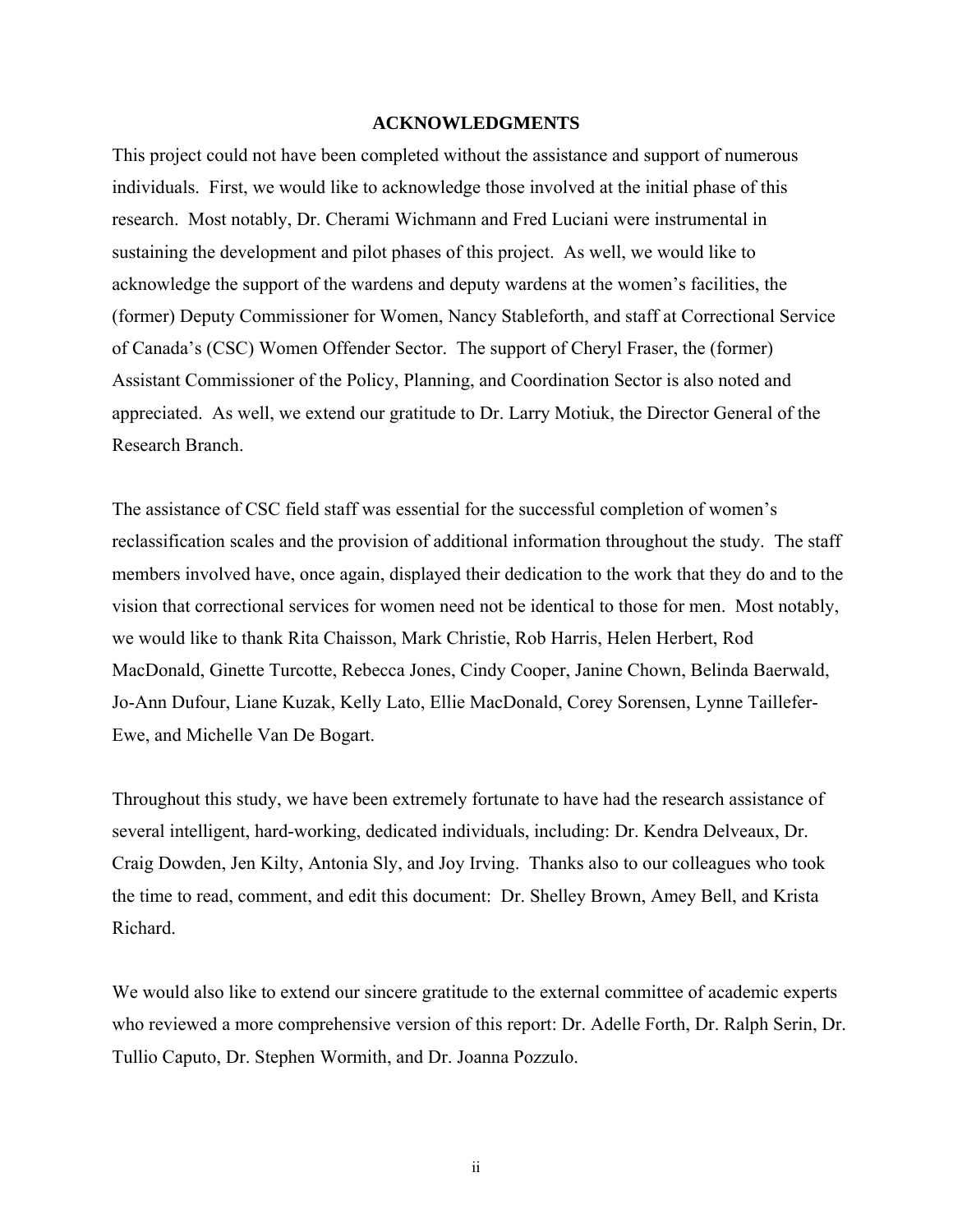#### **EXECUTIVE SUMMARY**

<span id="page-3-0"></span>Classification of offender populations is one of the most important functions of any correctional agency. Actuarial tools have demonstrated superiority over clinical judgment in accomplishing classification goals; in general, they are both more liberal and more accurate than the clinical method (Meehl, 1954; Grove & Meehl, 1996). However, objective security classification measures in use for female inmates have invariably been developed for males, despite evidence that there may be gender-specific risk factors for women, and that measures derived from samples of male offenders may overclassify women, resulting in frequent use of overrides by correctional staff (Van Voorhis & Presser, 2001).

The current study comprised the development and field-test of a gender-informed security reclassification scale for women. The Security Reclassification Scale for Women (SRSW) was designed to provide a national, objective, gender-informed classification tool that, in accordance with legislation, would assist in the placement of women into the 'least restrictive' measures of confinement. The development sample included 285 successive offender security level (OSL) reviews for women offenders. Statistical techniques reduced the pool of predictor variables to nine scale items, accounting for a significant proportion of variance (57%) in staff security level decisions. Scale cutoffs (minimum, medium, maximum) were chosen to maximize the concordance with actual security security level decisions made by staff.

The field test sample (*n=*580) included all federal women offender security level reviews that occurred between July 2000 and June 2003. Data included all offender security level (OSL) decisions, the Security Reclassification Scale for Women (SRSW), and some additional relevant variables coded by field staff. Results showed that the SRSW is a reliable and valid tool for the security classification of federal women inmates. Compared to the current offender security level (OSL) classification method (i.e., structured clinical review), the SRSW placed fewer cases at maximum security, and more cases at minimum security. Within a fixed three-month followup, the SRSW was significantly more predictive of minor institutional misconduct than the structured clinical method (OSL) currently in use. Results are discussed in terms of both theoretical and operational implications.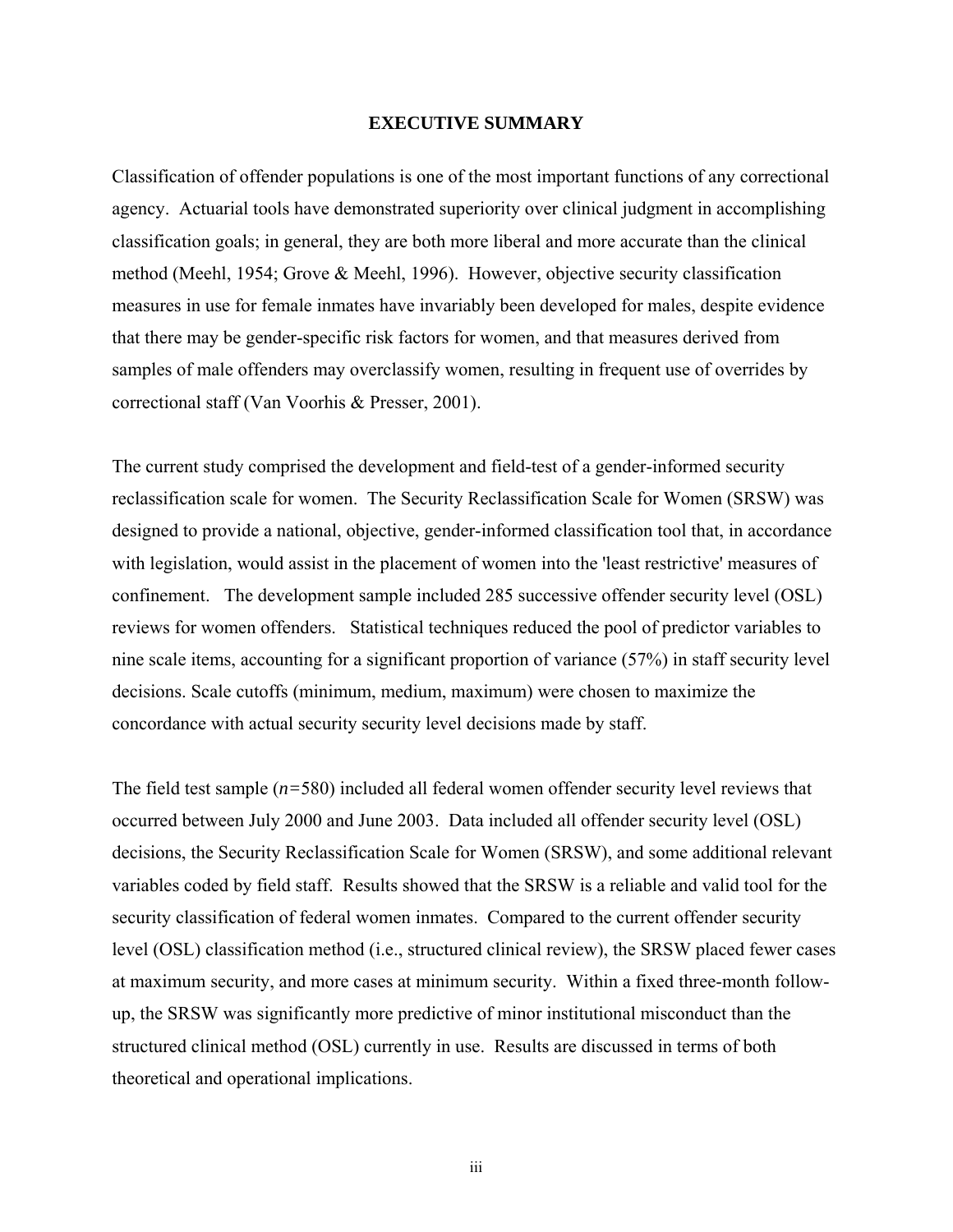# **TABLE OF CONTENTS**

<span id="page-4-0"></span>

| Development of the Security Reclassification Scale for Women (SRSW) 12 |  |
|------------------------------------------------------------------------|--|
|                                                                        |  |
|                                                                        |  |
|                                                                        |  |
|                                                                        |  |
|                                                                        |  |
|                                                                        |  |
|                                                                        |  |
|                                                                        |  |
|                                                                        |  |
|                                                                        |  |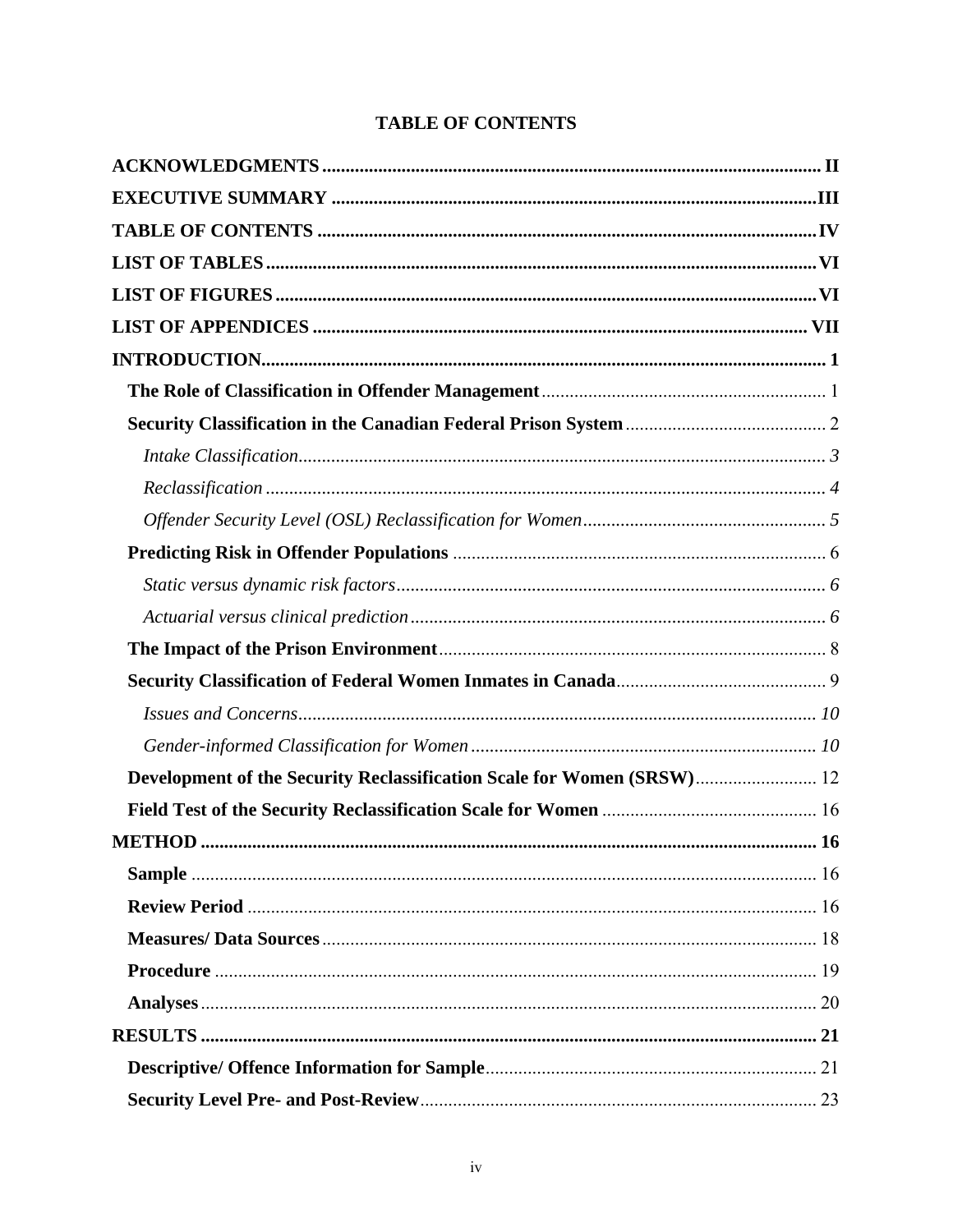| Correlations between Institutional Outcome Measures and SRSW items  34               |  |
|--------------------------------------------------------------------------------------|--|
|                                                                                      |  |
|                                                                                      |  |
| ROC Results: Assessing Predictive Accuracy of the Security Classification Indices on |  |
|                                                                                      |  |
| Results of Survival Analyses: Examining Time to Failure by Offender Security Levels  |  |
|                                                                                      |  |
|                                                                                      |  |
|                                                                                      |  |
|                                                                                      |  |
|                                                                                      |  |
|                                                                                      |  |
|                                                                                      |  |
|                                                                                      |  |
|                                                                                      |  |
|                                                                                      |  |
|                                                                                      |  |
|                                                                                      |  |
|                                                                                      |  |
|                                                                                      |  |
|                                                                                      |  |
|                                                                                      |  |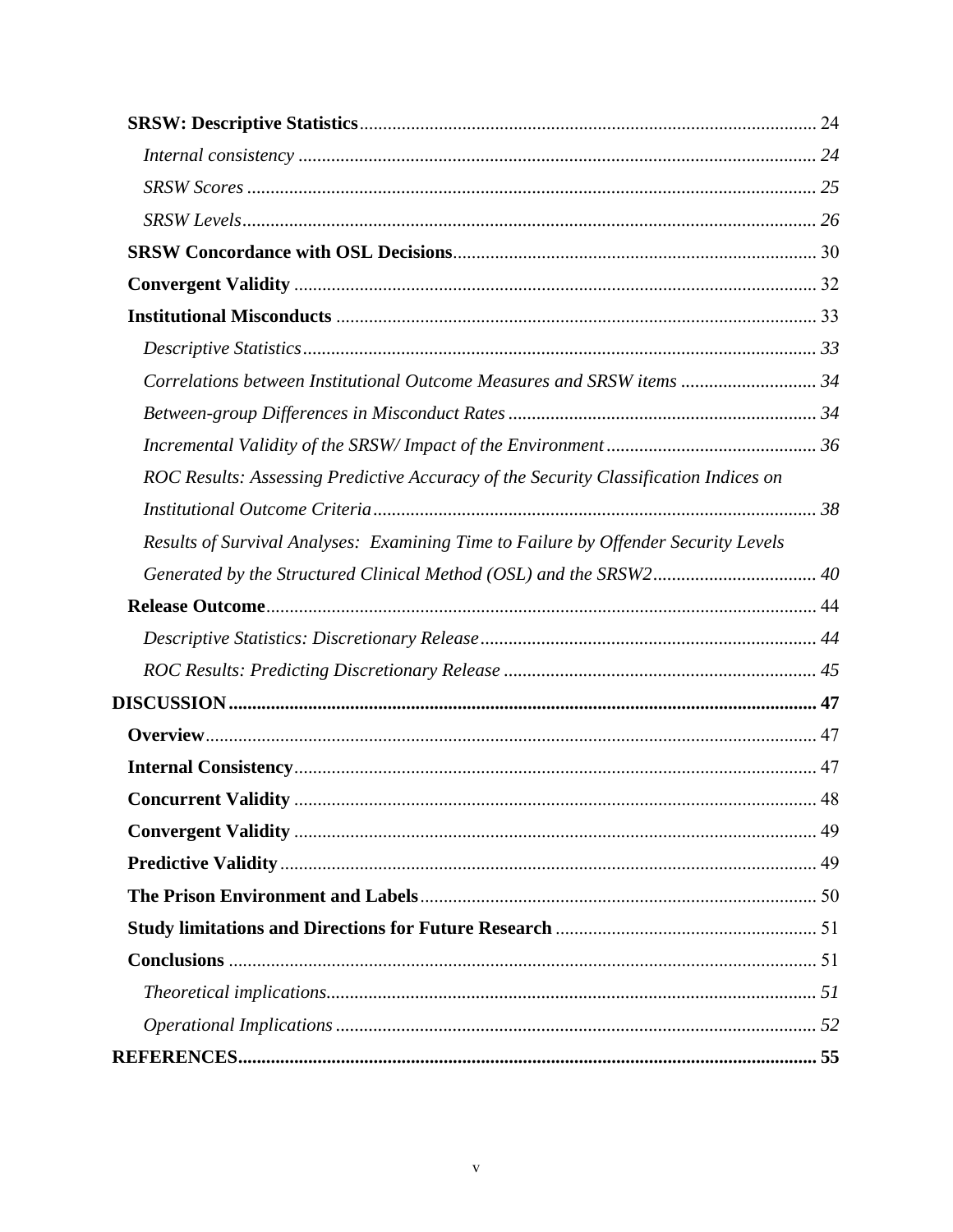# **LIST OF TABLES**

<span id="page-6-0"></span>

| Table 1: Security Reclassification Scale for Women (SRSW) Items and Weights 14                 |    |
|------------------------------------------------------------------------------------------------|----|
|                                                                                                |    |
|                                                                                                |    |
|                                                                                                |    |
| Table 5: Standardized SRSW Item-to-total Correlations and Descriptive Statistics for Each Item |    |
|                                                                                                | 25 |
|                                                                                                |    |
|                                                                                                |    |
|                                                                                                |    |
|                                                                                                |    |
|                                                                                                |    |
|                                                                                                |    |
|                                                                                                |    |
| Table 13: Correlations between SRSW Total and Item Scores and Institutional Outcome            |    |
| 34                                                                                             |    |
| Table 14: Misconduct Rates by Security Level Rating: Fixed 3-month Follow-up  36               |    |
| Table 15: Percentage Distribution of Institutional Misconducts/ Major Misconducts for Cases    |    |
| Placed in Medium Security: Comparison between Those Rated as Minimum, Medium, and              |    |
| . 37                                                                                           |    |
| Table 16: Percentage Distribution of Institutional Misconducts for Cases SRSW2-Rated as        |    |
| 'Medium' Security: Comparison between Cases Placed at Minimum, Medium, and                     |    |
|                                                                                                |    |
| Table 17: ROC Results: Predicting Institutional Misconduct with Fixed 3 Month Follow-up for    |    |
| Sample                                                                                         |    |
| Table 18: ROC Results: Pairwise Comparisons between Prediction Models 40                       |    |
| Table 19: Survival Analysis Examining Time to Failure for Minor Misconducts by Security        |    |
|                                                                                                | 42 |
| Table 20: Survival Analysis Examining Time to Failure for Major Misconducts by Security        |    |
|                                                                                                |    |
|                                                                                                |    |
|                                                                                                |    |

# **LIST OF FIGURES**

| Figure 2: Survival Analysis Examining Time to Failure for Minor Misconducts by SRSW2 |  |
|--------------------------------------------------------------------------------------|--|
|                                                                                      |  |
| Figure 3: Survival Analysis Examining Time to Failure for Major Misconducts by SRSW2 |  |
|                                                                                      |  |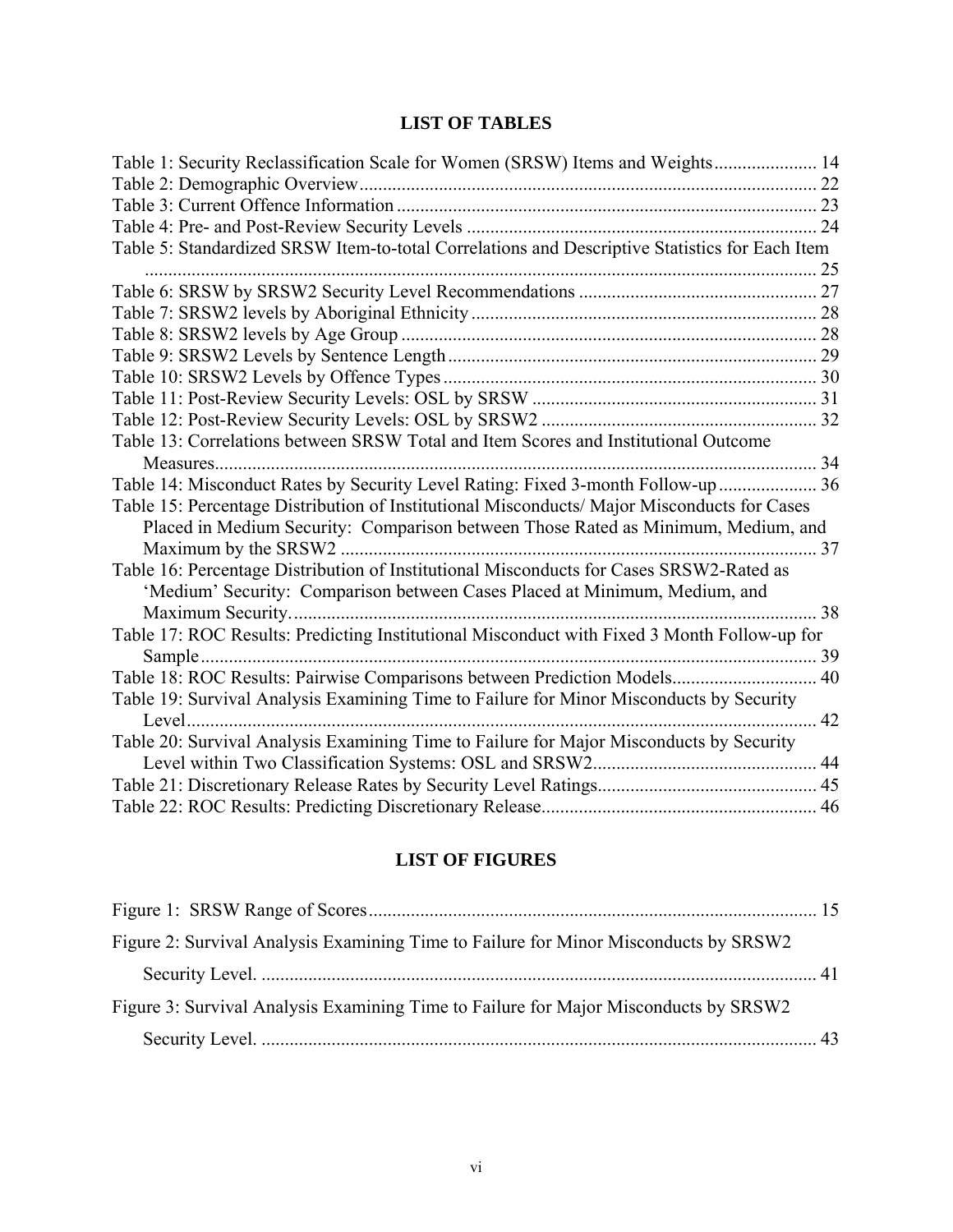# **LIST OF APPENDICES**

<span id="page-7-0"></span>

| Appendix A: Simple Correlations between Offender Security Level and First Run of Predictor |  |
|--------------------------------------------------------------------------------------------|--|
|                                                                                            |  |
|                                                                                            |  |
|                                                                                            |  |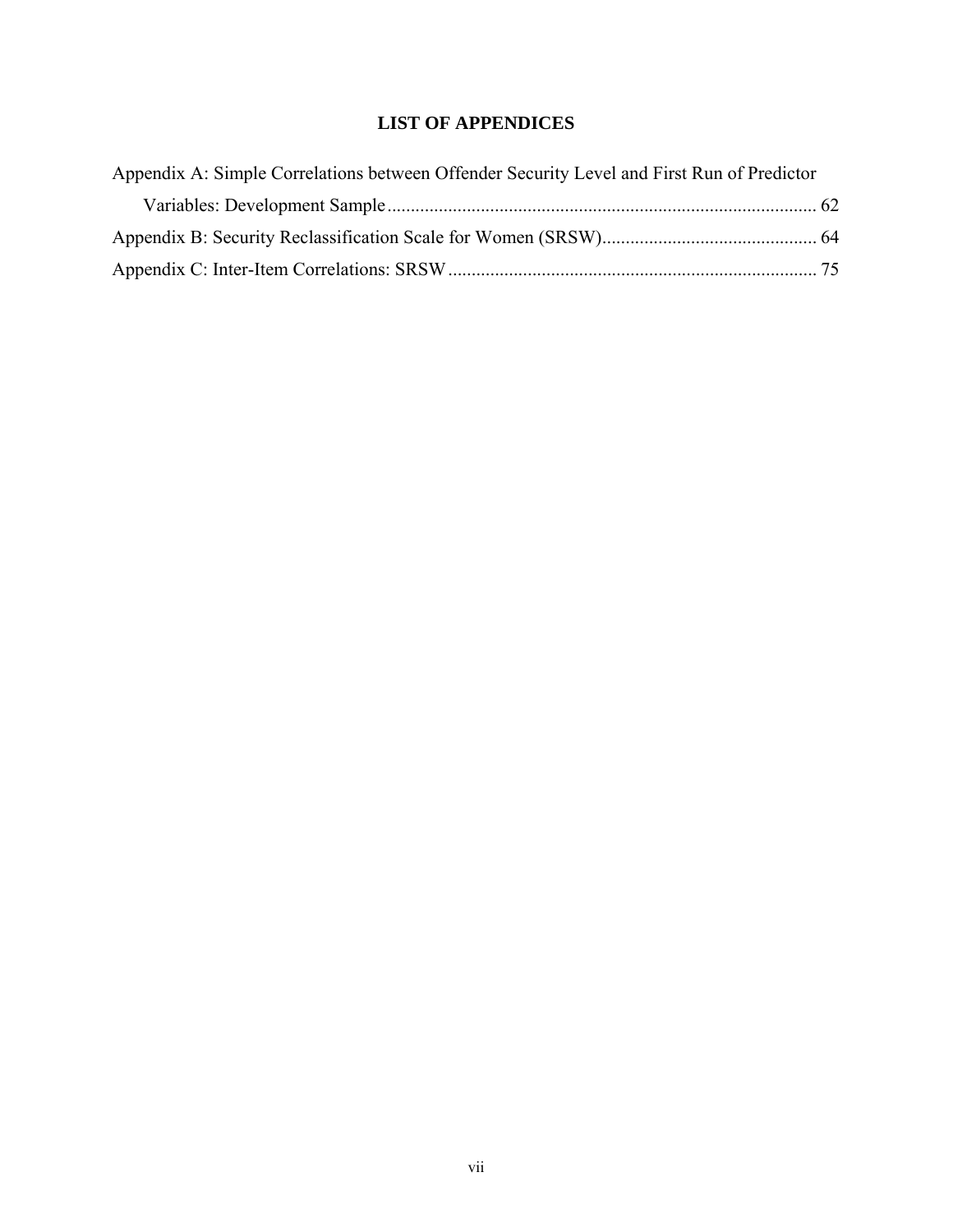#### **INTRODUCTION**

#### <span id="page-8-0"></span>**The Role of Classification in Offender Management**

Classification of offender populations, in use since the early 1800s (Dachelet, 2001), is one of the most important functions of any correctional agency; it serves numerous purposes. Correctional institutions use classification systems to categorize offenders since, as Brennan (1987) argued, "bureaucratic responses must always be standardized" (p. 328). Classification is inextricably linked to the control and management of offender behaviour because it governs access to privileges and resources throughout the course of their sentence. As a management tool, appropriate classification minimizes the potential for institutional misbehaviour and violence, mitigates the probability of escape, and directs resources to where they are most needed. Accordingly, in practice, offender classification should serve to structure correctional decision-making with respect to custody/security designations, program placement, temporary and conditional release, and supervision requirements (Motiuk, 1997). The importance of classification in offender management has long been recognized. Austin (1986) noted that "a properly functioning classification system is the 'brain' of prison management as it governs inmate movement, housing, and program participation, which in turn heavily influence fiscal decisions on staffing levels and future budget needs" (p. 304).

While traditional classification models stress the importance of subjective expertise and clinical judgement in decision-making, the 'new generation' of assessment model is statistically-derived and hailed as more equitable, explicit, and efficient (Austin, 1983; Austin & Hardyman, 2004; Brennan, 1987). Research has demonstrated that subjective methods of assessment are more likely to result in over classification (Austin, 1983; Bonta & Motiuk, 1987; 1990, Hannah-Moffat, 2004). It is not surprising, therefore, that the design, development and implementation of objective procedures for classifying offenders has proliferated throughout North America (Andrews, Bonta, & Hoge, 1990; Austin, 1986; Brennan, 1987).

Most of the objective female offender classification instruments being used today were originally developed with samples of male offenders during the late 1970s and applied to women in the late 80s and early 90s. Examples include: the Level of Supervision Inventory (LSI; Andrews, 1982) and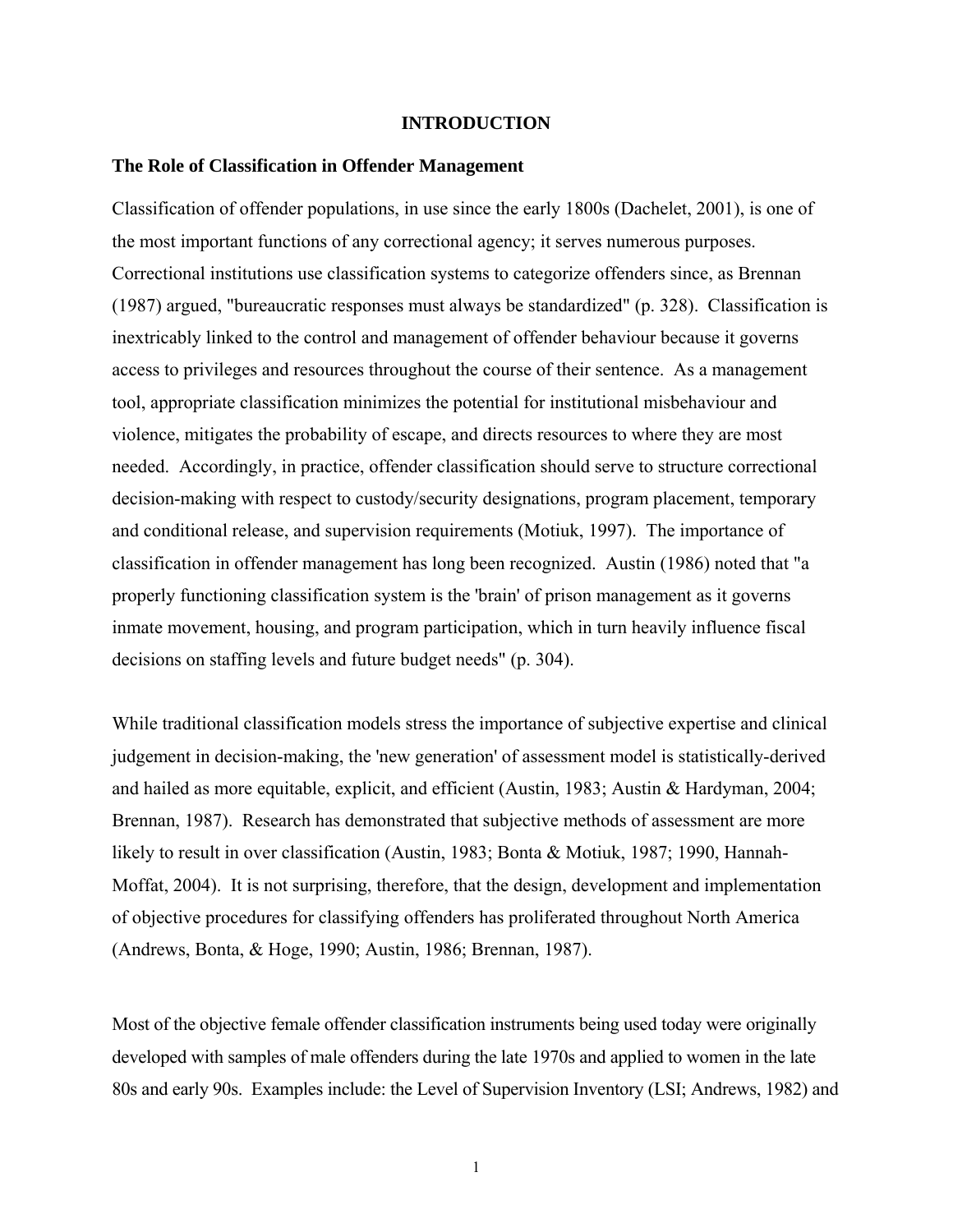<span id="page-9-0"></span>LSI-Revised (Andrews & Bonta, 1995), the Wisconsin Risk-Needs (Baird, 1981), and the Custody Rating Scale (CRS; Solicitor General Canada, 1987). Although these instruments are applied in everyday correctional practice with men and women, relatively little research has been devoted to their validation specifically for women offenders. Even more rare is research devoted to the development of gender-specific tools for women offenders. Rather, current classification paradigms tend to assume that the same classification factors are equally salient for both men and women (Brennan, 1998; Hardyman, 2001; Hardyman & Van Voorhis, 2004).

In corrections, objective security classification systems are needed to ensure that excessive controls are not imposed on offenders and to help direct the use of limited resources and generate accurate information for long-term accommodation planning. Security classification provides corrections officials with both a practical and legal framework to address problematic inmate behaviour, to establish intervention strategies, and to maximize the management potential of correctional institutions. As such, security classification is best conceptualized as a specialized risk assessment, with very specific prediction criteria. Specifically, while most risk research in corrections focuses on the prediction of risk to the community (i.e., recidivism), security classification is more appropriately focused on risk within the institution.

The fundamental objective of security classification of inmates is "the provision of the (least restrictive) level of security to keep custodial order and prevent escape and thus risk to the community" (Farr, 2000; p.4). An effective classification schema is extremely important because a system that is too liberal can result in serious (sometimes tragic) circumstances, while one that is too austere is more costly, unfair to inmates, undermines reintegration efforts, and leaves the system vulnerable to litigation.

#### **Security Classification in the Canadian Federal Prison System**

The primary legislation guiding the federal correctional system in Canada is the Corrections and Conditional Release Act (CCRA, 1992). Section 30 of the CCRA mandates that the Correctional Service of Canada (CSC) assign a security classification of minimum, medium, or maximum to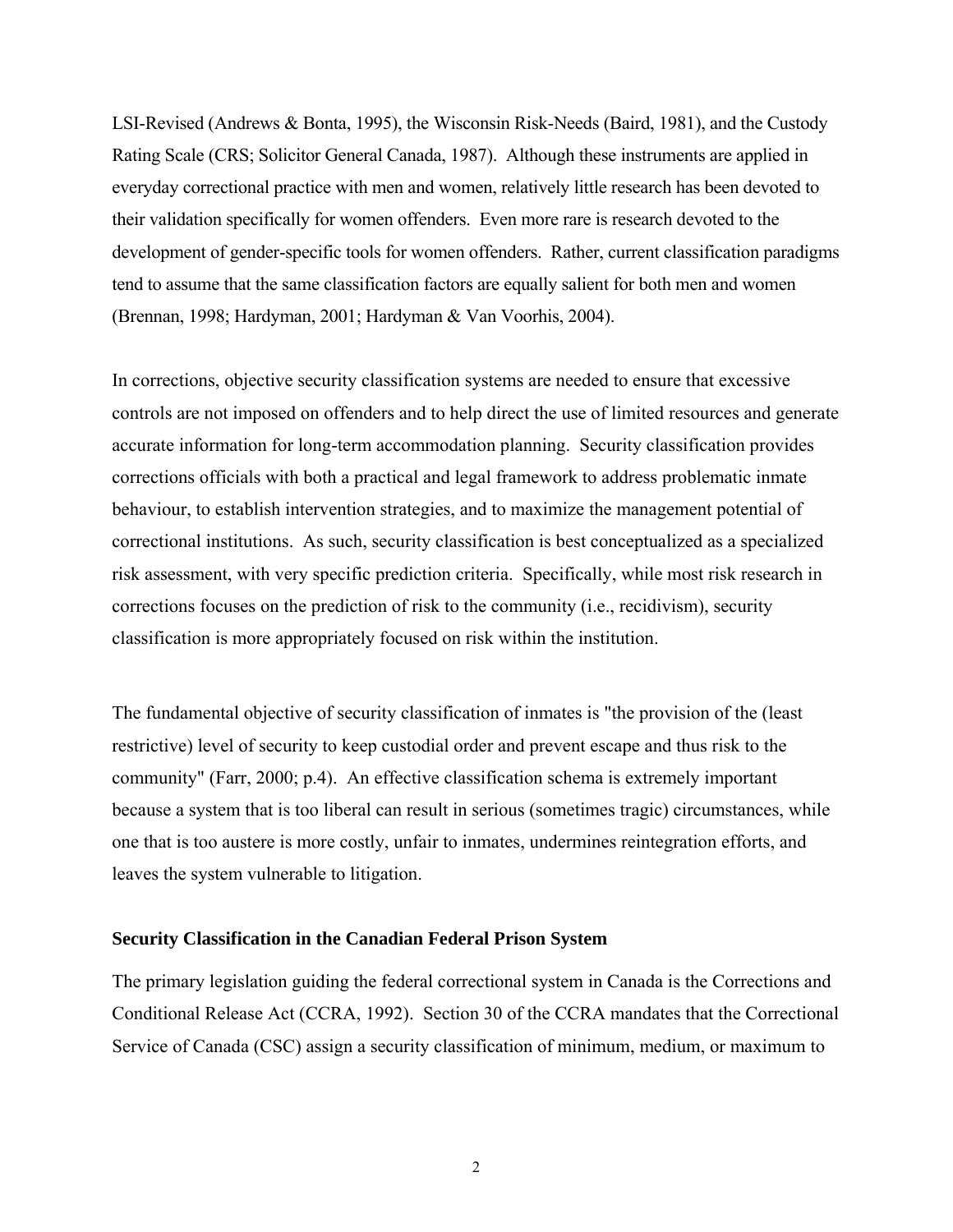<span id="page-10-0"></span>each inmate, and that the Service give each inmate reasons, in writing, for assigning a particular security classification or for changing that classification.

As a guiding principle for practice, section 4(d) of the CCRA directs that "the Service use the least restrictive measures consistent with the protection of the public, staff members and offenders." As per criteria set out in the CCRA, the essential considerations in offender security classification include institutional adjustment, escape risk, and (should the offender escape) risk to the public for a new offence. CSC is therefore tasked with the responsibility of assigning each inmate the lowest level of security possible, while concurrently managing risk, both within and outside of the institution.

#### *Intake Classification*

In accordance with the aforementioned standards, upon admission to federal custody, all inmates are assigned a security classification as a part of the Offender Intake Assessment (OIA; Motiuk, 1997) process. Initial security classification is informed by the Custody Rating Scale (CRS; Solicitor General of Canada, 1987), an objective risk-based measure. In brief, the CRS consists of two subscales, the Institutional Adjustment (IA) subscale (5 items), and the Security Risk (SR) subscale (7 items). A statistical weighting scheme is used to score the CRS items, and items within each subscale are summed to provide a total score. As scores increase on either subscale, the recommended security classification also increases. Cut-off values are applied to the subscale scores and yield ratings of minimum, medium or maximum security. It is important to note that initial classification decisions are also influenced by professional discretion: with clear documentation of their reasoning, caseworkers have discretion to override CRS designations. Although the CRS was developed with a sample of male offenders, its reliability, validity, and practical utility have also been assessed favourably within Aboriginal and women offender samples (Blanchette & Motiuk, 2004; Blanchette, Verbrugge, & Wichmann, 2002; Grant & Luciani, 1998; Luciani, Motiuk, & Nafekh, 1996).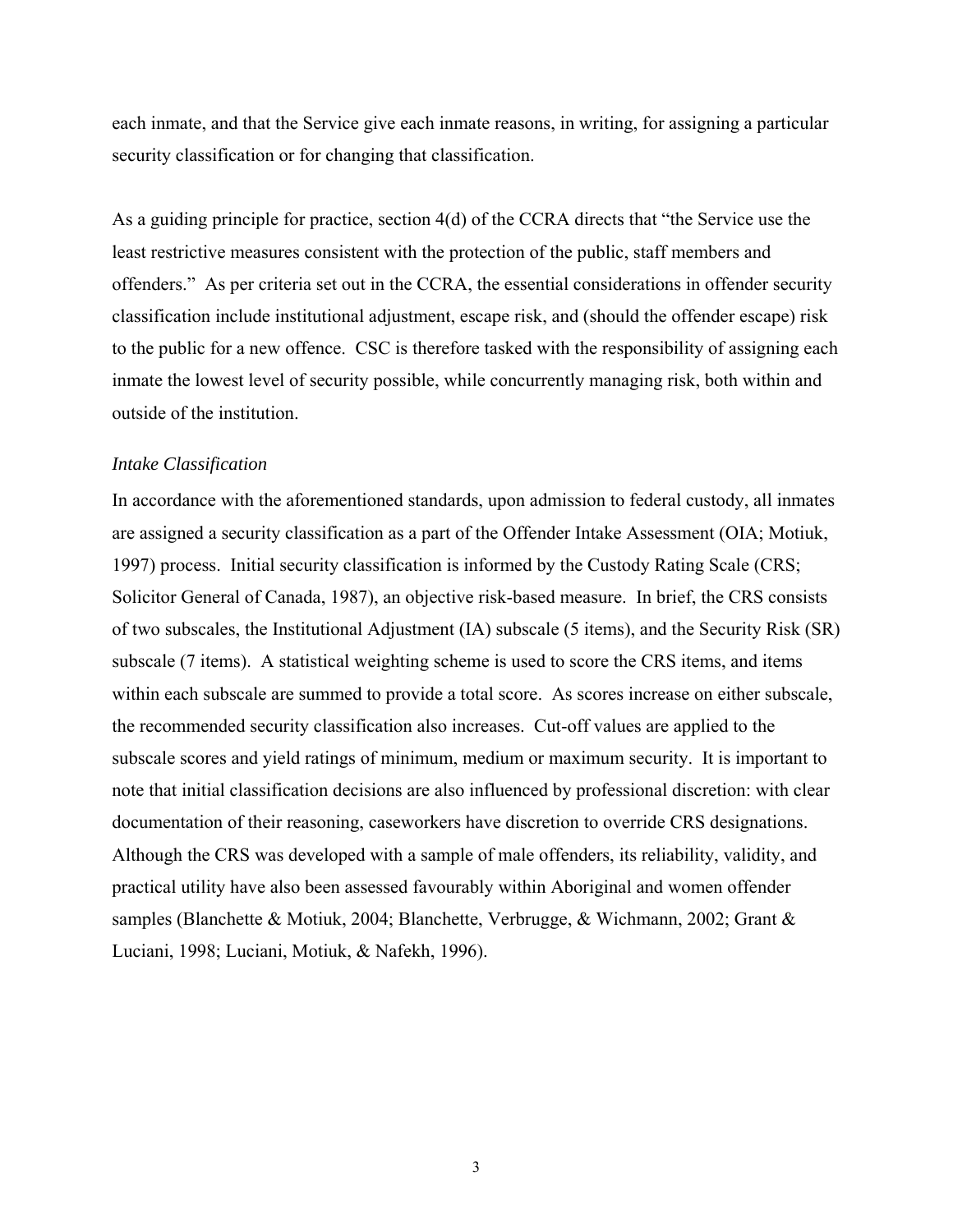#### <span id="page-11-0"></span>*Reclassification*

 $\overline{a}$ 

Following initial security classification, the CCRA directs that each offender's security level be reviewed *at least* annually<sup>[1](#page-11-1)</sup>. Correctional Service of Canada policy (Standard Operating Practice #700-14) also dictates that the security classification of each offender is reviewed prior to making a recommendation for any decision (e.g., transfer, temporary absence, work release or parole). Policy also directs that receipt of any new information affecting an offender's risk should result in an immediate review of his or her security classification. In each case, the review could result in either confirmation of the offender's security classification, or a recommendation to change the offender's security classification. As such, an inmate's security designation is not immovable. Rather, the security review process is designed to ensure the safe and timely re-integration of offenders. For those offenders who are initially classified at higher levels of security, the process of reintegration should be reflected in successive reductions in security until release into the community. Like initial classification, policy directives guide the security review process, proscribing three dimensions on which to rate the offender: 1) probability of escape, 2) risk to public safety in the event of escape, and 3) level of control and supervision required for appropriate management of the offender within the institution (i.e., institutional adjustment). Although these criteria provide a structure for the security review and reclassification process, there is also reliance on professional discretion.

In December 1998, CSC introduced the Security Reclassification Scale (SRS) for use with male inmates. The mechanically derived scale has been field-tested, with results suggesting a high degree of concurrent and convergent validity (Luciani, 1998). While initial classification (the CRS) is comprised primarily of static variables, the SRS emphasizes dynamic criteria and proximal in-custody behaviour. The SRS has an approximate 25-point scoring range, with higher scores representing higher risk and resulting in higher security ratings. Like the CRS, the SRS also includes provisions for professional discretion for staff to override the scale's recommendation. Again, staff must clearly articulate their reasons for contravening the scale's recommendation.

<span id="page-11-1"></span><sup>&</sup>lt;sup>1</sup> Exceptions include minimum-security offenders and those serving a minimum life sentence for first or second degree murder. In these cases, the security review occurs every two years.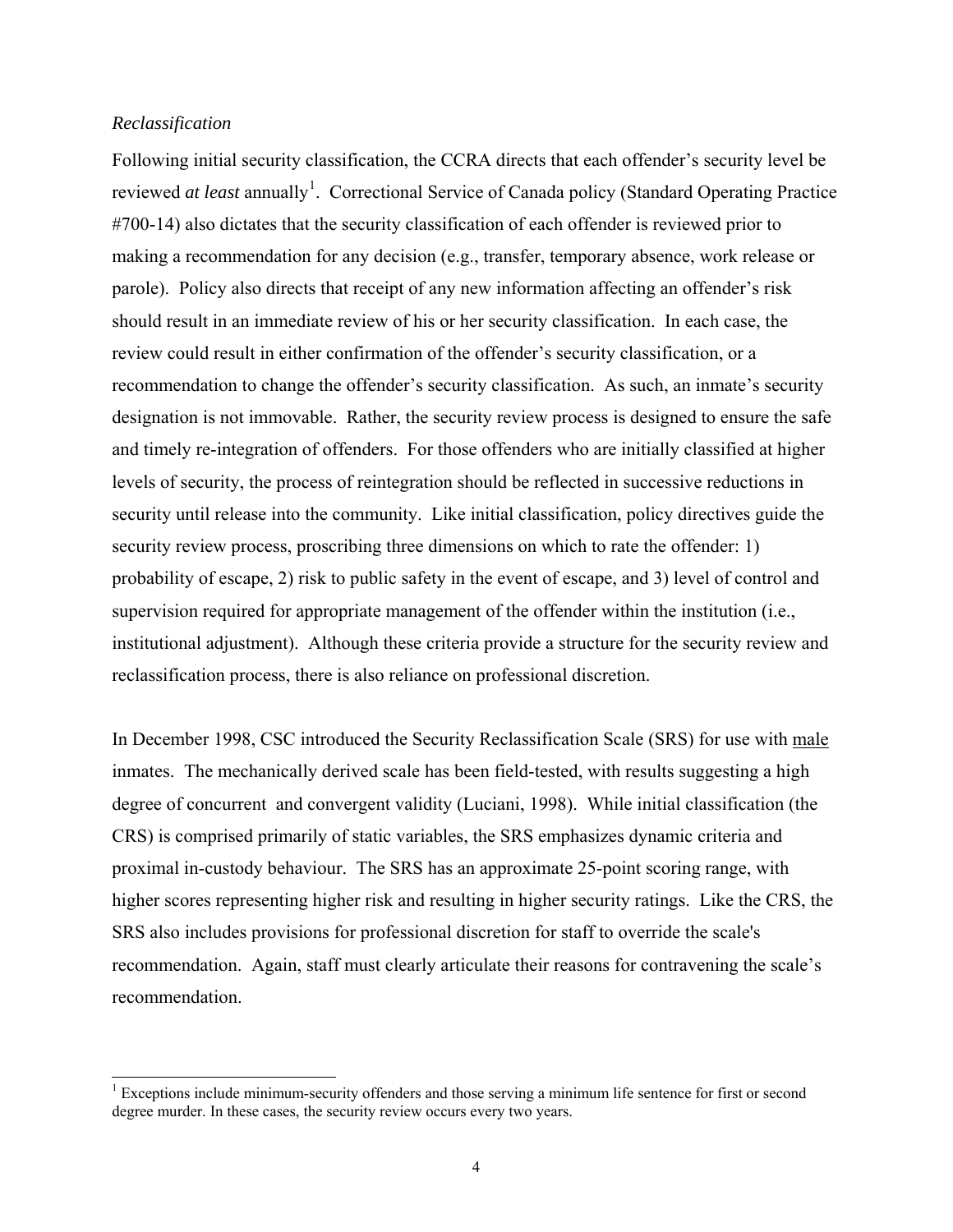<span id="page-12-0"></span>As mentioned, the SRS was developed with a sample of male offenders. Amid calls for the cessation of applying male-based measures to female offenders (Brennan, 1998; Burke & Adams, 1991 Farr, 2000; Hannah-Moffat & Shaw, 2001; Harer & Langan, 2001), the structured clinical method continues to direct the security review and reclassification process for federally sentenced women. The guidelines for consideration, as per CSC's standard operating practice (700-14) are described briefly below.

#### *Offender Security Level (OSL) Reclassification for Women*

Offender security level (OSL) reclassification for women is currently accomplished by a clinical re-evaluation of the three aforementioned risk domains: institutional adjustment, escape risk, and risk to public safety should the inmate escape. Structured policy guidelines direct professional judgment such that each of these domains is assessed as 'low', 'moderate', or 'high', and the particular combination of ratings yields a security reclassification designation. The Standard Operating Practice (SOP 700-14) provides a clear description for each possible rating.

After the structured assessment of the three risk domains, the policy provides final direction with respect to how the inmate should be security classified (minimum, medium, or maximum), based on the specific permutation of ratings on the aforementioned risk domains. An inmate should only be classified as 'minimum' security when she has been assessed as presenting a low institutional adjustment concern, a low probability of escape, and a low risk to the safety of the public in the event of escape. An inmate should be classified as 'medium' security when she has presented a low to moderate probability of escape and a moderate risk to the safety of the public in the event of escape, or as requiring a moderate institutional adjustment concern. Finally, the policy governs that the inmate be classified as 'maximum' security when she has been assessed as presenting a high probability of escape and a high risk to the safety of the public in the event of escape, <u>or</u> as presenting a high institutional adjustment concern<sup>[2](#page-12-1)</sup>.

<span id="page-12-1"></span><sup>&</sup>lt;sup>2</sup> It is noted that there are some combinations of ratings with no clear guidelines for the overall security level recommendation. For instance, it is unclear whether an inmate rated 'high' on escape risk, but 'low' on the other two domains should be classified as 'medium' security, or as 'maximum' security.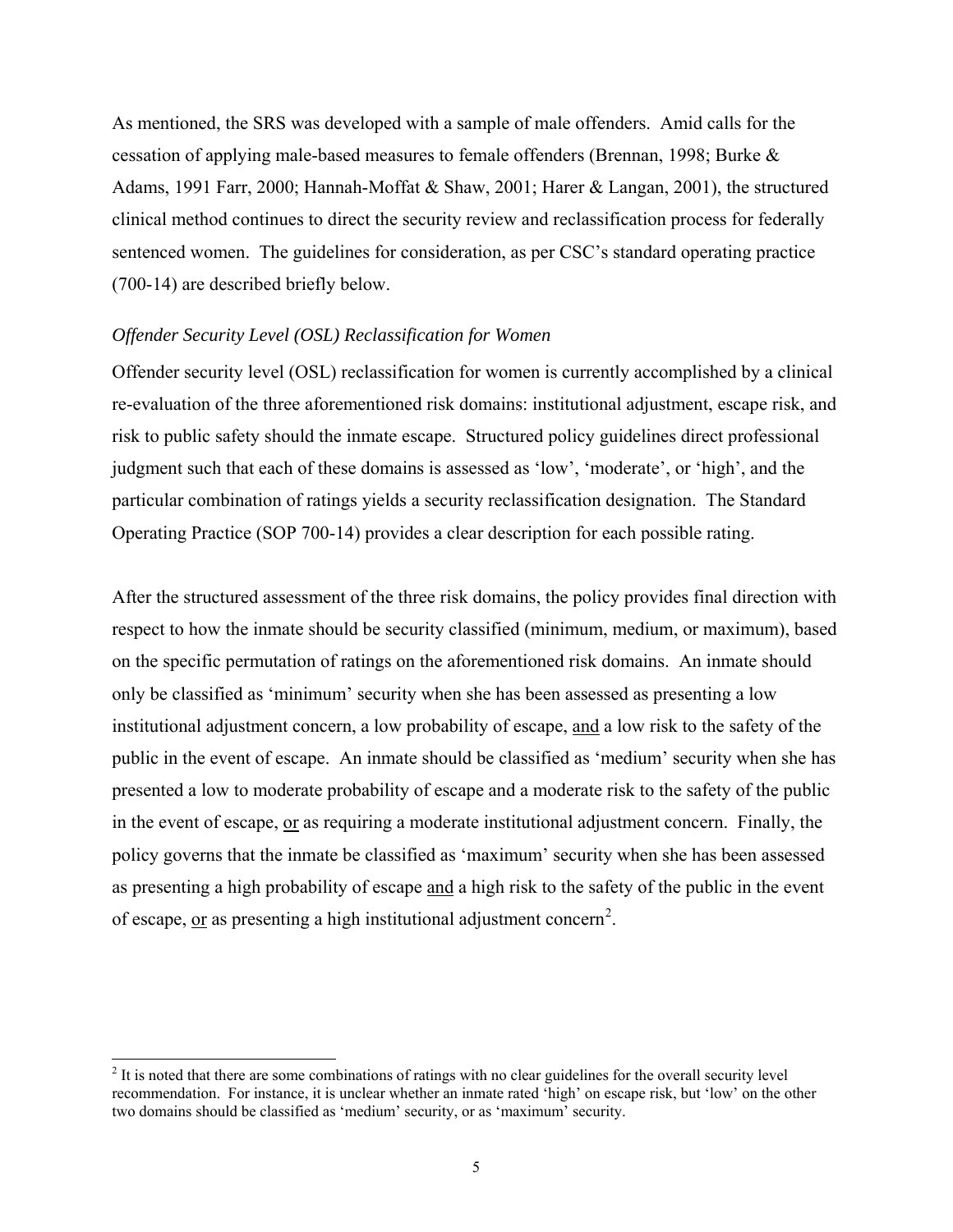#### <span id="page-13-0"></span>**Predicting Risk in Offender Populations**

#### *Static versus dynamic risk factors*

Consistent with the Psychology of Criminal Conduct (PCC; Andrews & Bonta, 1998; 2003), research has demonstrated that static risk factors, such as age of onset of criminal behaviour and number of previous offences are good predictors of future criminal behaviour (Andrews  $\&$ Bonta, 1998; Loucks & Zamble, 2000; Rettinger, 1998). Dynamic risk factors can be equated with criminogenic needs. According to PCC, they are a subset of an offender's risk level; they are dynamic characteristics of the offender that, when changed, are associated with changes in the probability of recidivism (Andrews & Bonta, 1998). Relative to static factors, results of some studies have suggested that dynamic factors such as antisocial attitudes, criminal associates, and substance abuse show as much, or more accuracy in predicting post-release recidivism (Gendreau, Little, & Goggin, 1996). Accordingly, the incremental predictive power of dynamic factors has led to their inclusion into third generation risk assessment paradigms (Bonta, 1996).

#### *Actuarial versus clinical prediction*

There are two principal ways of aggregating information to make a classification decision: actuarial (sometimes called the 'statistical' or 'mechanical' method), and clinical. The actuarial method grounds decision-making in statistical relationships (Silver & Miller, 2002). It involves formal, objective procedures to combine and weight factors that render a score and recommendation for decision. Relevant variables are selected and mathematically combined and weighted such that their statistical association with the criterion of interest is maximized (Grove & Meehl, 1996; Grove, Zald, Lebow, Snitz, & Nelson, 2000). Importantly, the weighting of factors is performed according to a set of objective, pre-defined criteria that do not vary as a function of the decision-maker. Thus, clear guidelines are established a priori in terms of what information should be collected, how it should be collected, the source(s) of information, and lastly, how variables should be combined.

The clinical method relies mostly on professional judgement that is based on informal, subjective techniques, sometimes including case conferencing strategies. In general, there are no strict pre-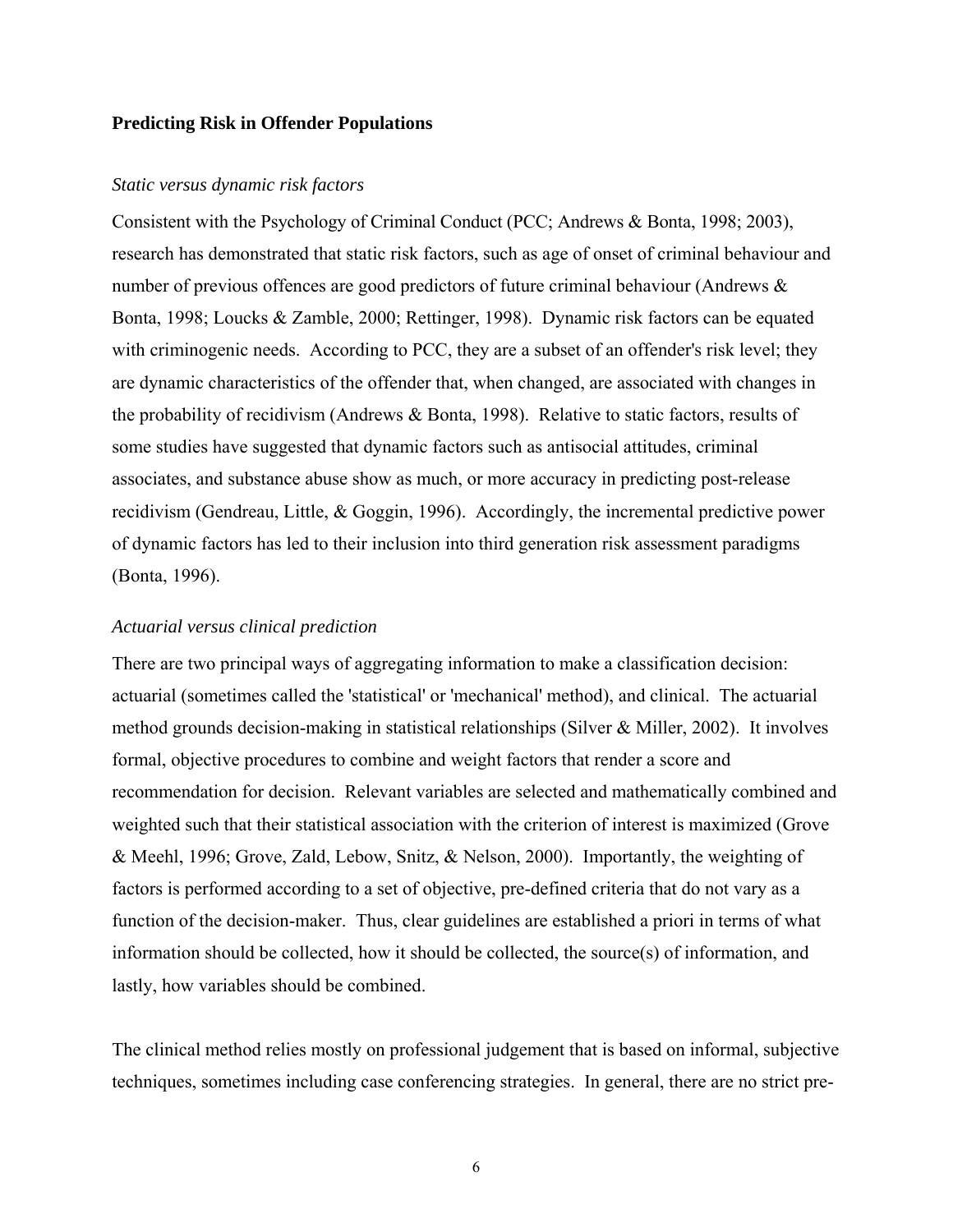defined regulations governing what information should be considered, how it should be measured, which information sources should be used, or how the variables should be combined and weighted. With this method, the assessor's professional judgement determines how best to select, combine and weight the information. Thus, the rules vary across decision-makers as well as the individual about whom the decision is being made (Bonta, 1996; Grove & Meehl, 1996; Grove et al., 2000; Marchese, 1992). Proponents of the clinical method criticize actuarial techniques primarily on three grounds: 1) they are atheoretical, 2) they fail to consider the uniqueness of the individual being assessed or the context of their behaviour (Shaw  $\&$  Hannah-Moffat, 2000; Silver & Miller, 2002), and 3) they are developed based on expectations about the majority population, and therefore might be inappropriate for minority groups (Shaw & Hannah-Moffat, 2000).

Since the 1920's (e.g., Freyd, 1925; Lundberg, 1926; Viteles, 1925; all cited in Brown, 2002) many authors have evaluated the comparative accuracy of clinical versus actuarial prediction. In 1954, Meehl published the first narrative review of the research (20 studies), and concluded that actuarial prediction either equalled or outperformed clinical prediction in virtually every case. Since Meehl's (1954) initial review, numerous studies have emerged resulting in a series of narrative reviews (e.g., Dawes, Faust, & Meehl, 1989; Meehl, 1965; Marchese, 1992; Swets, Dawes, & Monahan, 2000) and a quantitative meta-analysis of the relevant literature (Grove et al., 2000). Collectively, research conducted across a diverse array of assessment realms has clearly demonstrated that actuarial/ mechanical prediction equals or supercedes clinical judgment in the majority of cases. Thus, Meehl's original conclusion made in 1954 remains uncontested over 50 years later.

Research also suggests that objective actuarial prediction instruments often yield more liberal decisions than professional judgment (Austin, 1983). With respect to security classification, actuarial tools tend to significantly lower the average classification, as well as the rate of false positive predictions (Buchanan, Whitlow,  $\&$  Austin, 1986). It has been suggested that staff, left to their own professional discretion, will act more conservatively because there are serious potential consequences for under-classification such as institutional violence, inmate escape, and criminal/ violent offending in the event of escape. While over-classification also evokes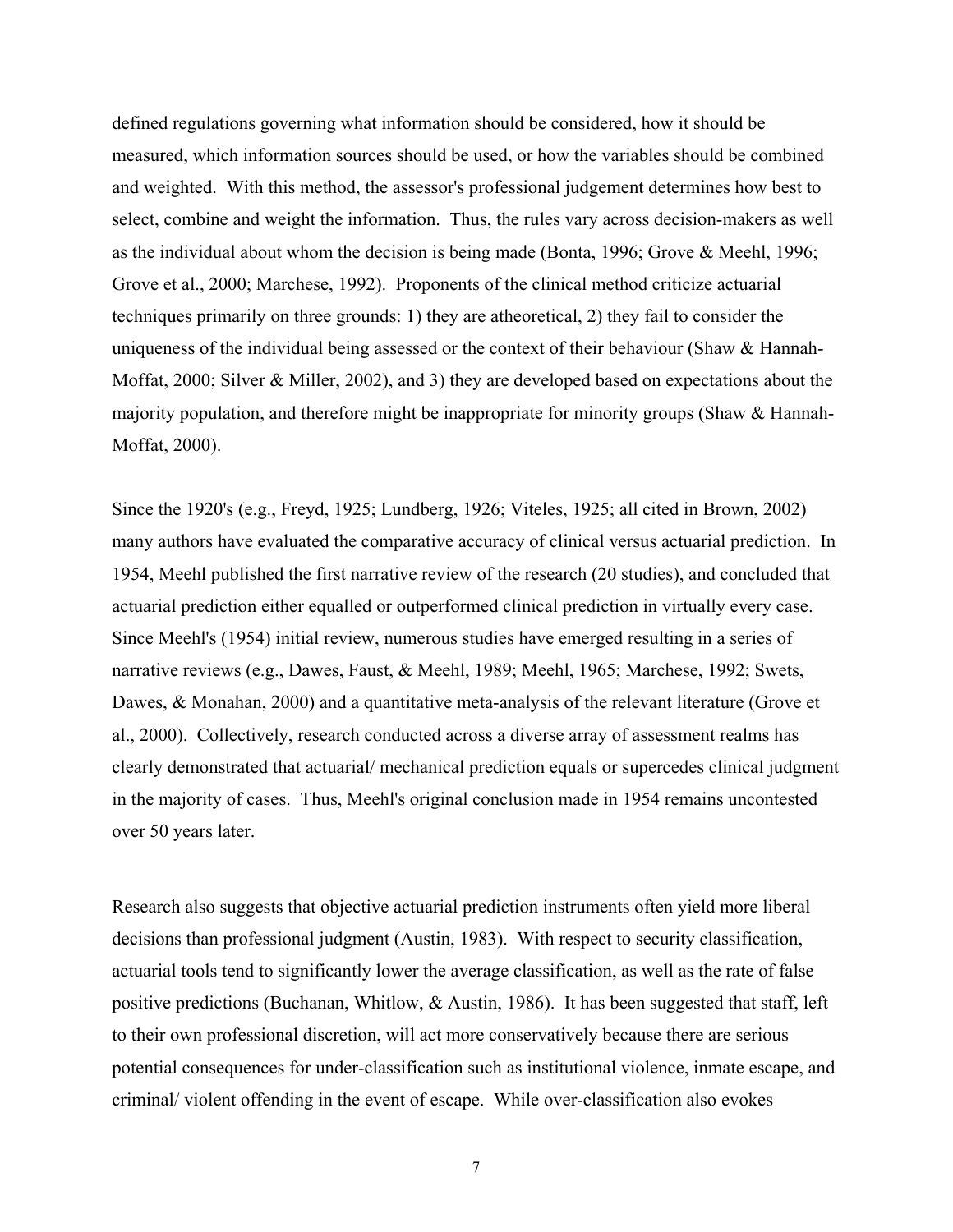<span id="page-15-0"></span>consequences, especially for the inmates, they are less apparent than those caused by underclassification (Alexander, 1986; Hannah-Moffat, 2004).

In sum, there are obvious benefits to using actuarial methods for offender classification: evidence suggests that their use results in more accurate and more liberal (lenient) decisions, relative to clinical methods (Buchanan et al., 1986). Actuarial approaches have other practical advantages as well (Zinger, 2004). At the federal level of corrections in Canada, implementation of an actuarial tool for women's re-classification would provide an equitable, objective, cost-effective, and nationally standardized approach. The use of an actuarial measure would assist staff by providing an accountability framework for their decisions. Moreover, an objective reclassification instrument would provide women inmates with explicit behavioural criteria regarding their security level, and how they could achieve a reduced security classification. Finally, actuarial methods have the potential of helping management modify policy to either reduce or increase security classification distributions; the effects of proposed policy changes can be simulated in advance.

#### **The Impact of the Prison Environment**

Research has demonstrated that security classification and custody placement are highly correlated with institutional behaviour. Not surprisingly, those placed in minimum-security custody demonstrate the least misconduct, followed by those in medium-security, followed by those in maximum-security (Blanchette et al., 2002; Collie, 2003; Hanson, Moss, Hosford, & Johnson, 1983). However, some authors argue that the prison environment at different levels of security might confound results (e.g. Fernandez & Neiman, 1998; Harer & Langan, 2001; Proctor, 1994). More specifically, it has been suggested that the environment at a maximumsecurity prison could incite more misconduct and violent misconduct than that at lower security. Moreover, inmates placed in higher level security might also be scrutinized more carefully by institutional staff. Minimum-security environments, on the other hand, could mitigate institutional misbehaviour, or misconducts might be less likely to come to the attention of staff.

A study by Hanson et al. (1983) offers preliminary evidence to suggest that it is the inmate's personal classification level, rather than the prison environment, that is associated with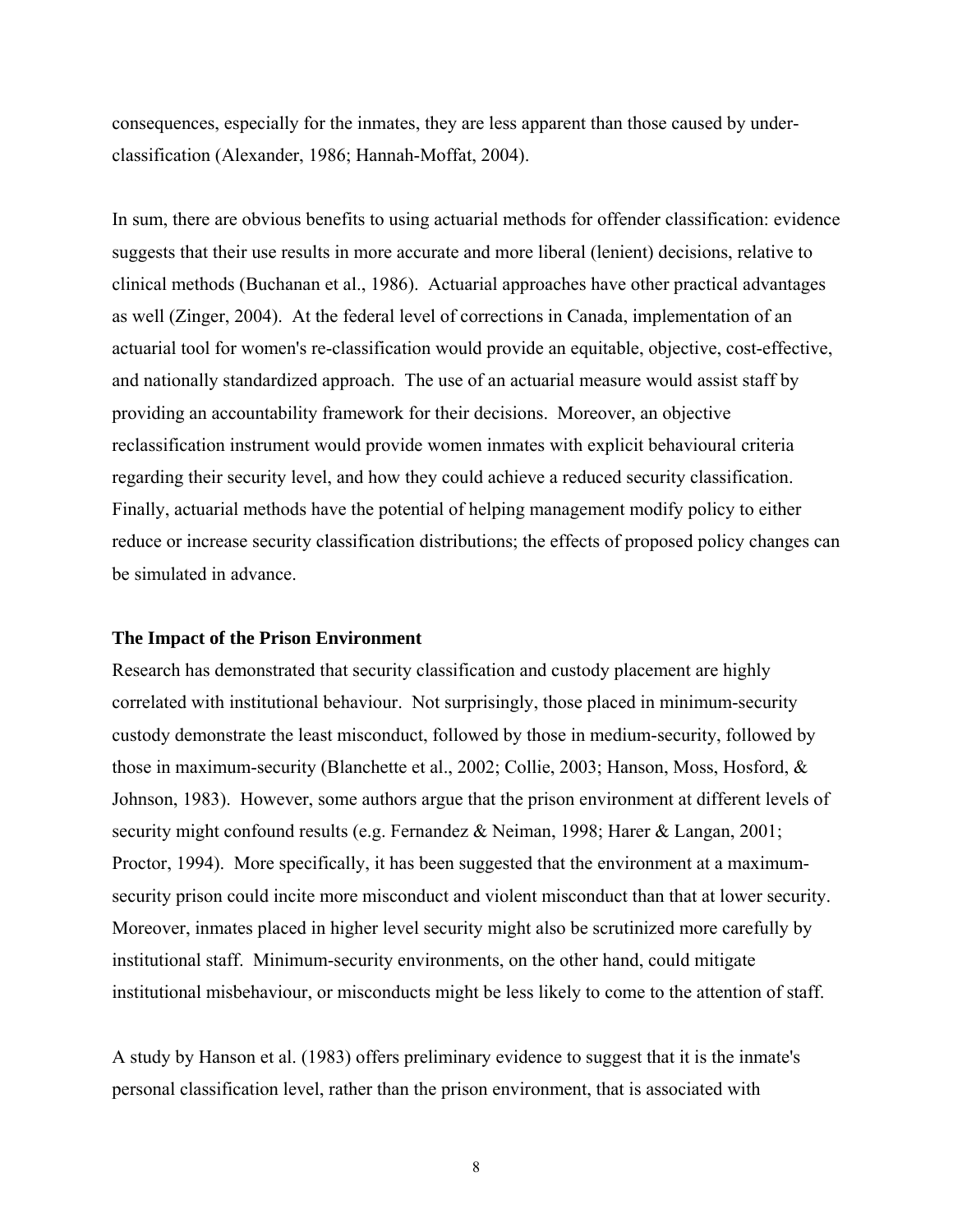<span id="page-16-0"></span>institutional adjustment. The study examined the relative efficacy of four classification systems in predicting inmate institutional adjustment for 337 male inmates. Of relevance, two of the four systems were categorized as 'internal management' classification systems: 1) Security Level Designation, and 2) Custody Level Designation. In brief, the Security Level Designation is used to assign inmates to institutions in relation to the security level of the facility: each federal correctional institution throughout the country is assigned one of six levels of security, based on the facility's structural restraint characteristics. The Custody Level Designation indicates the degree of staff supervision required for the individual inmate. Results of Hanson et al.'s (1983) analyses indicated that the Custody Level Designation was the "single best predictor" of inmate adjustment, while Security Level Designation showed no predictive value.

Interestingly, however, there is research evidence demonstrating a strong association between security level placement and discretionary release, even when controlling for risk (Luciani, Motiuk, & Nafekh, 1996). Specifically, lower-risk offenders placed in higher security environments have lower discretionary release rates and longer incarceration periods than higher-risk offenders placed in lower security environments. These findings suggest that it is the actual placement, rather than assessed risk, of the offender that facilitates discretionary release.

#### **Security Classification of Federal Women Inmates in Canada**

The Prison for Women, until the mid 1990s the only federal prison for women offenders, opened in Kingston, Ontario in 1934. Within four years of its opening, the Archambault Commission became the first of many commissions to recommend its closure. The institution was repetitively criticized on numerous grounds, though a fundamental concern was that all women were housed within its maximum-security environment, while few (generally less than 10%) were actually classified as such.

Between 1938 and 1990, at least fifteen government reports had identified serious deficiencies in the services provided to women inmates (Arbour, 1996). Despite these concerns, the Prison for Women remained the only Canadian women's federal correctional facility for well over half a century. Pursuant to recommendations by the *Task Force on Federally Sentenced Women (1990),* the Correctional Service of Canada opened five new regional facilities and a Healing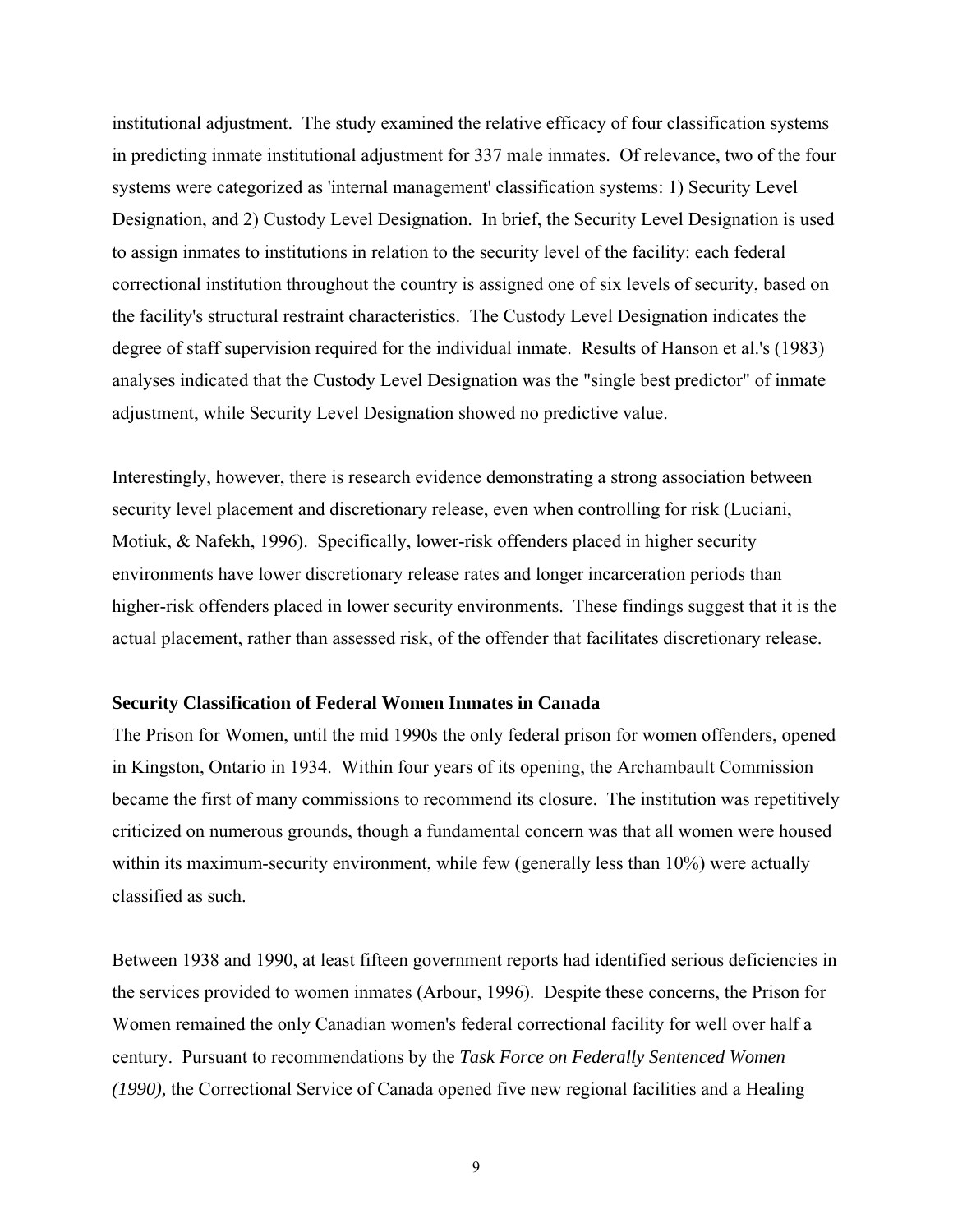<span id="page-17-0"></span>Lodge between 1995 and 2004. The new regional facilities are classified as 'multi-level' security, accommodating women classified as 'minimum' or 'medium' security in communitystyle housing, and those classified as 'maximum' security in separate enhanced security units.

#### *Issues and Concerns*

The closure of Prison for Women in July, 2000 and the disparate housing conditions assigned to women classified as maximum-security has highlighted the need to ensure that security classification and placement procedures are appropriate for federal women offenders. Although the issue of women's classification has long been the subject of concern, it has recently reached a crescendo. It has been over five years since the Office of the Correctional Investigator called for "immediate action … to address this totally unacceptable situation" (Stewart, 1999). In the report published in 2001, the Correctional Investigator re-iterated this concern: "I recommend that the [Correctional] Service develop an Action Plan with specific performance measurements and time frames to address… the verification and implementation of the security classification tools for Women and Aboriginal offenders" (Stewart, 2001, p.50). Criticisms of the current security classification procedures for women offenders continue to inundate the Service. Dissenters include government bodies (Auditor General of Canada, 2003; Canadian Human Rights Commission, 2003) as well as non-government agencies such as the Canadian Association of Elizabeth Fry Societies (CAEFS, 2004) and independent academic researchers (Hannah-Moffatt, 2004; Webster & Doob, 2004a; Webster & Doob, 2004b). The complaints focus mainly on inadequate classification standards for federal women offenders, and an investigation launched by the Canadian Human Rights Commission in 2002 continues to date. Notably, this dilemma is not unique to Canada; there is also widespread dissatisfaction with current classification systems for women in most U.S. states (Hardyman & Van Voorhis, 2004; Van Voorhis & Presser, 2001).

#### *Gender-informed Classification for Women*

Most modern classification systems fail to consider gender or diversity, as they have been designed to assess the majority (Caucasian, male) prison population. Shaw and Hannah-Moffat (2000) emphasize that it was not until the late 1970s that the first body of literature emerged on women offender classification; they argue that it "consistently concluded that in most countries the small populations of women were classified using… systems developed for men" (p.165).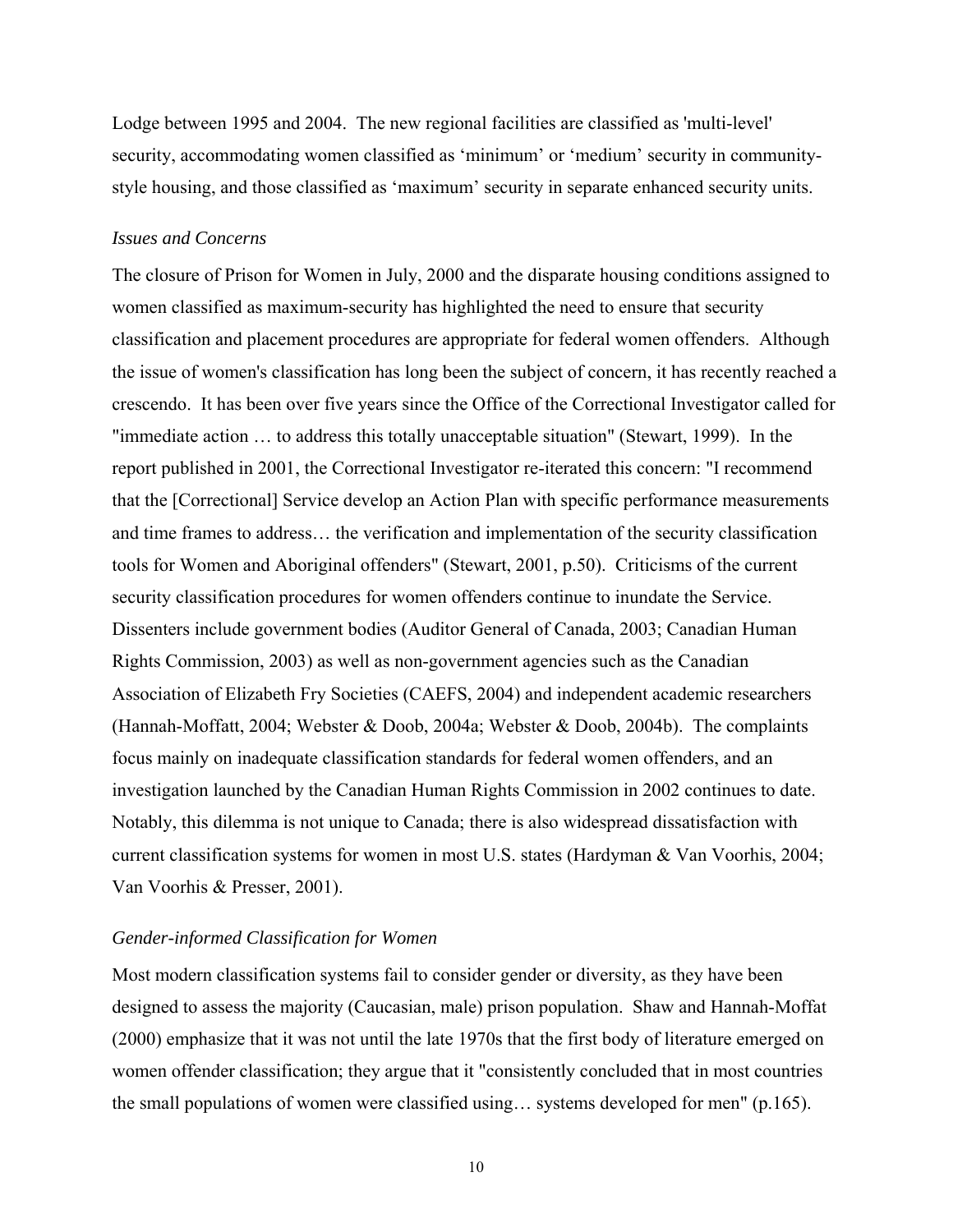Over a decade later, a survey of state correctional agencies found that the vast majority of states  $(40/48)$  used the same objective classification system for women as for men (Burke & Adams, 1991). A subsequent survey noted few changes in the situation (Morash, Bynam, & Koons, 1998). Finally, research results published more recently indicated that, of 50 state correctional agencies and the U.S. Federal Bureau of Prisons, only four states have a separate custody classification system for women (Van Voorhis & Presser, 2001).

Few would debate that there are clear and measurable differences between women by security level classification (Blanchette, 1997). Moreover, despite the failure to adequately consider women in the development process, some states and the Correctional Service of Canada have recently reported favourable findings with respect to the validity of their security classification systems for female samples (Blanchette & Motiuk, 2004; Blanchette et al., 2002; Hardyman, Austin, & Tulloch, 2002). While these validation studies suggest that the scales are equally appropriate for women, some authors argue that "one of the gender dynamics found where sexism is prevalent is that when something is declared 'genderless' or 'gender-neutral', it is male" (Bloom & Covington, 2000, p.2).

It is further suggested that the use of 'gender neutral' classification measures results in overclassification of women (Bloom & Covington, 2000; Shaw & Hannah-Moffat, 2000); there is some empirical evidence to support that contention (Hardyman & Van Voorhis, 2004; Van Voorhis & Presser, 2001). In their analysis of classification systems from 50 states and the Federal Bureau of Prisons, Van Voorhis and Presser (2001) concluded that "many states find that existing systems overclassify women… Too many women are unnecessarily assigned to high custody levels, which then requires officials to override the classification decisions" (p. vii). The authors noted override rates for women's classification systems as high as 70%, and suggested that models with high override rates (e.g., above 20%; Buchanan et al., 1986) were indicative of ineffective systems for women.

It is therefore paramount that new objective security classification measures incorporate empirically derived, gender-informed criteria for women. This is an important point; Shaw and Hannah-Moffat (2000) have argued that "if a classification system, with all its diverse objectives,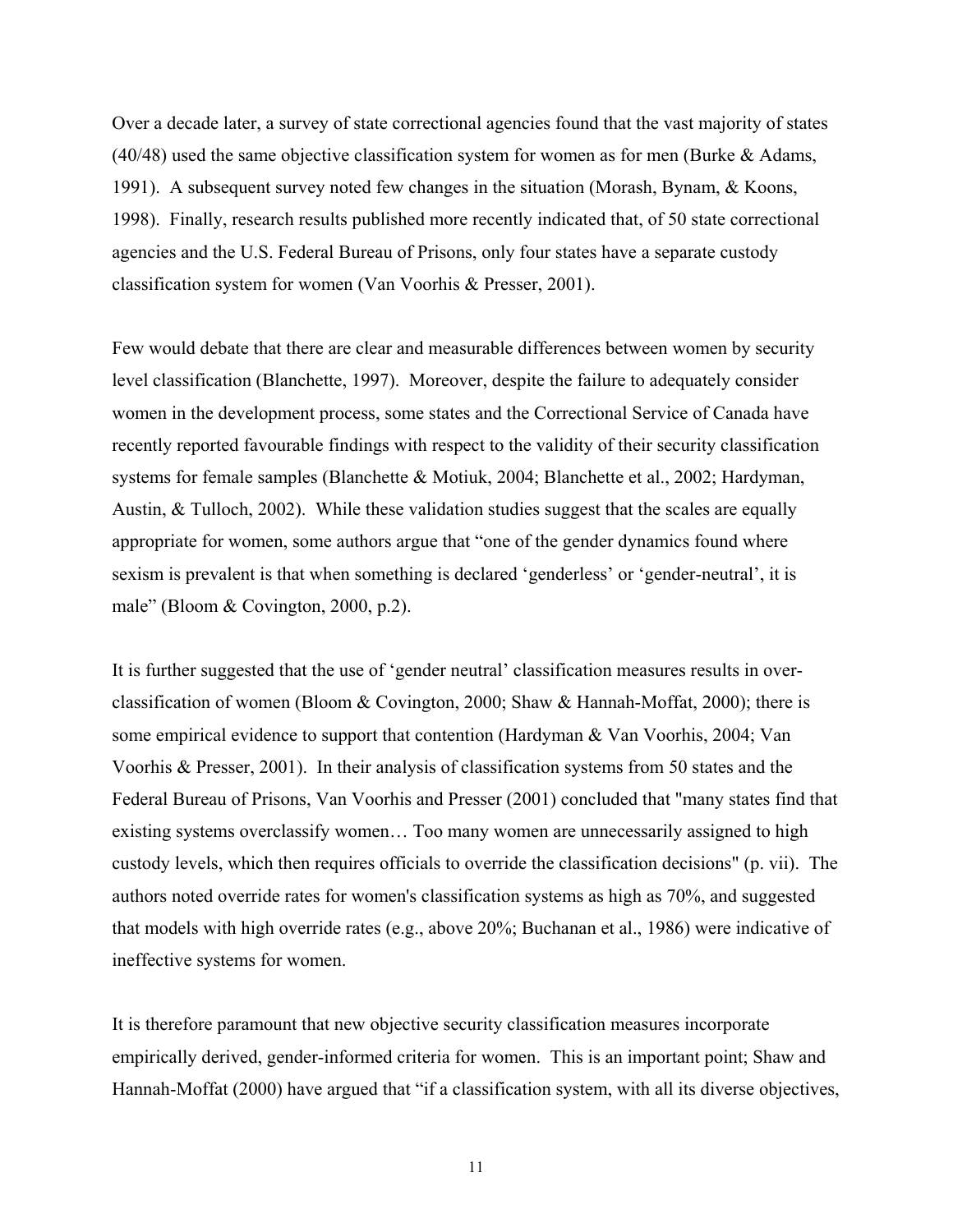<span id="page-19-0"></span>is based on expectations about the majority population, this may be inappropriate for minority populations with diverse backgrounds and experiences, and much greater heterogeneity" (p.165). As such, the first step in the development process is to ascertain which particular variables are salient in risk prediction for women. This is not a simple task: the inconsistencies in the risk predictors observed thus far suggest that there is still much to learn about the security classification of women inmates. In addition, the number of women offenders admitted to federal correctional facilities has grown tremendously in recent years (Boe, Olah, & Cousineau, 2000; Boe, 2001), and the growth rate is projected to continue for a least a few more years (Nafekh & Boe, 2003).

#### **Development of the Security Reclassification Scale for Women (SRSW)**

Measurable differences exist in static and dynamic risk factors between federally sentenced women by security level (Blanchette, 1997). While the SRS was developed, validated, and fieldtested with male offenders, a parallel process was undertaken to develop a security reclassification protocol for women offenders.

Similar to the SRS, the Security Reclassification Scale for Women (SRSW) was developed to provide structure for staff security level recommendations. This process is consistent with other systems; many models are developed using staff consensus about the factors that are important to consider in the decision-making process (Buchanan et al., 1986). The SRSW was designed to provide a national, objective, gender-informed classification tool that, in accordance with legislation, would assist in the placement of women into the 'least restrictive' measures of confinement. The development process is described briefly here.

A 'candidate' pool of predictor variables was chosen based on a review of research on the risk factors of women offenders, in addition to consultation with the researchers involved in creation of prior classification scales, and administrators and field staff working with federally sentenced women. Data were collected for 176 variables. These variables included historical risk factors, in addition to dynamic behavioural variables such as program progress and motivation, drug and alcohol use, recent institutional behaviour (e.g., charges and incidents), social support, marital adjustment, and so on.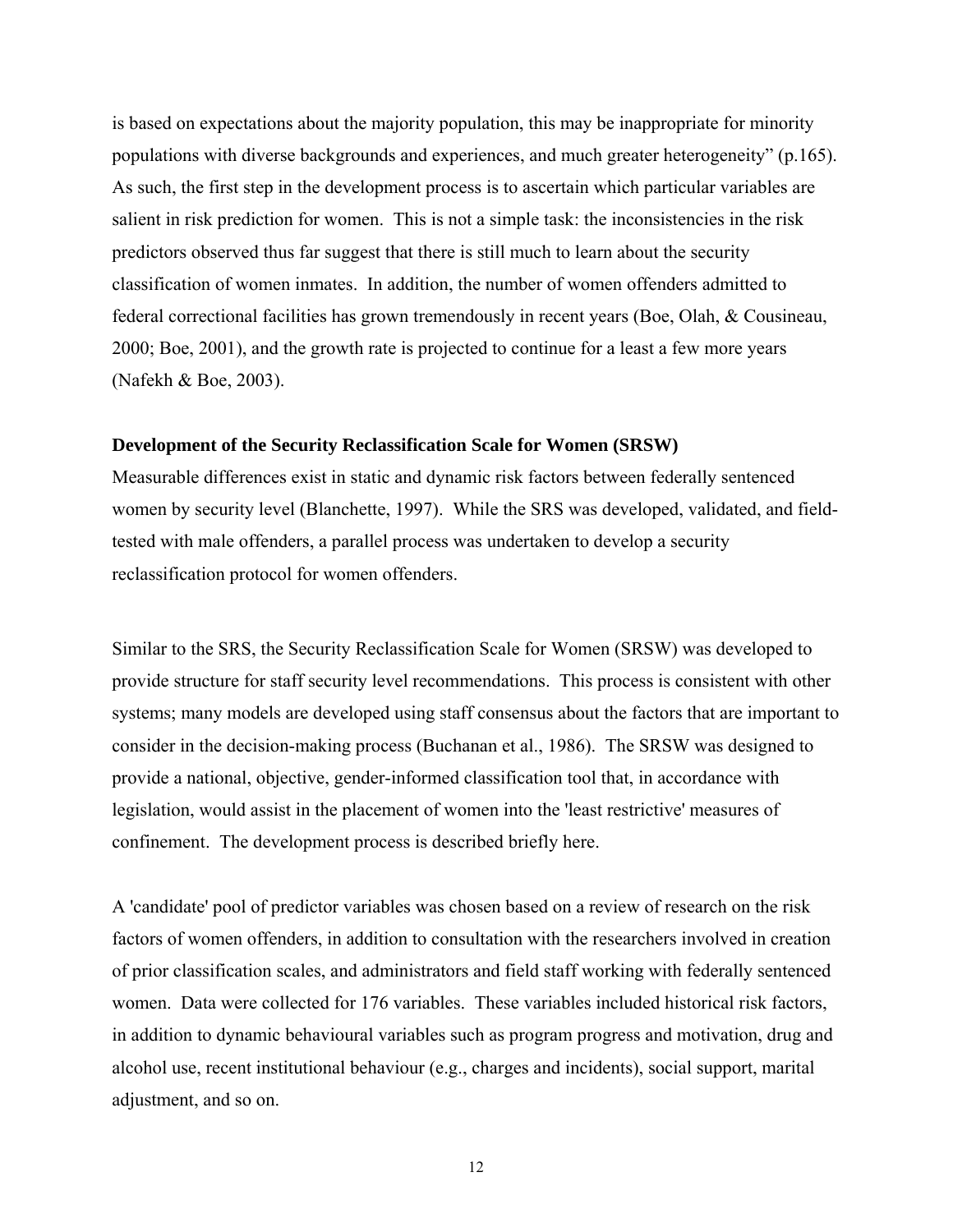The development sample included 172 women for whom offender security level (OSL) decisions were available. These women ranged from 18 to 57 years of age  $(M_{\text{age}}=30.85, SD=7.41)$  when admitted for their current federal sentence. Sixty percent of the sample was Caucasian, and 25% was of Aboriginal descent. Over two thirds of the women in this sample had been admitted on a warrant of committal (69%), the remainder had been admitted on some type of revocation. The majority of these offenders were serving fixed sentences (87%), ranging in length from 2 to 20 years; 13% were serving life sentences.

A total of 285 Offender Security Level (OSL) decisions were coded based on the sample of 172 women. The number of decisions coded per woman ranged from 1 to 5. Decisions for maximum security (25%) and Aboriginal (26%) women were over-sampled, ensuring the applicability of the resultant scale for these sub-populations.

The security review is conducted periodically, and has the potential to confirm, raise or lower offenders' security classification. For the development sample, the security review period covered an average of 10 months (*SD*=9). Of the 285 decisions sampled, 54% resulted in lowered classifications, 25% resulted in a raise in security level, and 21% did not change. Half of the lowered classification ratings were from medium to minimum security, and one third of the offenders were moved from maximum to medium security. Notably, none of the offenders were reclassified to minimum from maximum security.

Univariate analyses were applied to the initial pool of predictors. Examination of the univariate correlations between the variables and the OSL decision rating (rated from minimum=1 to maximum=3) reduced the pool of 'candidate' predictors from 176 to 39; those that correlated with the OSL decision rating beyond  $(p<.01)$  were retained (see Appendix A). The second step in reduction of the initial pool was exclusion of variables with skewed distributions: those variables with 'ceiling' or 'floor' effects that would not be useful in further analyses. The remaining variables were entered into a stepwise (forward) regression analysis, resulting in a model that included nine variables that accounted for 57% of the variance in OSL decisions.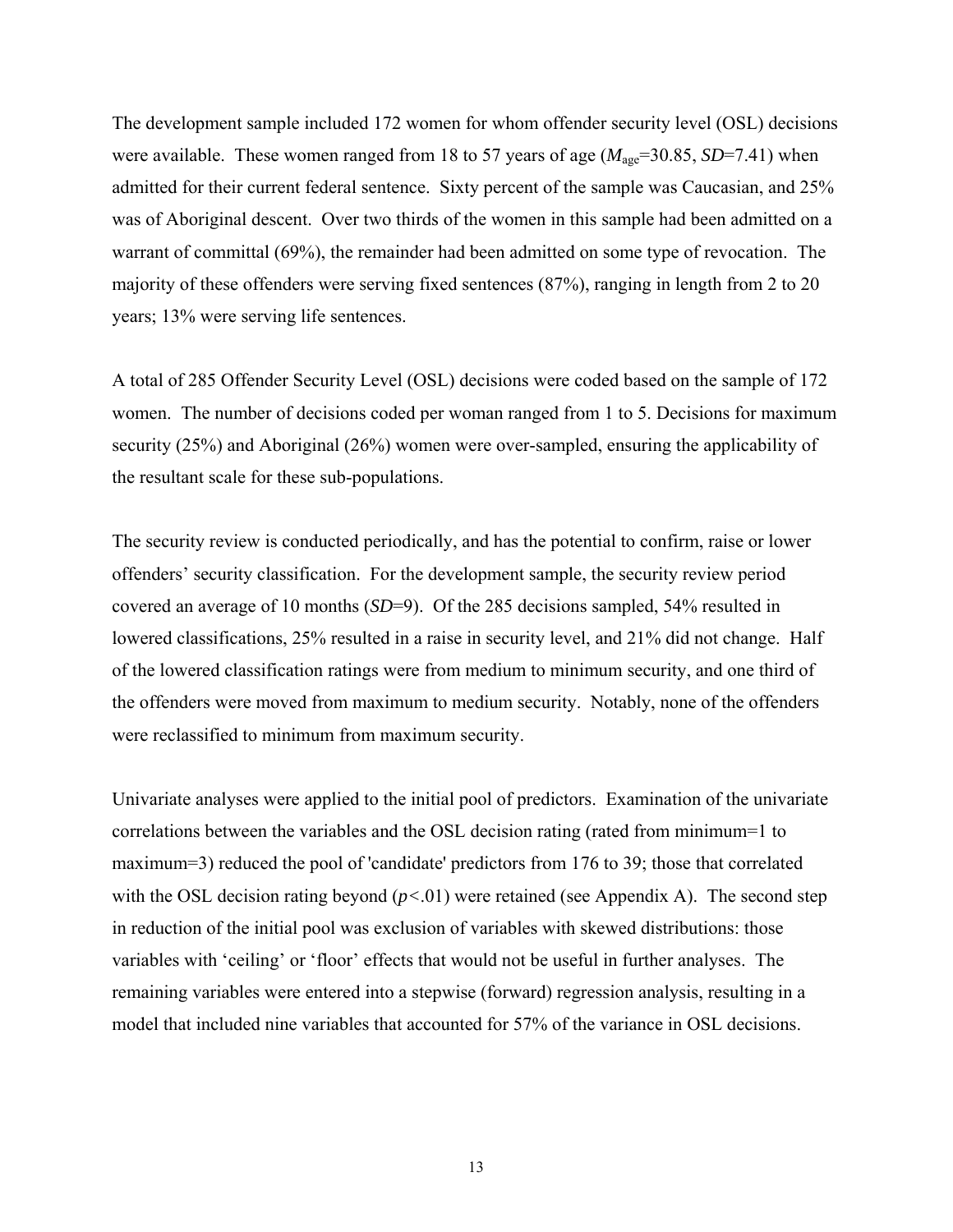<span id="page-21-0"></span>After the nine predictors were selected, a simple summation prediction model (Nuffield, 1982) was applied to determine the optimal item weights for scoring the scale. To determine cut-off values for the security reclassification scores (minimum, medium, or maximum), the sample was rank ordered with respect to their scores on the reclassification scale. Cut-off values were chosen to maximize concordance with the actual security level decision made by staff. The resultant scale, the SRSW is shown in Table 1: More detailed information (response options and item descriptions for each variable, security level cut-offs) is shown in Appendix B.

|    | Item                                                                | Weight |
|----|---------------------------------------------------------------------|--------|
|    | 1. Involuntary segregation (CCRA Section 31 (3-A))                  | 6.45   |
|    | 2. Correctional plan progress/motivation                            | 5.60   |
|    | 3. Serious disciplinary offences                                    | 5.50   |
|    | 4. Number of recorded incidents                                     | 5.00   |
|    | 5. Number of successful escorted temporary absences (ETAs)          | 2.55   |
|    | 6. Custody Rating Scale (CRS) incident history                      | 2.55   |
|    | 7. Pay level - most recent                                          | 2.10   |
|    | 8. Ever unlawfully at large (UAL) from temporary absence (TA), work | 1.45   |
|    | release (WR), or supervision                                        |        |
| 9. | Family contact                                                      | 1 30   |

Table 1: Security Reclassification Scale for Women (SRSW) Items and Weights

As shown in Table 1 and Appendix B, the SRSW has an approximate 30-point scoring range, with higher scores representing higher assessed risk and resulting in a higher security rating recommendation. One final important point merits mention: both the SRS and the SRSW include provisions for professional discretion to adjust the scale recommendation. Specifically, at each security level cutoff, scores falling within a 10% range of the cutoff score are flexible for security level placement in *either* bin. For example, the SRSW cutoff for recommended placement to maximum security is 8.70. The ten percent discretionary range to recommend that inmate to medium security is  $(8.70 + (.10 \times 8.70) = 9.55)$ . As such, women with scores falling between 8.7 and 9.55 could be recommended, at the professional discretion of staff, to either medium or maximum security. This would not be considered a 'true' override since the scale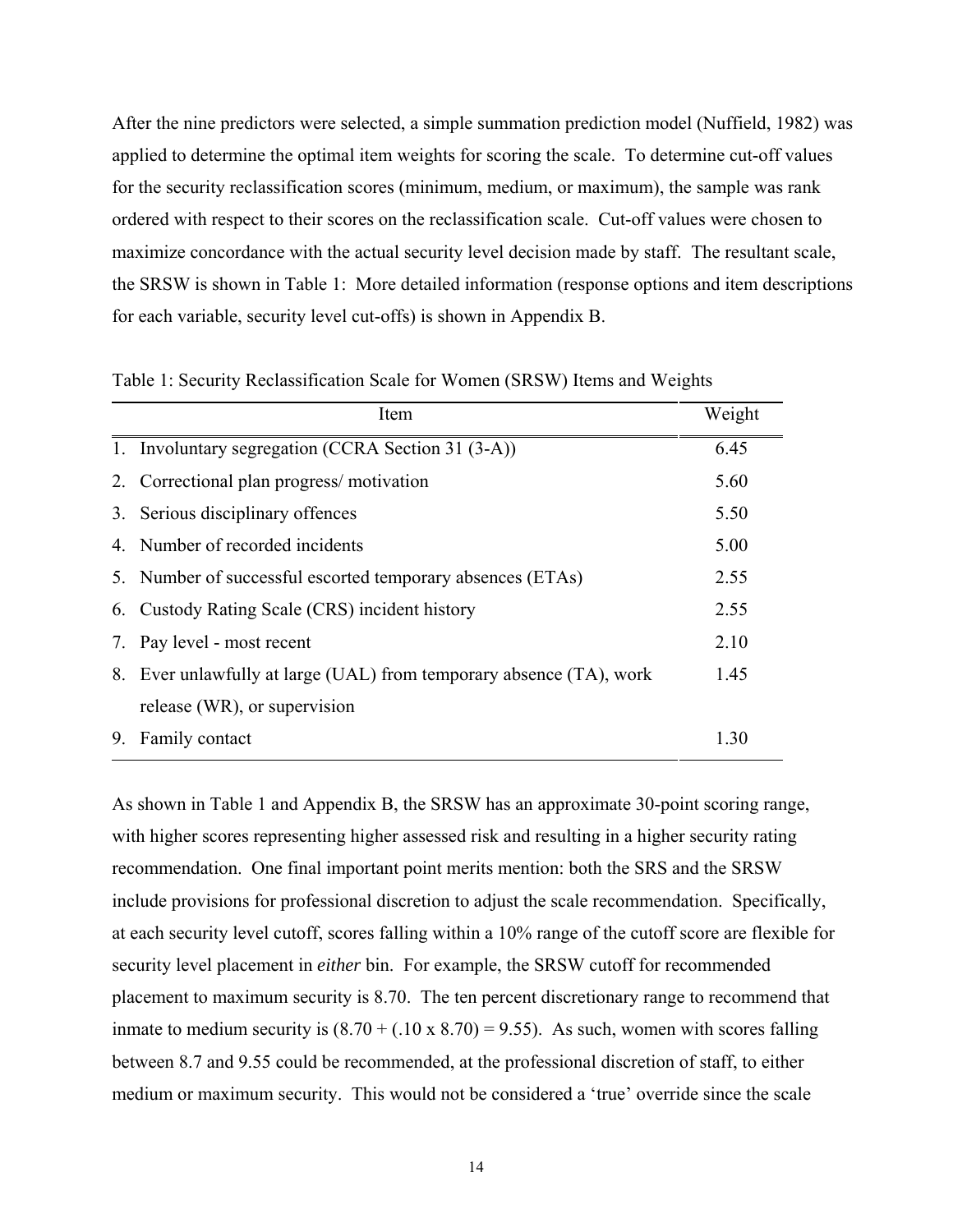<span id="page-22-0"></span>was built purposefully to accommodate a small margin of professional discretion. The SRSW range of scores, including 10% discretionary ranges, is illustrated in Figure 1.





Professional discretion can also be applied in cases where the assessor's security level recommendation is inconsistent with that of the SRSW (and the score falls outside of the 10% range). These cases would be considered as overrides to the scale. The professional override factor is accepted as an important component of classification: it allows the assessor to consider additional criteria and mitigating circumstances (e.g., assaulting staff) that could (and should) impact the security level review.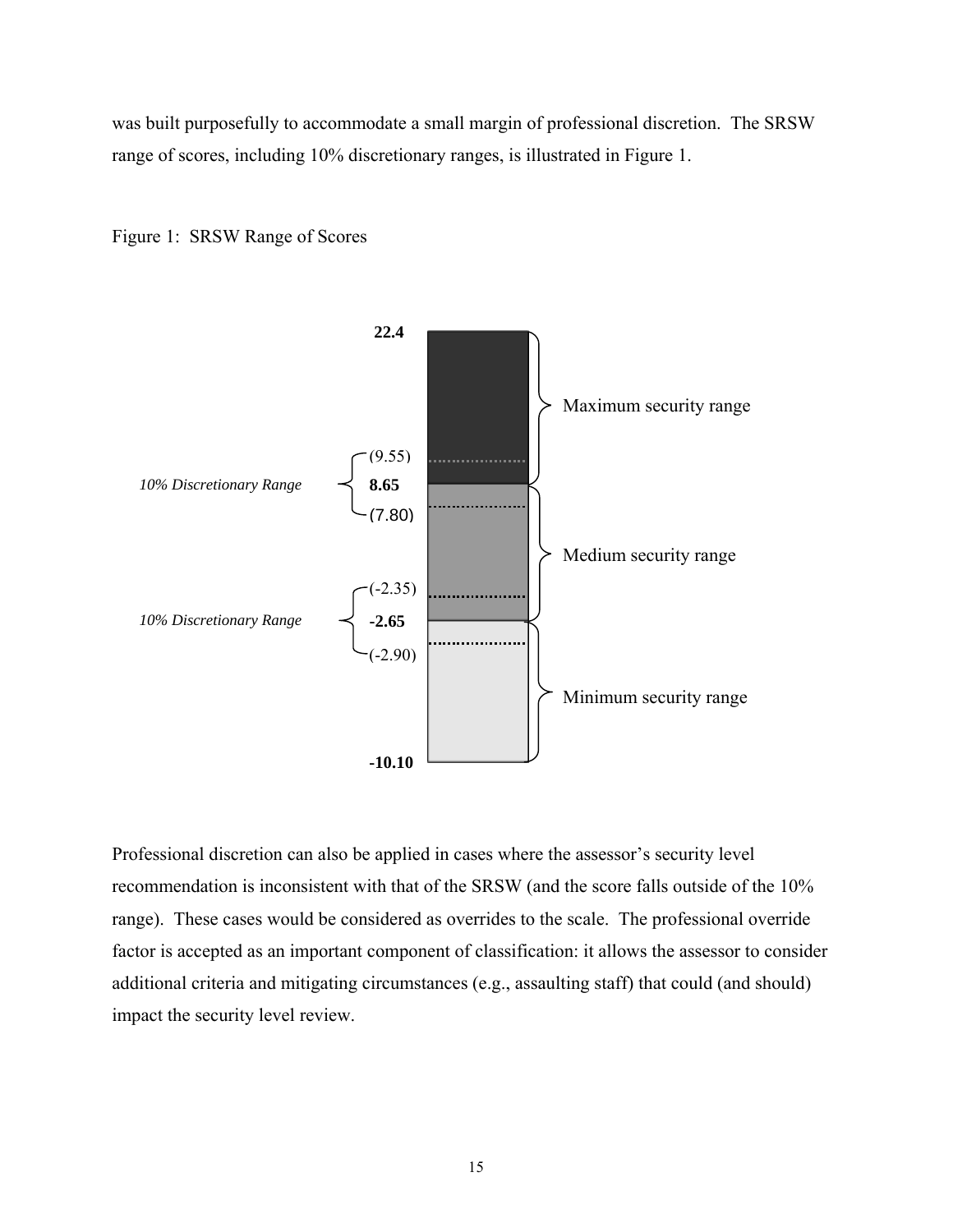#### <span id="page-23-0"></span>**Field Test of the Security Reclassification Scale for Women**

Having reviewed the relevant literature, it has become clear that a gender-informed security classification scale for women is long overdue. Moreover, between 1994 and 1998, the rate of new admissions to federal women's prisons in Canada grew at an unprecedented rate (170%), slowed only moderately in the following years (Boe, 2001), and the population increase is projected to continue for at least a couple of more years (Nafekh & Boe, 2003). As noted, there is mounting concern about the security of federal women's prisons, and the appropriateness of current security classification practices for federally sentenced women. The next phase of this study used a longitudinal design to provide a national field test of a security reclassification scale for women offenders.

#### **METHOD**

#### **Sample**

The field test sample comprised 580 consecutive security reviews for adult women offenders in federal facilities between July 2000 and June 2003. Notably, as with the development sample, it was possible to have more than one record (i.e., multiple security reviews) per offender<sup>[3](#page-23-1)</sup>. Complete data for the SRSW and the structured clinical review (OSL) were collected for the sample ( $n = 580$ ).

#### **Review Period**

Conceptually, the review period is the time between security reviews. For the current study, the review period consisted of a retrospective analysis, beginning at the time of the current OSL decision, and looking back in time at least six months (where possible). The time between the 'start' date and the 'end' date, as defined below, comprised the review period for the sample.

The **'end'** date of the review period was defined as the date of the current security review and OSL decision. The **'start'** date of the review period was defined as: the most recent OSL decision<sup>[4](#page-23-2)</sup> that occurred at least six months ago on the current term (i.e.: six months or more

<span id="page-23-1"></span><sup>&</sup>lt;sup>3</sup> The 580 security reviews included data for 323 individual women offenders.

<span id="page-23-2"></span><sup>4</sup> This could include a CRS (initial) OSL decision.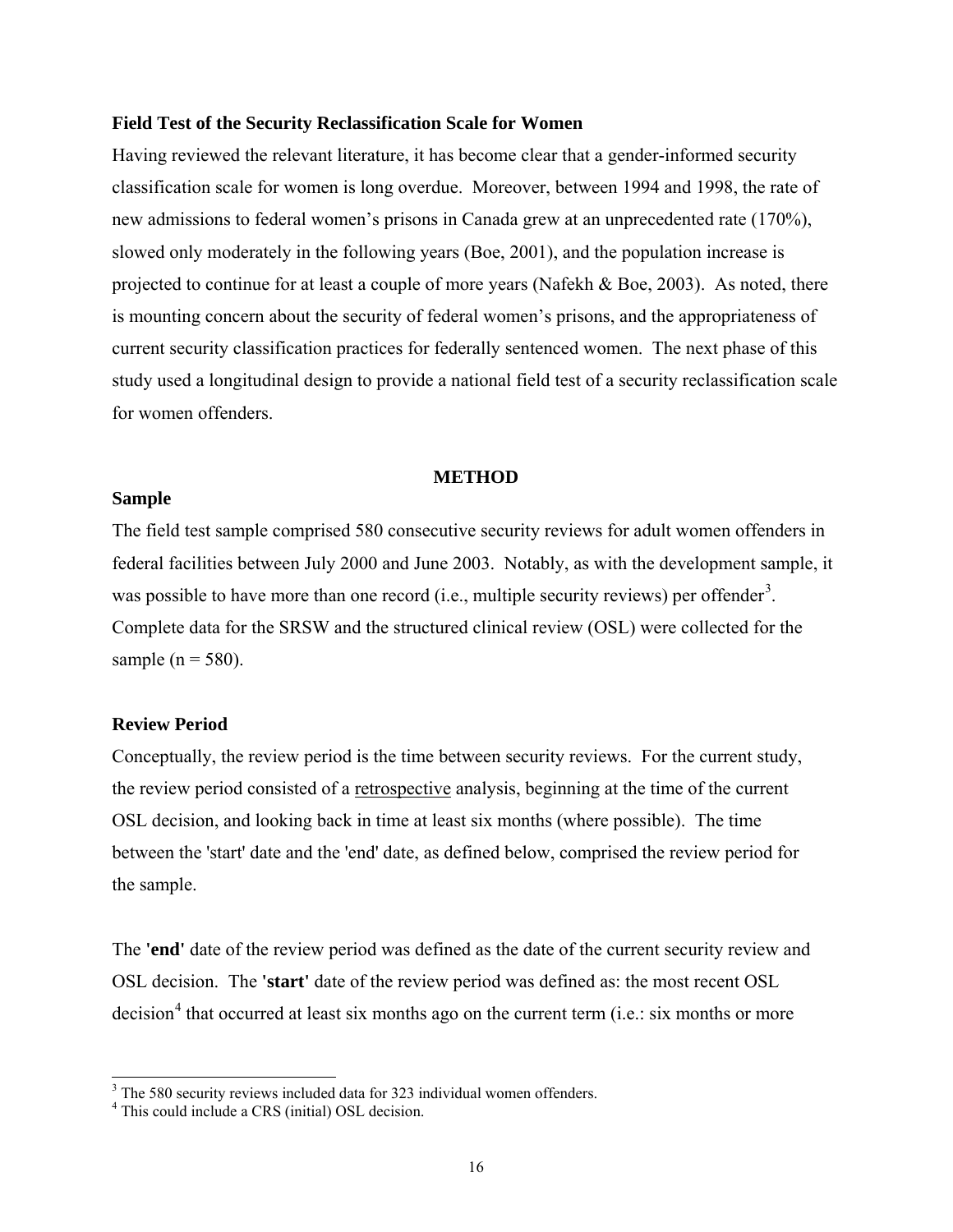between start and end dates of review period). To clarify, a hypothetical example is provided: suppose that today's date is December 30, 2002, and a security review has just been completed, yielding an OSL decision.

## **Example A:**



In Example A, the OSL review period would run from today's date (30/12/2002) back to (05/04/2002). Because the most proximal OSL decision to today's (30/12/2002) is less than six months ago (22/09/02), the review period would be extended to the next most recent OSL review (05/04/2002). Therefore, the 'end' date would be today's date (30/12/2002), and the 'start' date would be (05/04/2002), covering an approximate review period of 9 months.

In Example A, the review period between 01/01/2002 (start date) and 22/09/2002 (end date) would also be included in the study, covering approximately 9-months of behaviour. As such, the woman in this hypothetical example would have two security reviews included in the current study.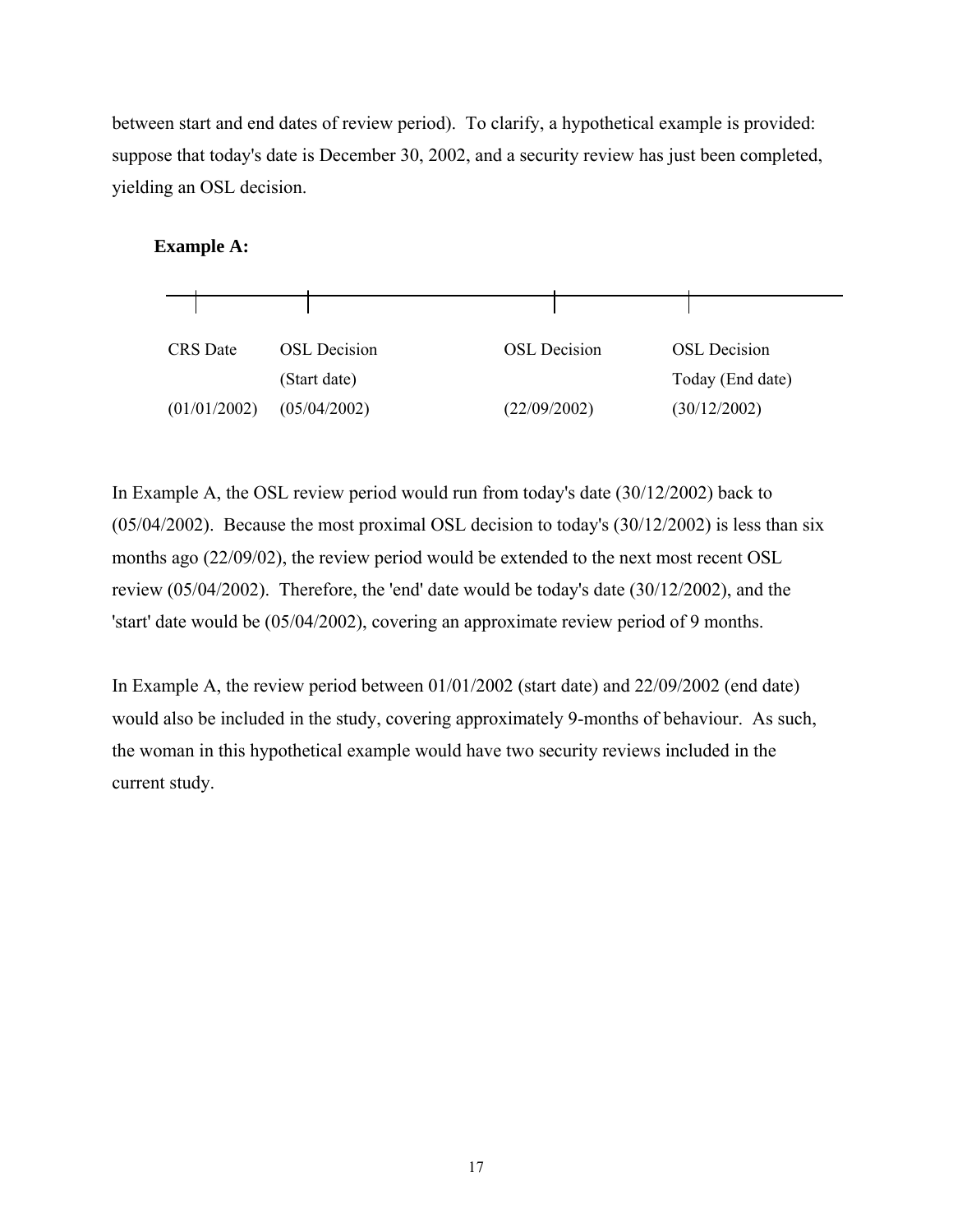<span id="page-25-0"></span>To clarify, the following steps would be used to determine the review period:

Step 1: An OSL review has resulted in a security reclassification decision. The 'end' date of the review period is today's date (i.e., the date that the reclassification decision has been rendered).

Step 2: Search the Offender Management System for the most recent OSL decision (includes the initial security placement- the CRS). If that decision was at least six months ago, it will comprise the 'start' date of the review period. If not, proceed to step 3.

Step 3: Search the Offender Management System, back further in time, for the next most recent OSL decision. If *that* decision was at least six months ago, it will comprise the review 'start' date. If not, repeat step 3 until a review period of at least six months is achieved.

Step 4: If it is not possible to establish a review period of at least six months, the case review 'start' date would be the CRS date. If no CRS is available on OMS, the offender's admission date would be used as the review 'start' date.

#### **Measures/ Data Sources**

There were three main measures/ data sources for this phase of the study:

- 1) the Security Reclassification Scale for Women, described previously (see Table 1 & Appendix B),
- 2) information pertaining to actual offender security level (OSL) recommendations, as per staff assessment of the three risk domains using the structured clinical method (see part 3 of Appendix B) and
- 3) a comprehensive coding guide was used to code file information pertaining to: demographic data, admitting offence(s), additional variables that could be related to security classification criteria<sup>[5](#page-25-1)</sup> and the prediction of outcome, institutional misconduct data, and discretionary release information.

<span id="page-25-1"></span><sup>&</sup>lt;sup>5</sup> Additional variables that could be related to security classification criteria were gathered in order to investigate theoretical variables that may be of relevancy to security classification. Inclusion of this information exceeds the scope of this report but may be obtained from the authors.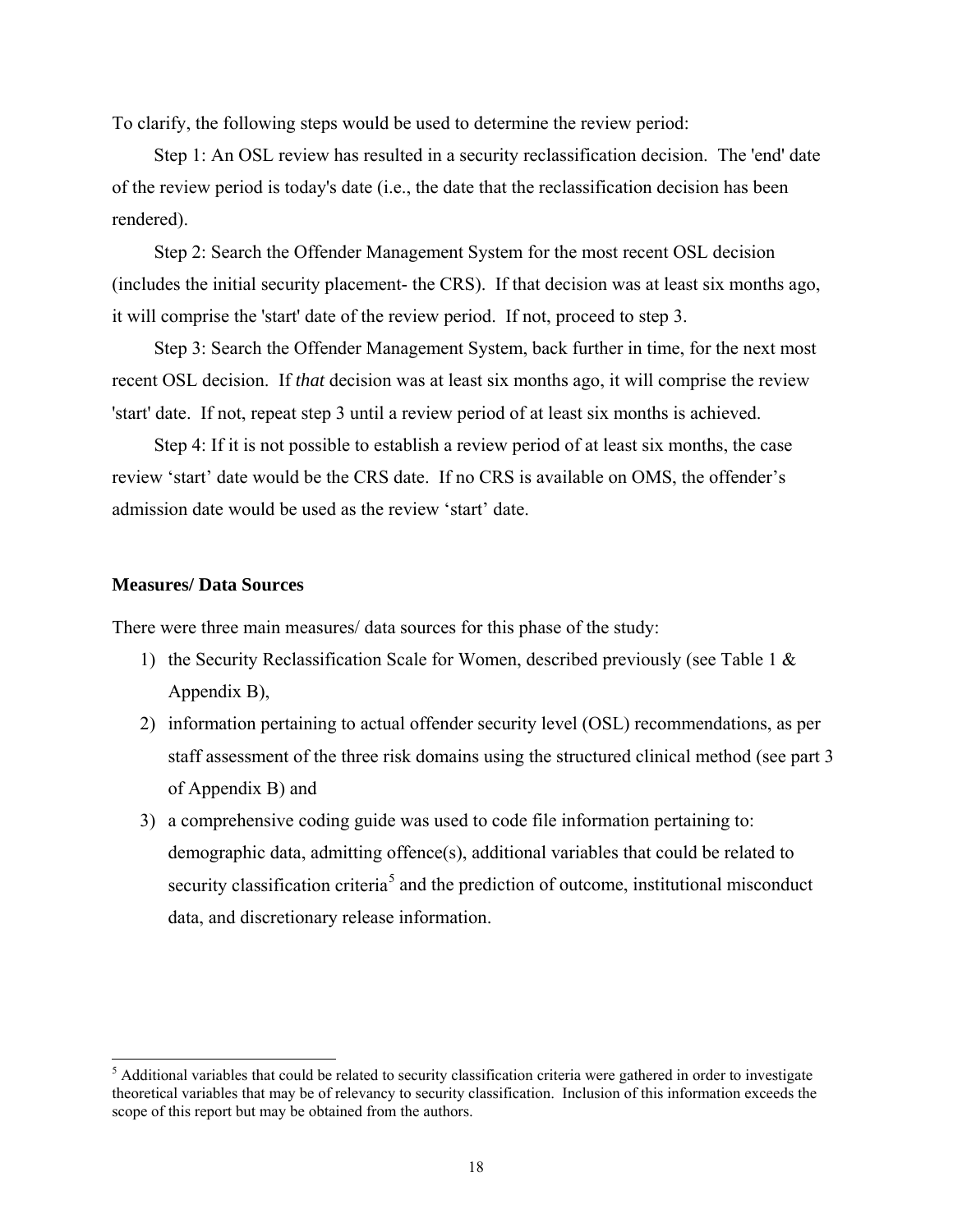## <span id="page-26-0"></span>**Procedure**

 $\overline{a}$ 

This phase of the study followed a longitudinal design, including three stages of data collection. The first step of data collection involved the completion of the SRSW and actual OSL decision criteria, as well as some additional information by correctional staff<sup>[6](#page-26-1)</sup> (parole, case management, classification officers), *immediately after* completion of their regular security review (structured clinical assessment of the three risk domains). An automated query report was used to update the researcher, on a weekly basis, of all women offender security level (OSL) reviews completed and entered on CSC's Offender Management System (OMS; an automated database containing offender file information). This allowed the researcher to ensure that, for every regular OSL review (until the desired sample was achieved), the SRSW was completed. If the SRSW was not forwarded to researchers within one week of the regular security review, an electronic mail reminder was sent to the site contact. In the event that researchers still did not receive the scale one week later, a second reminder, copied to the deputy warden, was sent. This methodology ensured every OSL review also yielded a SRSW until the desired sample size was achieved.<sup>[7](#page-26-2)</sup>

In the second phase of the study, automated file information was downloaded to code: 1) admitting offence information and, 2) a variable follow-up on institutional misconducts and serious institutional misconducts. These data were coded for the entire sample (*n* = 580), to a cut-off date of June 30, 2003. The institutional time at risk (follow-up period) was defined as the time between the OSL review date and the next OSL review date or release date; whichever came first. If there was no later OSL review or release dates on file, the institutional follow-up cutoff date was June 30, 2003.

<span id="page-26-1"></span><sup>&</sup>lt;sup>6</sup> In May 2000, one or two staff representatives from each federal woman's facility and each maximum-security /psychiatric unit were trained in the application and administration of the SRSW. Representatives were advised that this was a 'train the trainers' approach and were instructed to train their colleagues accordingly. 'Booster training' was provided in March 2002. Ongoing support was offered to field staff from the authors/researchers at Correctional Service Canada's National Headquarters.

<span id="page-26-2"></span> $7$  This study has received strong support from Correctional Service of Canada management; the data collection approach for the SRSW had been piloted on a national sample and has resulted in 100% compliance from site representatives. The data for this study represent 97% of all security reviews completed during the period under study.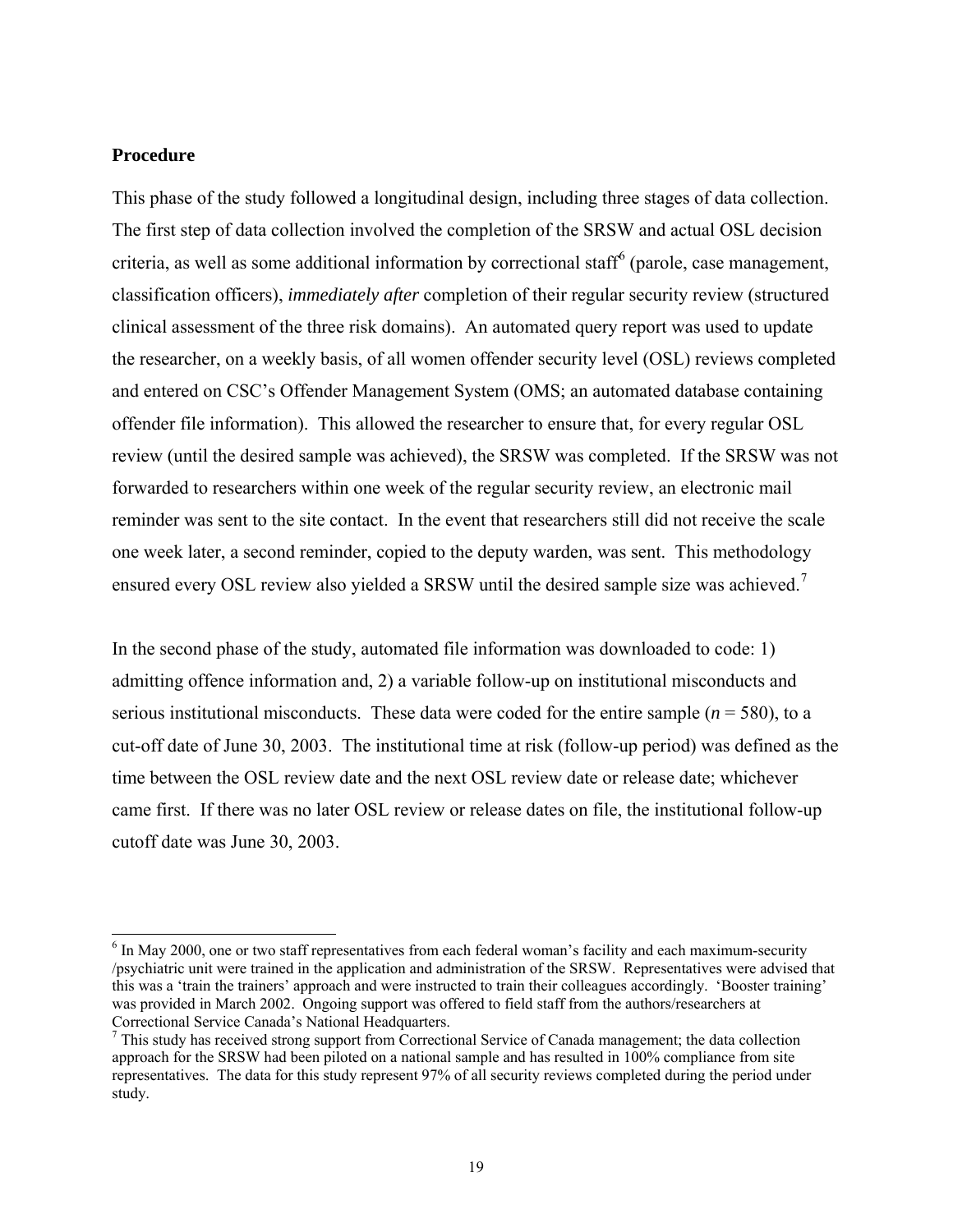<span id="page-27-0"></span>The third phase of the study involved the collection of information pertaining to release: eligibility dates, release type, and conditions of release. These data were coded for all of those women who had been released as of June 30, 2003: over three-quarters (77%) of the original sample (*n =* 249 of 323 women).

#### **Analyses**

A series of descriptive statistics was conducted to provide a comprehensive overview of the sample characteristics. Correlational analyses were used to explore the relationships between the independent and dependent variables. A series of univariate *t*-tests and chi-square statistics were used to explore potential between-group differences, by demographic (e.g., age, race) and offence (e.g., sentence length, admitting offence) characteristics in SRSW security level. Concordance tables and Sign tests were computed to examine between-group differences between the SRSW and the actual security level recommendations (i.e., structured clinical method).

Areas under the receiver operating characteristic (ROC) curves were used to examine the predictive accuracy of the OSL versus SRSW security level recommendations (minimum, medium, or maximum). Differences between ROC curves were statistically compared using the method outlined in Hanley and McNeil (1983).

ROC analyses were followed up with survival analyses to examine time to failure for: 1) misconducts, and 2) major misconducts, by SRSW security level recommendation (minimum, medium, or maximum). These analyses were replicated using the actual security level recommendation (OSL) as the independent variable.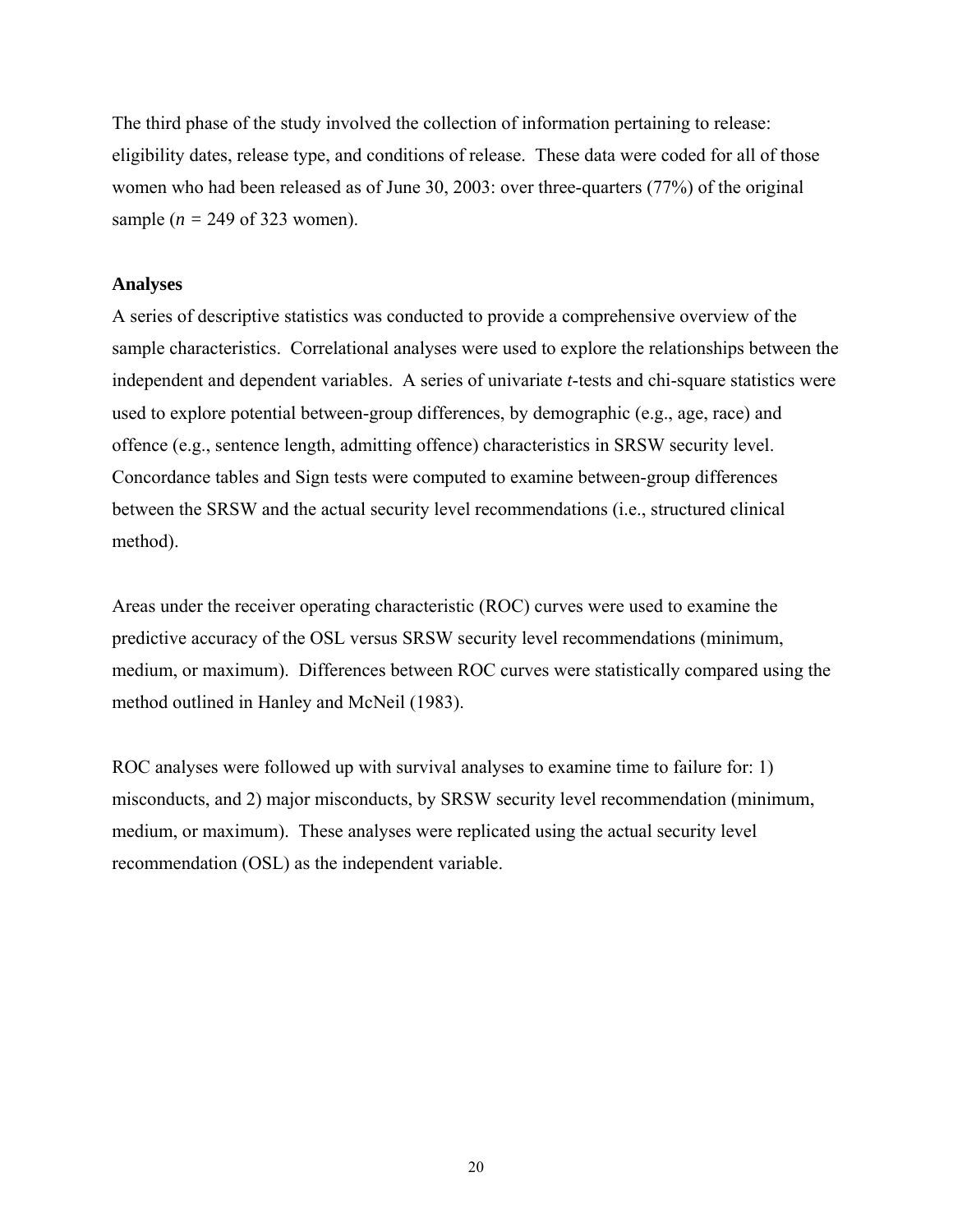#### **RESULTS**

#### <span id="page-28-0"></span>**Descriptive/ Offence Information for Sample**

As noted, the sample comprised 580 consecutive security reviews for adult women offenders in federal facilities between July 2000 and June 2003. Because many women had their security level reviewed more than one time during the study period, the 580 security reviews comprise data for 323 individual women. Verification through CSC's automated offender management system (OMS) revealed that the sample data include virtually all (97%) of the women's security reviews during the period under study. Although this indicates that the sample clearly represents the population of women's security *reviews*, it should not be considered as representative of the women *inmate* population as a whole: women at maximum-security have their classification reviewed more frequently than those at either medium or minimum security $\delta$ . As such, the sample is overrepresented by security reviews for cases at maximum security.

The average review period (time between security reviews) for the sample was 8.65 months (*SD*=4.5), with a range of 8 days to 27.5 months. The average review period for those rated (prereview) 'minimum' security (*n=* 95) or 'medium' security (*n=* 335) was 8.97 months (*SD*= 5.1 and 4.5, respectively). For women rated 'maximum' security  $(n=150)$ , the average review period was significantly shorter: 7.72 (*SD*=3.9) months (*p<*.05).

Information pertaining to sample demographics is outlined in Table 2. About fifteen percent of the women were serving life sentences; excluding those, the average term aggregate sentence length was 3.7 years. It is worth noting, as well, that Aboriginal women are overrepresented in the study sample. While Aboriginal women comprise about 27% of the federally sentenced inmate population, they represent  $35%$  of the sample of women.<sup>[9](#page-28-2)</sup>

 $\overline{a}$ 

<span id="page-28-1"></span><sup>&</sup>lt;sup>8</sup> Correctional Service Canada policy guidelines dictate that, with the exception of those rated 'minimum' security, offenders must have their security levels review *at least* annually. Although not formal policy, those rated 'maximum' security are reviewed more frequently in practice, with a view to lowering their security level at the earliest possible time, while managing risk.

<span id="page-28-2"></span><sup>9</sup> About 42% of the sample of *security reviews* (242/580) was for Aboriginal cases.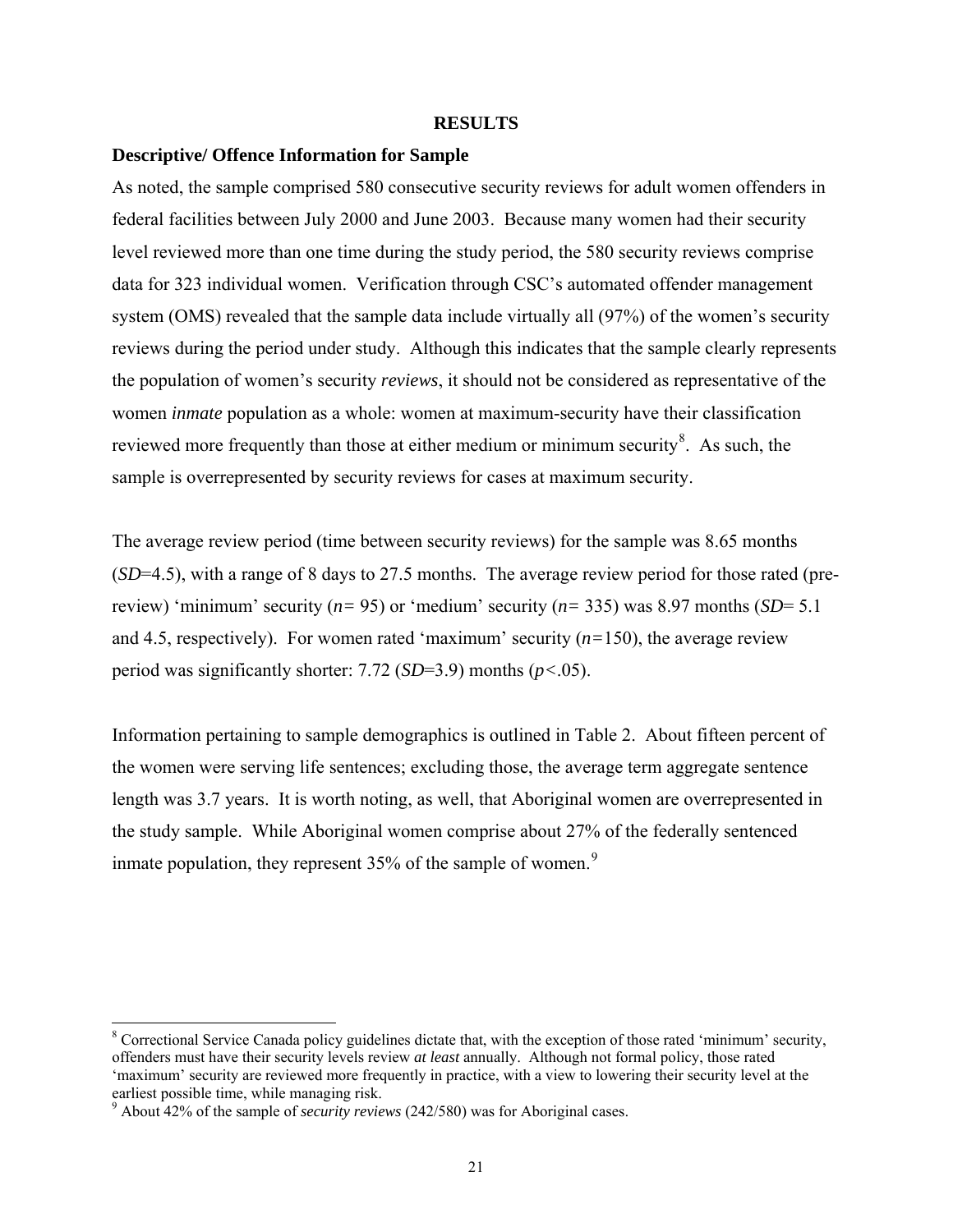# <span id="page-29-0"></span>Table 2: Demographic Overview

| Variable                                                                            | M(SD)                    | $\%$ (n/323)                                  |
|-------------------------------------------------------------------------------------|--------------------------|-----------------------------------------------|
| Age at review<br>Aggregate Sentence length (years)                                  | 32.6(8.3)<br>3.7 $(2.7)$ |                                               |
| Life sentenced                                                                      |                          | 15.2(49)                                      |
| Ethnicity<br>Caucasian<br>Aboriginal<br><b>Black</b><br>Other/ Unknown              |                          | 56 (182)<br>35 (114)<br>5 $(16)$<br>3<br>(11) |
| <b>Marital Status</b><br>Widowed, Divorced, Single<br>Married/common law<br>Unknown |                          | 68 (220)<br>29 (94)<br>3<br>(9)               |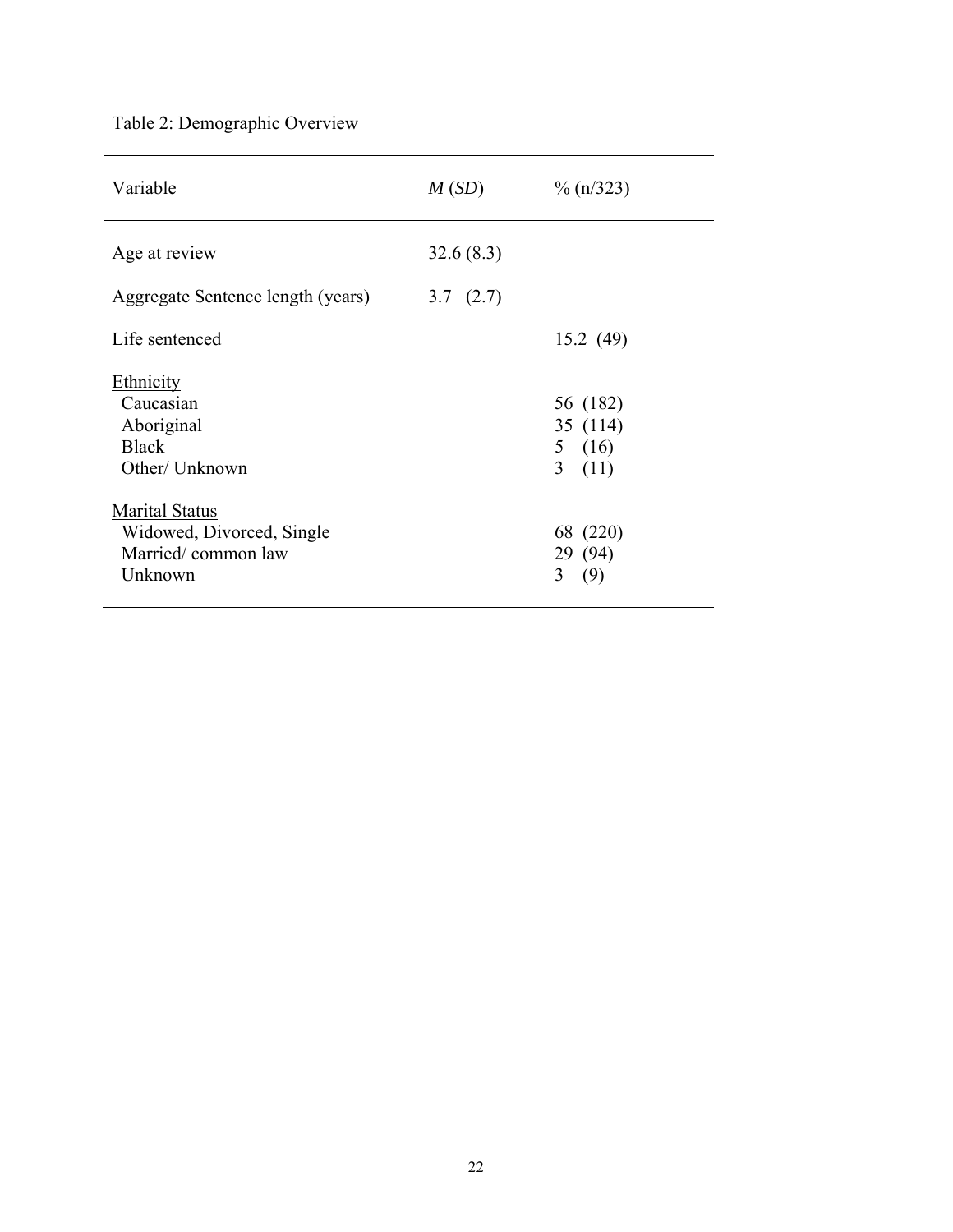<span id="page-30-0"></span>Current offence information was available for 321 of the 323 women in the sample. The majority had perpetrated a violent offence, and almost one quarter of the sample consisted of homicide offenders. Current offence information for the sample is shown in Table 3.

| Present Conviction(s)                    | % with $(n/321)^{a}$ |
|------------------------------------------|----------------------|
| Homicide (murder, manslaughter)          | 22.7<br>(73)         |
| Attempt murder/conspire to commit murder | 1.3<br>(04)          |
| Assault (major or minor)                 | $25.2$ (81)          |
| Robbery (with/without a weapon)          | 24.0(77)             |
| Kidnapping/forcible confinement          | 8.1<br>(26)          |
| Sexual assault                           | 1.9<br>(06)          |
| Arson                                    | 4.7 $(15)$           |
| Utter threats                            | 9.1(29)              |
| Weapon offences                          | 12.8(41)             |
| Any violent                              | 63.2 (203)           |
| Drug offences (importing, trafficking)   | 13.7(44)             |
| <b>Break and Enter</b>                   | 5.3 $(17)$           |
| Fraud                                    | 4.7 $(15)$           |
| Obstruct justice                         | (36)<br>11.3         |
| Other non-violent                        | 39.1<br>(125         |

Table 3: Current Offence Information

Note:  $a$  coded for sample of women  $(n=323)$ ; data missing for 2 women).

## **Security Level Pre- and Post-Review**

Most security reviews for women did not result in a change in security level. As shown in Table 4, over half (56.6%) of the reviews resulted in a decision to maintain the pre-review security level. Of those who were reclassified, women were about equally likely to have their security level raised (22.0%) or lowered (21.6%). A chi square test of significance revealed that there was no significant difference in the likelihood of being reclassified 'up' or 'down' by ethnicity (Aboriginal/ non-Aboriginal).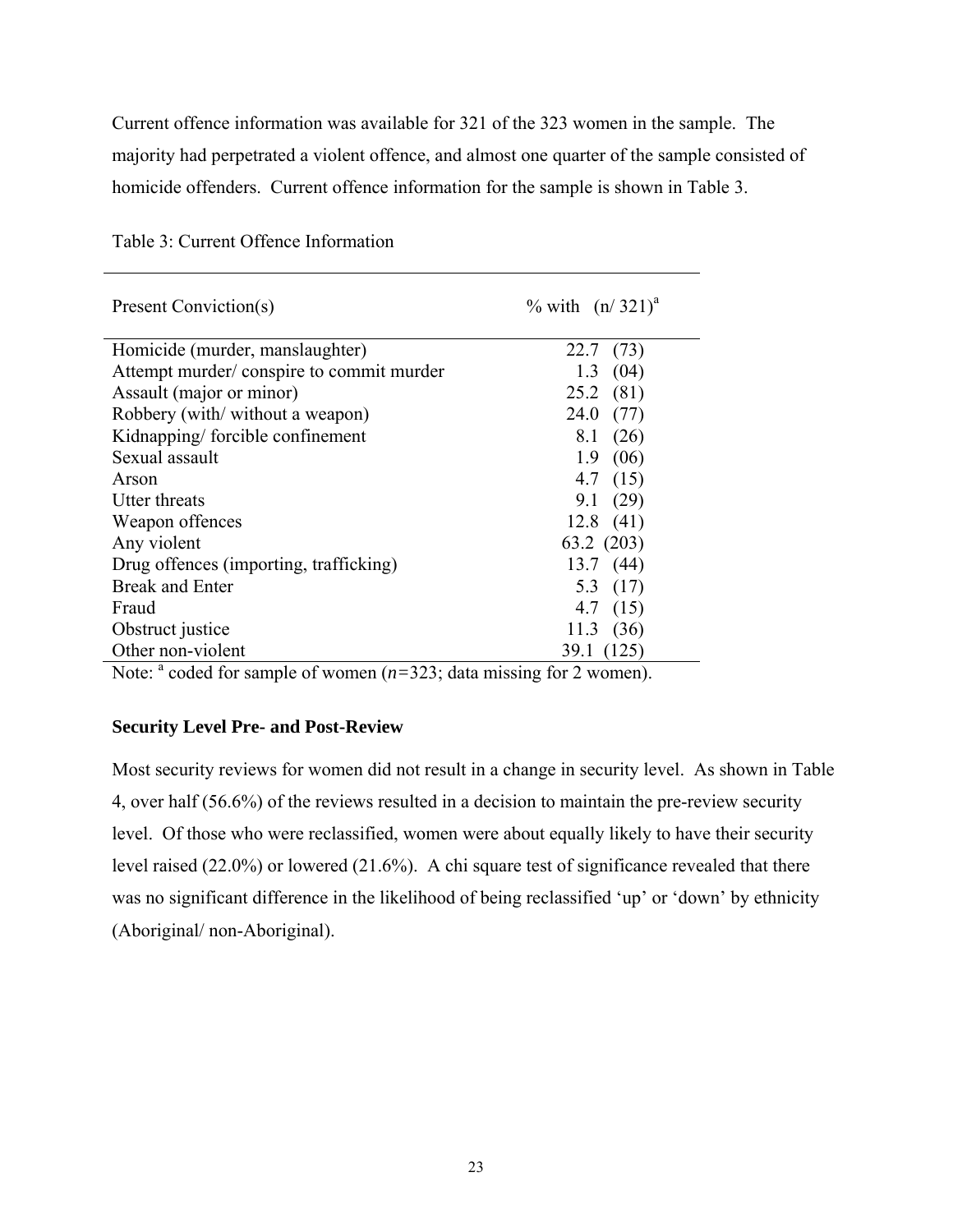## <span id="page-31-0"></span>Table 4: Pre- and Post-Review Security Levels

| Pre-review<br>security level (n)     | Post-review security level (n)<br>Maximum<br>Minimum<br>Medium<br>Total $n$ $(\%)$ |            |            |               |  |  |
|--------------------------------------|------------------------------------------------------------------------------------|------------|------------|---------------|--|--|
| Minimum                              | 45                                                                                 | 45         | 5          | 95 (16.4)     |  |  |
| Medium                               | 81                                                                                 | 177        | 77         | 335 (57.8)    |  |  |
| Maximum                              | $\overline{0}$                                                                     | 44         | 106        | (25.9)<br>150 |  |  |
| Total $n$ $\left(\frac{9}{6}\right)$ | 126(21.7)                                                                          | 266 (45.9) | 188 (32.4) | 580           |  |  |

### **SRSW: Descriptive Statistics**

#### *Internal consistency*

Item-to-total correlations were computed for each of the (standardized) nine scale items. Table 5 presents those results, as well as the mean and standard deviation (unstandardized) for each scale item. As Table 5 demonstrates, with only two exceptions (items 2 and 8, bolded), all standardized item-to-total correlations met or exceeded *r* =.30. The mean standardized item-tototal correlation was moderately high, at *r* = .35.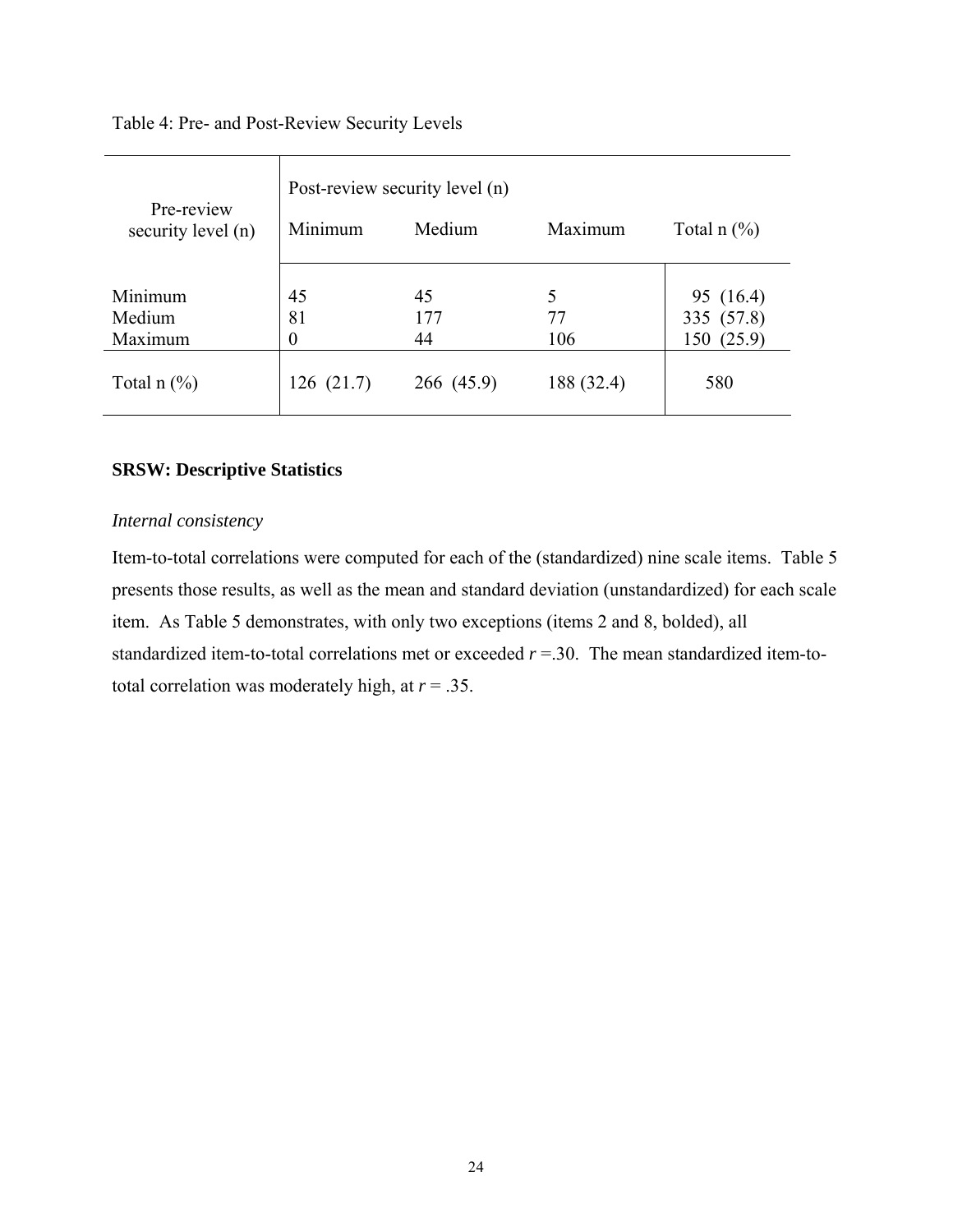| Item                                                 | r         |             |
|------------------------------------------------------|-----------|-------------|
| Correctional Plan progress/motivation                | $0.43***$ | .60(2.0)    |
| Family contact during review                         | $0.26***$ | .28(0.6)    |
| Serious disciplinary offences during review          | $0.42***$ | .56(2.1)    |
| Number of recorded incidents during review           | $0.46***$ | .47(2.0)    |
| Pay Level- at review end                             | $0.30***$ | $-.65(0.5)$ |
| Involuntary segregation during review                | $0.56***$ | 1.4 $(2.5)$ |
| Successful escorted temporary absences during review | $0.30***$ | .11(1.0)    |
| Unlawfully at large- ever                            | 0.07      | .07(0.6)    |
| Custody rating scale incident history score          | $0.38***$ | .32(1.3)    |

<span id="page-32-0"></span>Table 5: Standardized SRSW Item-to-total Correlations and Descriptive Statistics for Each Item

Note: \*\*\*\* *p<*.0001

Inter-item correlations were computed and are located in Appendix C. The mean inter-item correlation was  $r = 0.19$ . This is within an acceptable range, commensurate with other risk scales (Hare, 2003), despite the fact that one item (item 8: unlawfully at large- ever) was uncorrelated with virtually all other items. Finally, Cronbach's Alpha was computed at  $r = .69$ . Although a coefficient of reliability of at least .70 is the desired standard in most social science research, it is important to highlight that the alpha coefficient is impacted by the number of items in the scale. Specifically, scales/ tests with fewer items tend to produce small reliability coefficients (Brown, 1998). The SRSW contains only 9 items, which explains the moderately weak alpha coefficient. Removal of item 8 (unlawfully at large- ever) from the equation results in virtually no change to the raw alpha coefficient (.70). Taken together, these findings suggest that the SRSW is a homogenous and reliable scale.

#### *SRSW Scores*

The average overall score on the SRSW was 3.12 (*SD*=7.6), which falls into the lower bound of the medium-security classification range. The mean score for non-Aboriginal women was 2.95 (*SD*=7.8), and that for Aboriginal women was 3.36 (*SD*=7.4). T-test results indicated that this difference was not statistically significant.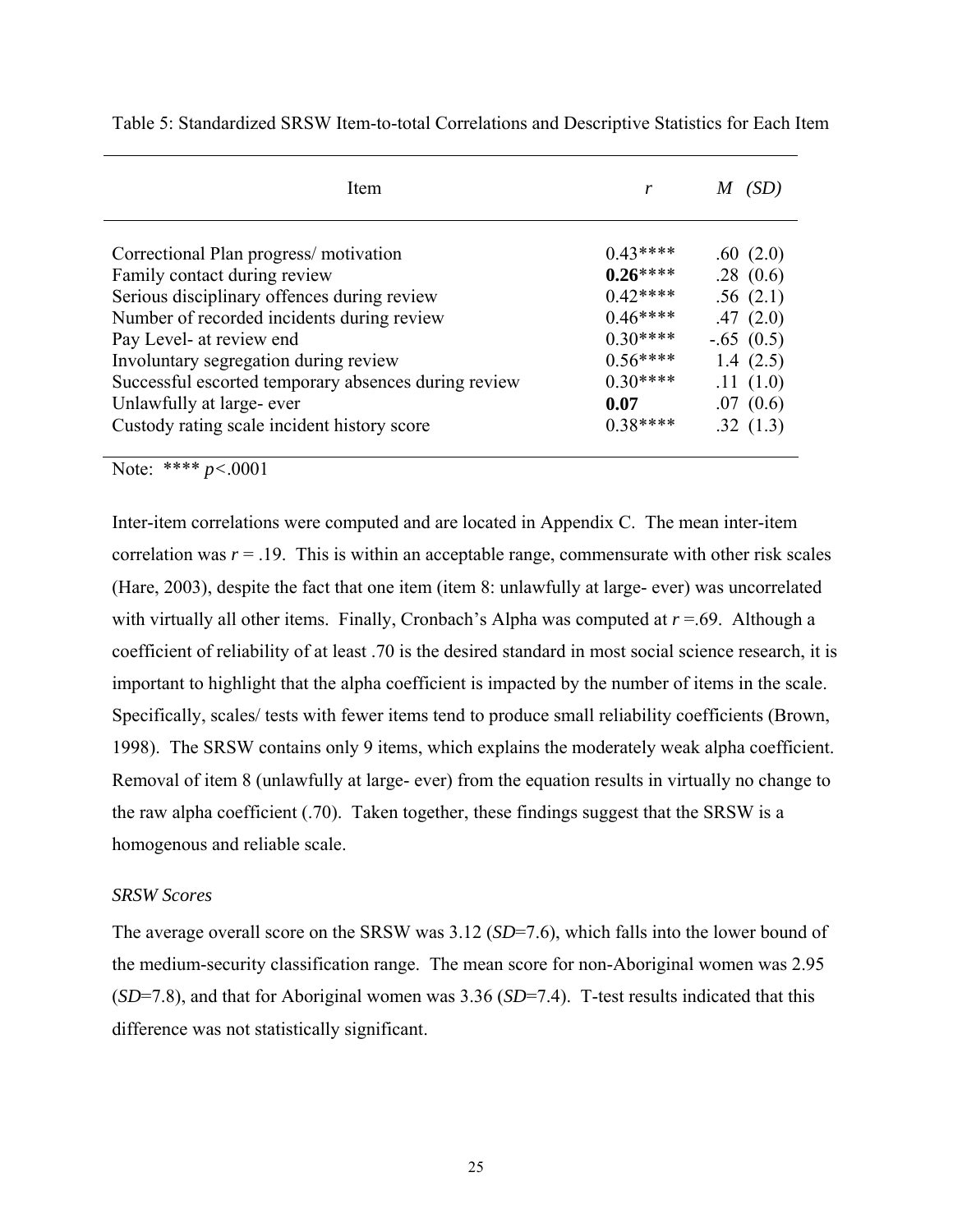<span id="page-33-0"></span>To test for between-group differences in SRSW scores by age, the sample was divided into three approximately equal sized groups: group 1 (ages 18-27, *n=*201); group 2 (ages 28-35, *n=*186), and group 3 (ages 36-65, *n=*193). Mean SRSW scores were negatively associated with age. Mean group scores were: 4.5 (*SD*=7.9), 3.2 (*SD*=6.8), and 1.6 (*SD*=7.8), respectively. Pairwise *t*-test comparisons revealed that the SRSW score difference between the youngest and oldest age groups was statistically significant (*t* =3.6, *p<*.001). After applying the Bonferroni correction for multiple comparisons  $(\alpha = 0.05/3 = 0.017)^{10}$  $(\alpha = 0.05/3 = 0.017)^{10}$  $(\alpha = 0.05/3 = 0.017)^{10}$ , the mean SRSW score for group 2 was not significantly different from those of either groups 1 or 3.

To test for between-group differences in SRSW scores by aggregate sentence length, the sample (women, not cases) was divided into three groups: 1) life-sentenced (*n=*49), 2) up to three years (*n=*164), 3) over three years (*n=*110). Life-sentenced offenders received a mean SRSW score of .51, (*SD*=8.2). Those serving sentences of over three years scored an average of 2.1 (*SD*=7.1). Finally, those serving sentences of up to three years received a mean SRSW score of 1.6 (*SD*=7.2). Paired comparison *t*-tests revealed no statistically significant between-group differences in SRSW scores by sentence length.

Finally, women's SRSW scores were compared by current offence. No differences were found between women with violent offences and women with only non-violent offences. Notably, however, the 'violent' offender category would include women with a current homicide offence (*n=*73), as well as those with a current assault offence (*n=*81). Homicide offenders scored significantly *lower* on the SRSW (*M*= -.73, *SD*=8.2) than non-homicidal women (*M*=2.1, *SD*= 7.0) (*p<*.01). Women with an assault conviction on their current sentence scored significantly *higher* (*M*= 4.7, *SD*=8.9) than those with no current assault conviction (*M*=.33, *SD*=7.6) (*p<*.0001).

#### *SRSW Levels*

 $\overline{a}$ 

To render an SRSW security level recommendation, the cut-off values were applied and resulted in an approximate 46% yield to medium-security. To more accurately reflect the SRSW security level distribution as it would appear if the scale were implemented into practice, the 10%

<span id="page-33-1"></span> $10$  The Bonferroni correction was applied for all post-hoc pairwise comparisons.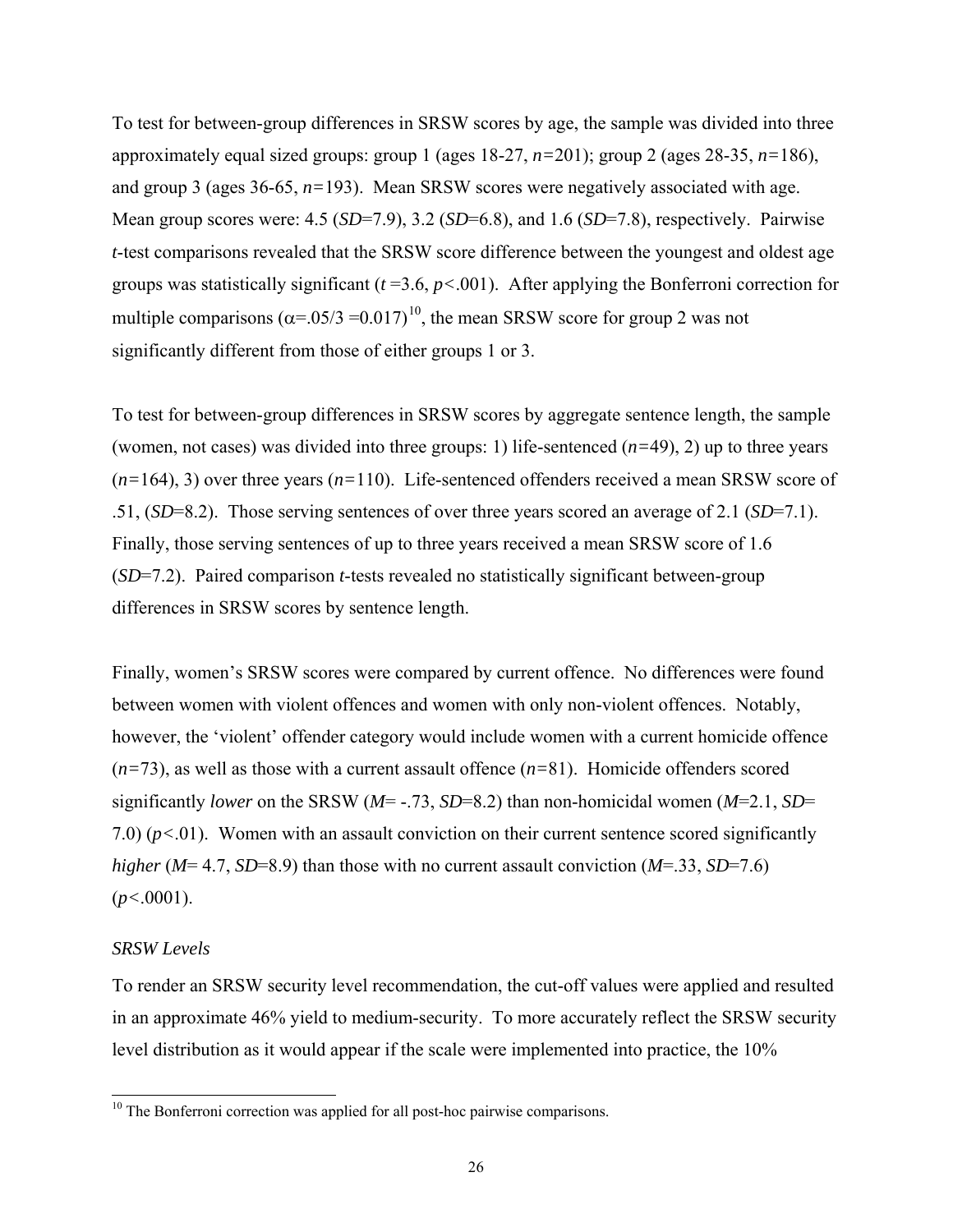<span id="page-34-0"></span>discretionary ranges were applied. For example, if the individual's score fell at minimumsecurity, but within the range of scores to override to medium (-2.9 to -2.65) and the OSL decision was 'medium' then the SRSW level was changed from 'minimum' to 'medium'. This was done with the assumption that the caseworker would have used the discretionary range to render a security level recommendation of 'medium' for that particular case. Although just fewer than 10% of the sample (57 cases) met scoring range criteria for the invocation of the professional discretion option, it was only used for 26 cases<sup>[1](#page-34-1)1</sup>; about 4% of the entire sample. Table 6 displays the frequency of SRSW by  $SRSW2^{12}$  $SRSW2^{12}$  $SRSW2^{12}$  (discretion invoked) levels.

|                | SRSW2 (discretion invoked) Level (n) |            |           |                |  |
|----------------|--------------------------------------|------------|-----------|----------------|--|
| SRSW Level (n) | Minimum                              | Medium     | Maximum   | Total n $(\%)$ |  |
| Minimum        | 160                                  |            | <b>NA</b> | 165(28.5)      |  |
| Medium         |                                      | 253        | 10        | 264 (45.5)     |  |
| Maximum        | NA                                   | 10         | 141       | (26.0)<br>151  |  |
| Total n $(\%)$ | 161 (27.8)                           | 268 (46.2) | 151(26.0) | 580            |  |

Table 6: SRSW by SRSW2 Security Level Recommendations

As shown in Table 6, the professional discretion option has very little impact on the overall distribution of recommended security levels. While about two percent (*n=*10) of cases are moved from 'medium' to 'maximum' security, another two percent are moved from 'maximum' down to 'medium' through the built-in discretion option.

## *Ethnicity*

 $\overline{a}$ 

Aboriginal cases were compared to non-Aboriginal cases on SRSW2 level recommendations. Security level recommendations (with discretion applied), by Aboriginal ethnicity, are presented

<span id="page-34-1"></span> $11$  For the other 31 cases, it was not necessary to invoke the discretionary option because the SRSW score fell into the same security level category as the actual OSL recommendation.

<span id="page-34-2"></span><sup>&</sup>lt;sup>12</sup> Hereafter, the SRSW2 will refer to the SRSW with the discretionary option considered. It is important to highlight that the range of scores for the SRSW and the SRSW2 are identical. The SRSW2 simply incorporates the 10% margin of professional discretion into its cutoffs regarding security levels.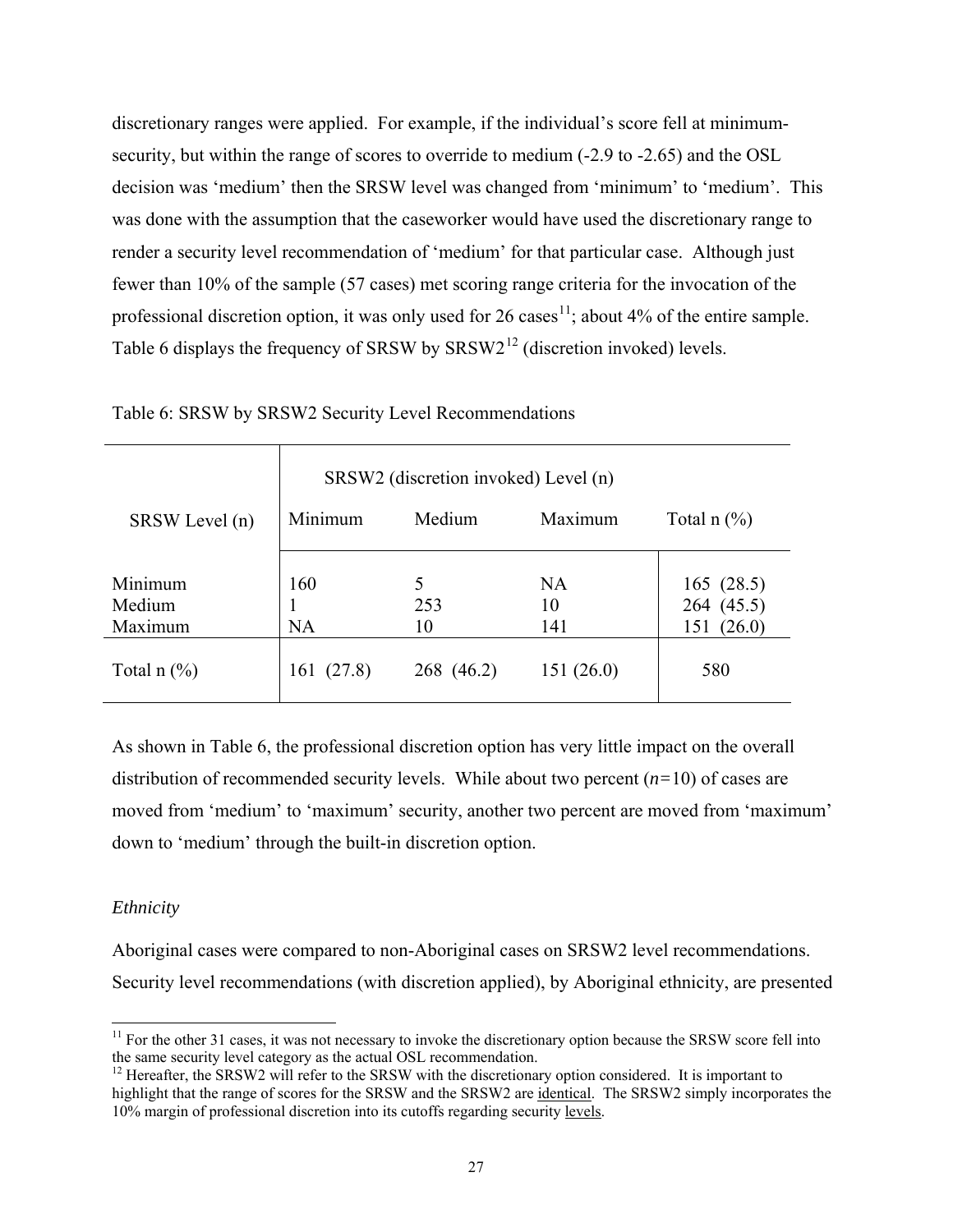<span id="page-35-0"></span>in Table 7. Chi-square results indicated no statistically significant difference in SRSW level recommendation by Aboriginal ethnicity.

| <b>SRSW2</b> Recommendation | $\frac{0}{0}$ | Non-Aboriginal<br>(n/338) | $\frac{0}{0}$ | Aboriginal<br>(n/242) | Total<br>$\frac{0}{0}$ | (n/580)  |
|-----------------------------|---------------|---------------------------|---------------|-----------------------|------------------------|----------|
| Minimum                     | 31            | (105)                     | 23            | (56)                  |                        | 28 (161) |
| Medium                      |               | 45 (151)                  |               | 48 (117)              |                        | 46 (268) |
| Maximum                     | 24            | (82)                      | 29            | (69)                  | 26 <sub>2</sub>        | (151)    |

Table 7: SRSW2 levels by Aboriginal Ethnicity

Table 7 suggests a trend for Aboriginal women to be rated higher security than their non-Aboriginal counterparts. However, as noted earlier, these differences were not statistically reliable. This is an interesting finding, especially given that there was a significant difference, by Aboriginal ethnicity, in *pre-review* security level ( $\chi^2 = 9.3$ ; *p*<.01).

#### *Age*

Using the age groups defined previously, a chi-square test revealed significant between-group differences in SRSW level (with discretion applied) by age ( $\chi^2$  = 22.9; *p*<.0001). Not surprisingly, the youngest group was the most likely to be assessed as 'maximum' security, while the oldest group was the most likely to be assessed as 'minimum' security. SRSW security level recommendations, by age group, are presented in Table 8.

| <b>SRSW</b><br>Recommendation | $\%$ | $18-27$ yrs.<br>(n/173) |    | $28-35$ yrs.<br>$\%$ (n/214) | $\%$ | $36-65$ yrs.<br>(n/193) | Total<br>$\frac{0}{0}$ | (n/580)  |
|-------------------------------|------|-------------------------|----|------------------------------|------|-------------------------|------------------------|----------|
| Minimum                       | 20   | (35)                    | 23 | (51)                         | 39   | (75)                    |                        | 28 (161) |
| Medium                        |      | 46 (79)                 |    | 51 (111)                     | 40   | (78)                    |                        | 46 (268) |
| Maximum                       | 34   | (59)                    | 24 | (52)                         | 21   | (40)                    | 26                     | (151)    |

Table 8: SRSW2 levels by Age Group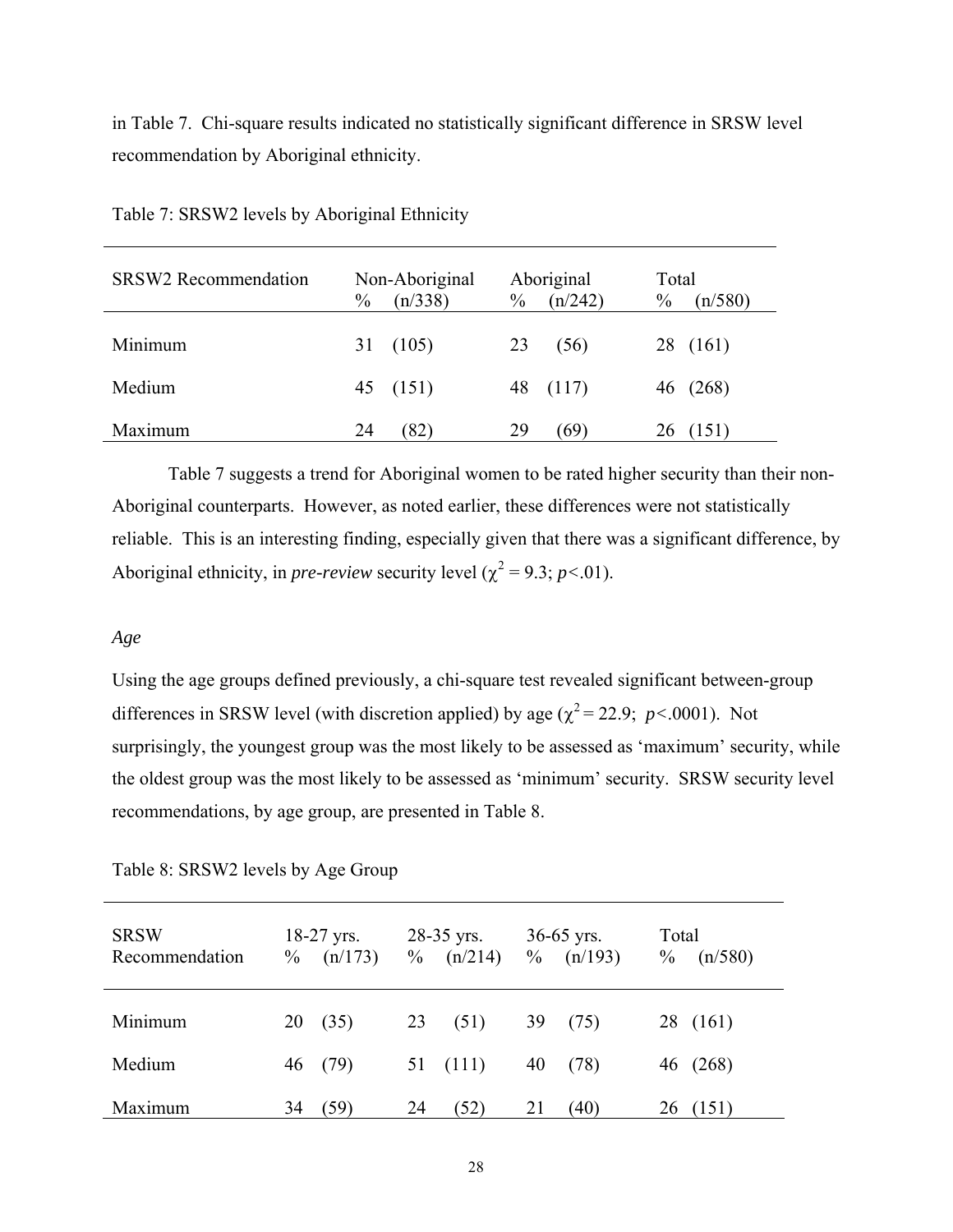### *Sentence Length*

To compare SRSW level recommendations by sentence length, the previously-defined sentence length groups were used: 1) life sentenced, 2) more than three years, 3) three years or less. No significant differences were found. Results are shown in Table 9.

| <b>SRSW</b><br>Recommendation | Life<br>$\frac{0}{0}$ | (n/49)  |    | $>$ 3 years<br>$\%$ (n/110) | $\leq$ 3 years<br>$\%$ | (n/164) | Total<br>$\%$ | (n/323)  |
|-------------------------------|-----------------------|---------|----|-----------------------------|------------------------|---------|---------------|----------|
| Minimum                       |                       | 45 (22) | 29 | (32)                        | 34                     | (56)    |               | 34 (110) |
| Medium                        |                       | 37 (18) |    | 50(55)                      | 48                     | (79)    |               | 47 (152) |
| Maximum                       | 18                    | (09)    | 21 | (23)                        | 18                     | (29)    | 19            | (61)     |

|  |  | Table 9: SRSW2 Levels by Sentence Length |
|--|--|------------------------------------------|
|  |  |                                          |

## *Offence Type*

Similar to *t*-test results examining between-group differences in SRSW scores, there were no differences detected between violent and non-violent women on SRSW2 level recommendations. However, when the data were further disaggregated, significant findings emerged. The chisquare tests revealed that more homicide offenders are recommended to lower security by the SRSW2 than non-homicide offenders ( $\chi^2$  = 17.8; *p* < 0001), while those with a current conviction of assault are recommended to higher security relative to their non-assaultive counterparts ( $\chi^2$  = 20.1; *p<*.0001). This finding was not surprising, in light of earlier results indicating higher SRSW scores for women with an assault conviction, and lower SRSW scores for women with a current homicide conviction. These results are shown in Table 10.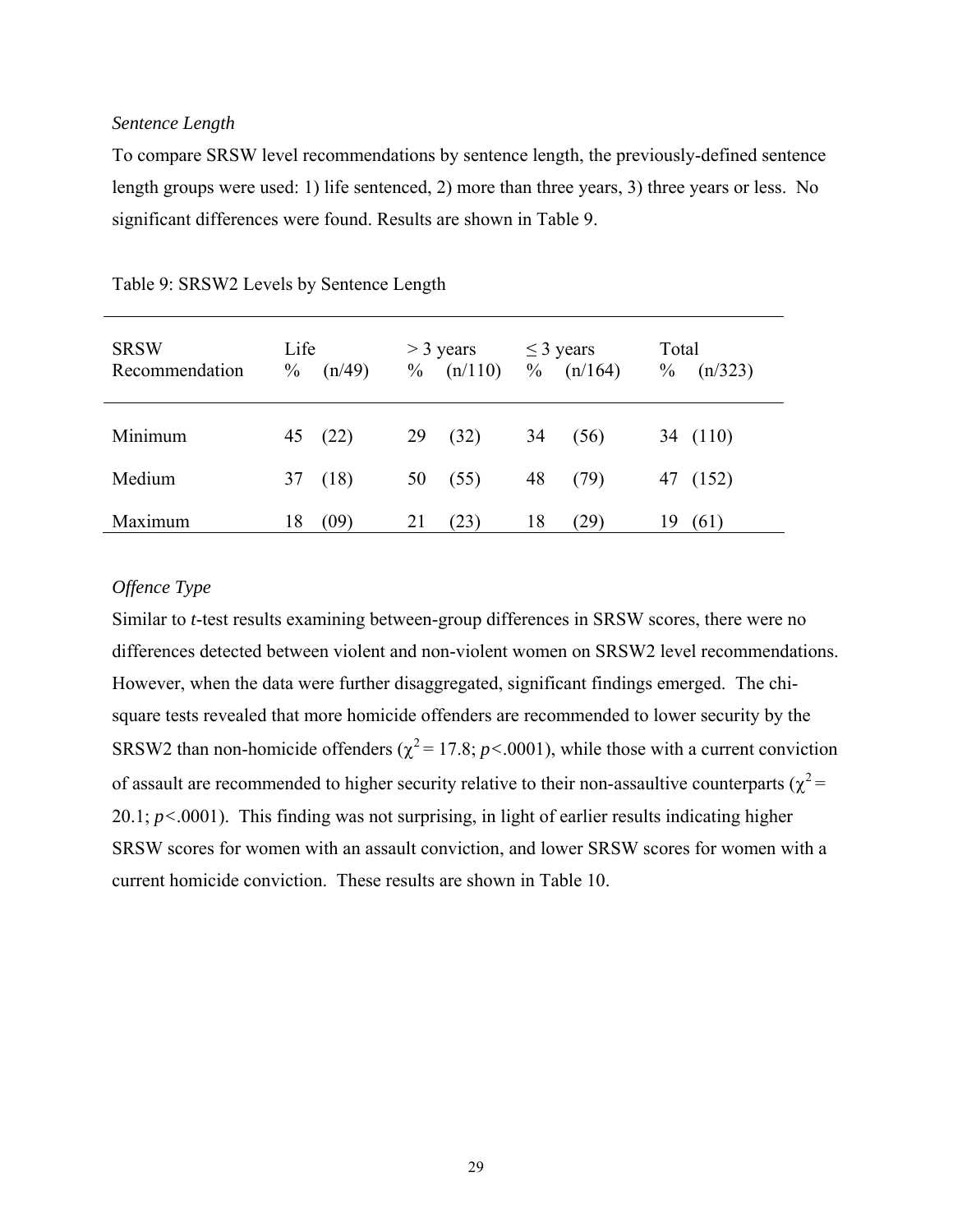| <b>SRSW Recommendation</b>            | Non-Violent<br>$\frac{0}{0}$<br>(n/118) | Violent<br>$\%$<br>(n/203) | $\chi^2$ |
|---------------------------------------|-----------------------------------------|----------------------------|----------|
|                                       |                                         |                            |          |
| Minimum                               | 39<br>(46)                              | (67)<br>33                 | 1.0      |
| Medium                                | 48<br>(56)                              | 49<br>(99)                 |          |
| Maximum                               | (16)<br>14                              | 18<br>(37)                 |          |
|                                       |                                         |                            |          |
|                                       | No Homicide                             | Homicide                   |          |
|                                       | (n/248)<br>$\frac{0}{0}$                | $\frac{0}{0}$<br>(n/73)    |          |
|                                       |                                         |                            |          |
| Minimum                               | (73)<br>29                              | 55<br>(40)                 | 17.8**** |
| Medium                                | 54<br>(134)                             | 29<br>(21)                 |          |
| Maximum                               | 17<br>(41)                              | (12)<br>16                 |          |
|                                       |                                         |                            |          |
|                                       | No Assault                              | Assault                    |          |
|                                       | $\%$<br>(n/240)                         | $\%$<br>(n/81)             |          |
|                                       |                                         |                            |          |
| Minimum                               | (98)<br>41                              | (15)<br>19                 | 20.1**** |
| Medium                                | 47<br>(113)                             | 52<br>(42)                 |          |
| Maximum                               | (29)<br>12                              | (24)<br>30                 |          |
| املو ملو ملو ملو<br>.0001<br><b>T</b> |                                         |                            |          |

# Table 10: SRSW2 Levels by Offence Types

Note: \*\*\*\*p<.0001

# **SRSW Concordance with OSL Decisions**

Table 11 depicts the concordance between the actual security classification (OSL) and the SRSW level recommendation, post-review. Without considering the built-in 10% margin of professional discretion, the concordance between the actual offender security level (OSL) and the SRSW level was 68%. The Sign test revealed that there was no significant difference in concordance by Aboriginal ethnicity.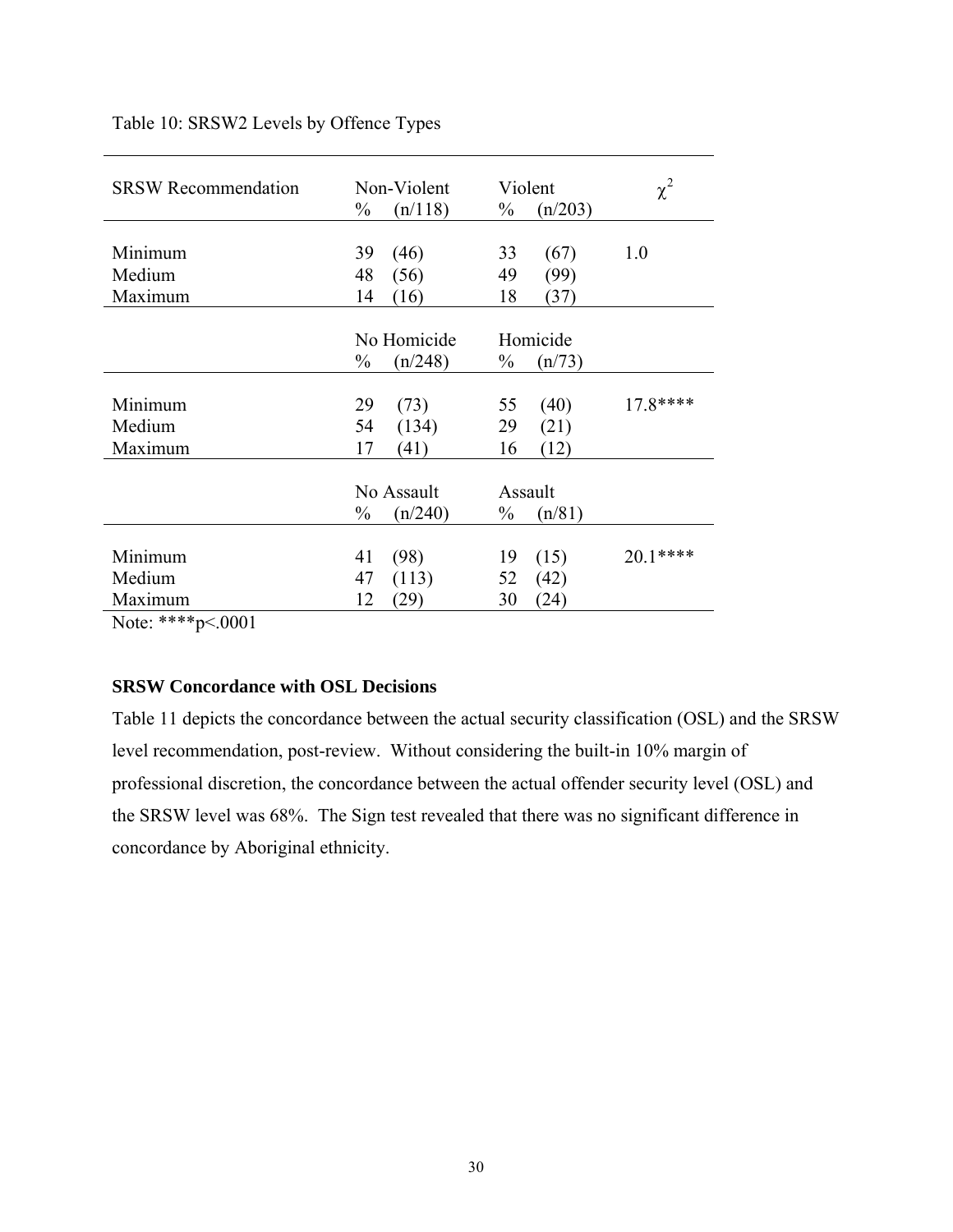|                                       | SRSW Level Recommendation (n) |            |           |                |  |  |  |
|---------------------------------------|-------------------------------|------------|-----------|----------------|--|--|--|
| Actual Offender<br>Security Level (n) | Minimum                       | Medium     | Maximum   | Total n $(\%)$ |  |  |  |
| Minimum                               | 101                           | 25         | $\theta$  | 126(21.7)      |  |  |  |
| Medium                                | 64                            | 171        | 31        | 266 (45.9)     |  |  |  |
| Maximum                               | $\boldsymbol{0}$              | 68         | 120       | (32.4)<br>188  |  |  |  |
| Total $n$ $\left(\frac{9}{6}\right)$  | 165(28.5)                     | 264 (45.5) | 151(26.0) | 580            |  |  |  |

Table 11: Post-Review Security Levels: OSL by SRSW

Given that the SRSW incorporates a built-in 10% margin of professional discretion, a more appropriate test of concordance compares the security level of the SRSW (with discretion invoked) to the actual OSL decision. Incorporating the margin of professional discretion, the concordance increases to over 72%. As shown in Table 12, relative to the OSL, the SRSW (with discretion) over classifies women about 7.8% of the time (45 cases out of 580), and under classifies women about 20% of the time (117 cases out of 580). Concordance rates were not statistically different by Aboriginal ethnicity, age group, sentence length, or admitting offence (violent, homicide, assault). Security levels yielded by the SRSW2 and the OSL were very highly correlated at *r* =.75 (*p<*.0001). Moreover, it is worth highlighting that no cases were discordant by two levels (i.e., rated by one method as 'minimum' and the other method as 'maximum').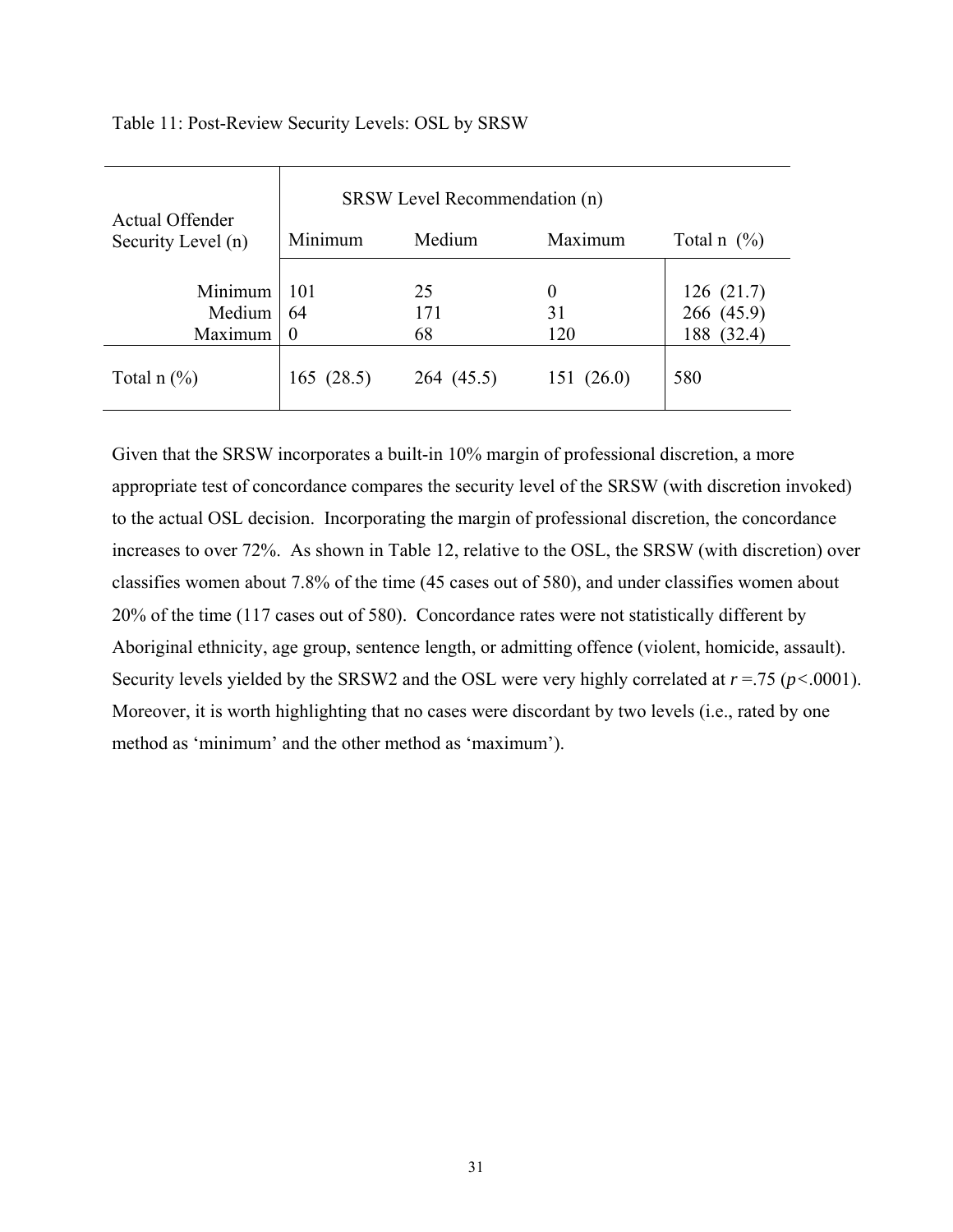| Actual Offender    | SRSW2 Level Recommendation (n) |            |           |                 |  |  |  |
|--------------------|--------------------------------|------------|-----------|-----------------|--|--|--|
| Security Level (n) | Minimum                        | Medium     | Maximum   | Total n $(\% )$ |  |  |  |
|                    |                                |            |           |                 |  |  |  |
| Minimum            | 102                            | 24         | 0         | 126(21.7)       |  |  |  |
| Medium             | 59                             | 186        | 21        | 266 (45.9)      |  |  |  |
| Maximum            | $\boldsymbol{0}$               | 58         | 130       | 188 (32.4)      |  |  |  |
| Total $n$ $(\%)$   | 161 (27.8)                     | 268 (46.2) | 151(26.0) | 580             |  |  |  |

Table 12: Post-Review Security Levels: OSL by SRSW2

The data in Table 12 suggest that, if the SRSW2 were to replace the current reclassification protocol<sup>[13](#page-39-0)</sup>, about 20% fewer cases would be classified as 'maximum' security, while the minimum-security population would increase by about 28%. A Sign test indicated that the difference between SRSW2 and OSL level classifications were highly statistically significant (*z* = -5.58 (two-tailed), *p<*.0001).

# **Convergent Validity**

 $\overline{a}$ 

The concordance rate between the SRSW2 and the actual OSL decision (as per the structured clinical method) is an assessment of concurrent validity. Theoretically, an inmate's recommended custody designation as assessed by the SRSW2 should be commensurate with her overall assessed risk, need, and reintegration potential. However, since these measures are not intended to measure the same construct, but rather inter-related constructs, their association would provide an estimate of convergent validity. At the federal level, inmates are evaluated on these dimensions at admission, and reassessed at approximately 6-month intervals thereafter. Using the assessment dates most proximal to (but before) the security level review end date, information was downloaded on criminal risk level, need level, and reintegration potential<sup>[1](#page-39-1)4</sup> from

<span id="page-39-0"></span><sup>&</sup>lt;sup>13</sup> Notably, this statement regarding the hypothetical decrease in 'maximum' classifications and increase in 'minimum' classifications assumes either A) no staff overrides, or B) an equal proportion of overrides to and from 'minimum' and 'maximum' security.

<span id="page-39-1"></span><sup>&</sup>lt;sup>14</sup> For women, reintegration potential is initially assessed by the combination of overall criminal risk level (low, medium, or high), criminogenic need level (low, medium, or high), and Custody Rating Scale recommendation (minimum, medium, or maximum). It is re-evaluated through a clinical assessment at approximate 6-month intervals thereafter.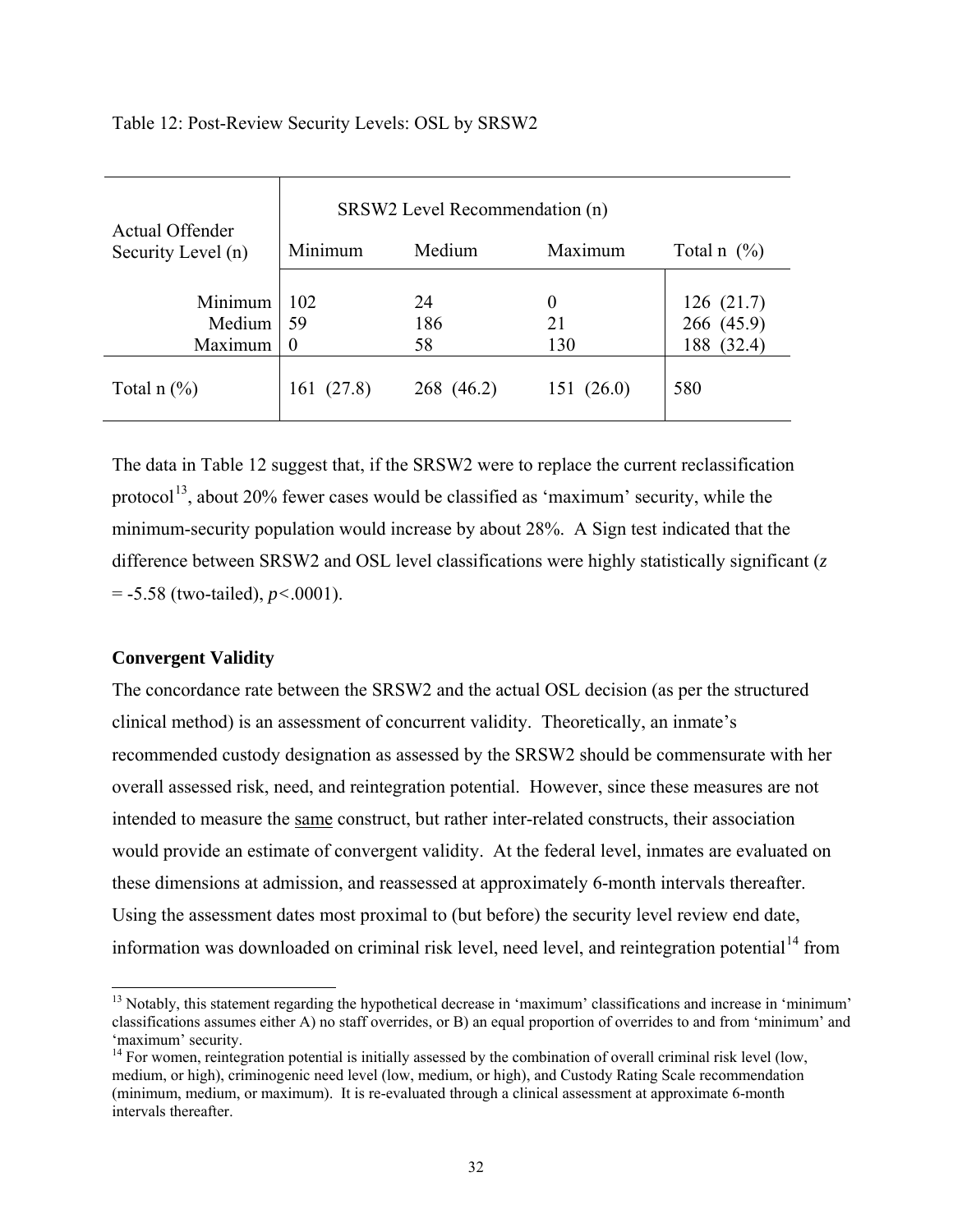CSC's automated Offender Management System. Correlations between SRSW scores and assessments on each of these measures were statistically significant at *p<*.0001. As expected, a higher SRSW score was associated with higher assessed risk ( $r = 21$ ), as well as higher assessed need  $(r = .32)$ , and lower reintegration potential  $(r = .37)$ .

### **Institutional Misconducts**

#### *Descriptive Statistics*

 $\overline{a}$ 

All cases were followed up for institutional misconducts and major misconducts<sup>[15](#page-40-0)</sup> post security review. The follow-up time was variable, and was defined as the time between the security review date and the next security review, or release date, whichever came first. For cases where there was no subsequent security review, and no release date, the end date of the follow-up was June 30, 2003 (study end date). For the sample (*n=*580), the mean follow-up period (institutional time at risk) was a half year: 182 days. About one-third (32%) of the cases were involved in an institutional misconduct (minor, major or both) during the follow-up period. While about one-quarter (24%) had perpetrated a minor misconduct, 16% had perpetrated a major misconduct during the follow-up period.

The time at risk was not equivalent between groups. The mean time at risk (days) for those rated 'minimum' security by the SRSW2 was significantly longer (*M*= 216, *SD*=181), than that for those rated either 'medium' (*M*= 168, *SD*=128) or 'maximum' security (*M*=171, *SD*=138;  $p<.01$ ). Given the Service's mandate to employ the least restrictive measures of confinement, and the policy on security reviews, these results are not surprising. Staff would not likely see any urgency in re-assessing the security level of an inmate classified as 'minimum' security, unless that inmate was causing problems within the institution. Those classified at higher levels, however, would be re-assessed more frequently with a view to reducing their security levels as early as possible. As noted, CSC policy mandates that all offenders have their security reviewed at least once per year, excluding those classified as 'minimum' security.

<span id="page-40-0"></span><sup>&</sup>lt;sup>15</sup> Major disciplinary offences/ misconducts included: homicide, assault, sexual assault, fighting, threatening behaviour, hostage taking, inciting to riot/ strike, possession of drugs, possession of weapons, and escape/ attempt.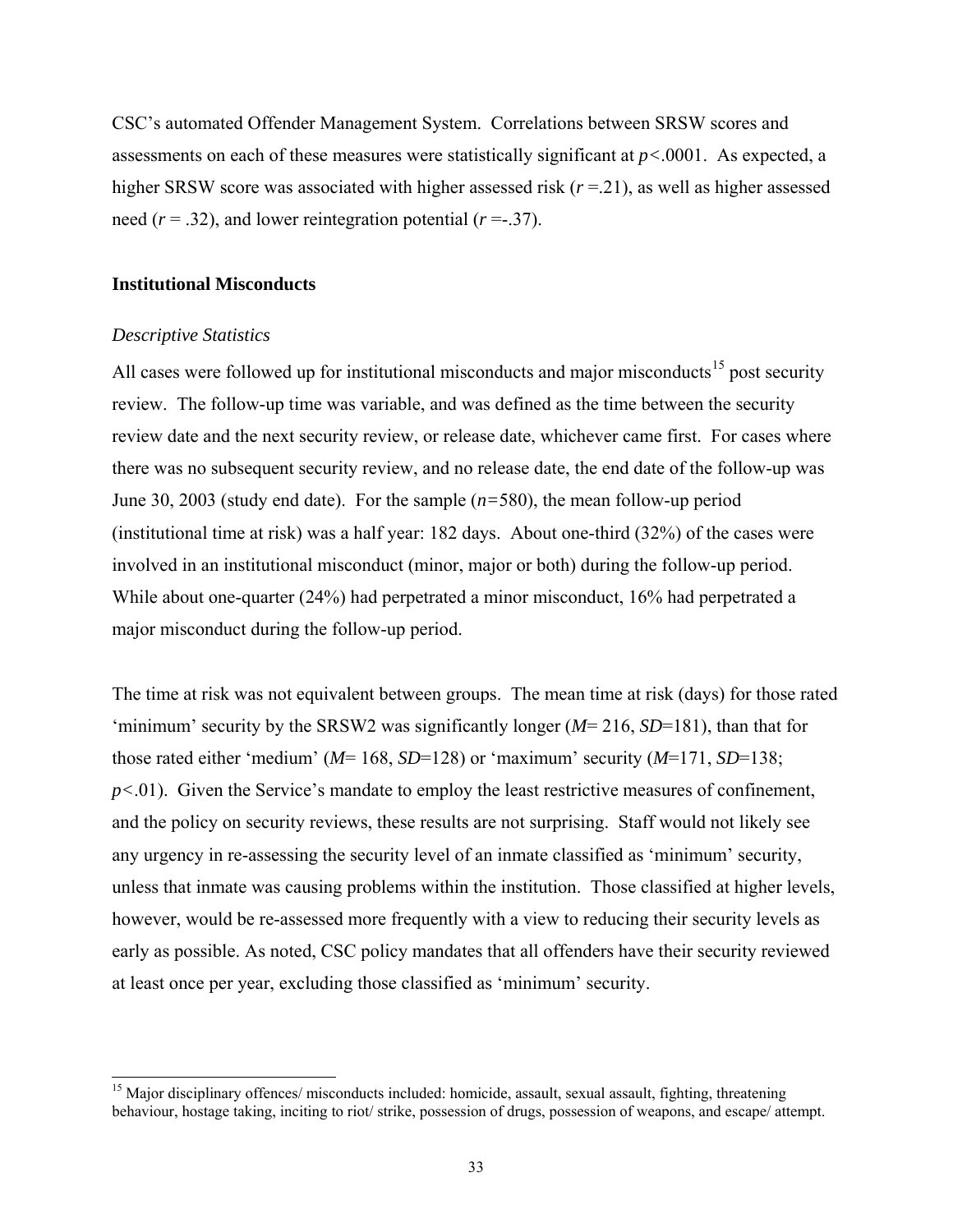# *Correlations between Institutional Outcome Measures and SRSW items*

The nine items comprising the SRSW were correlated with various institutional outcome criteria, partialling out time at risk. As shown in Table 13, the most highly correlated predictor, regardless of the outcome measure, was involvement in institutional misconducts during the review period.

| Scale<br>Item<br>$(n=580)$ | Major<br>misconduct | Number of<br>major<br>misconducts<br>perpetrated | Minor<br>misconduct | Number of<br>minor<br>misconducts<br>perpetrated | Perpetrated<br>any<br>misconduct |
|----------------------------|---------------------|--------------------------------------------------|---------------------|--------------------------------------------------|----------------------------------|
| 1.                         | $10*$               | $.15***$                                         | $.11**$             | $14***$                                          | $.13**$                          |
| 2.                         | $.11**$             | $.09*$                                           | $.10*$              | $.11**$                                          | $.12**$                          |
| 3.                         | $.24***$            | $.25****$                                        | $.27***$            | $.22***$                                         | $.30***$                         |
| 4.                         | $.28***$            | $.31***$                                         | $42***$             | $.37***$                                         | $.41***$                         |
| 5.                         | .01                 | .05                                              | $-.01$              | .03                                              | $-.01$                           |
| 6.                         | $.22***$            | $.21***$                                         | $.21***$            | $.23****$                                        | $.23****$                        |
| 7.                         | $15***$             | $.17***$                                         | .06                 | $.10*$                                           | .09                              |
| 8.                         | $-.04$              | $-.02$                                           | $-.04$              | $-0.04$                                          | $-.03$                           |
| 9.                         | $.21***$            | $.22***$                                         | $.16***$            | $17***$                                          | $18***$                          |
| Total score                |                     |                                                  |                     |                                                  |                                  |
|                            | .29****             | 33****                                           | $.33****$           | $32***$                                          | $.35***$                         |

Table 13: Correlations between SRSW Total and Item Scores and Institutional Outcome Measures

Notes: \* *p<*.05; \*\* *p<*.01; \*\*\* *p<*.001; \*\*\*\* *p<*.0001; Time at risk partialled out.

- 1. Correctional Plan progress/ motivation
- 2. Family contact during review (little or negative)
- 3. Serious disciplinary offences during review
- 4. Number of recorded incidents during review
- 5. Pay Level- at review end
- 6. Involuntary segregation during review
- 7. Successful escorted temporary absences during review
- 8. Unlawfully at large- ever
- 9. Custody rating scale incident history score

### *Between-group Differences in Misconduct Rates*

To analyse between-group differences in misconducts and serious misconducts, a three-month fixed follow-up was used to control for differences in time at risk. Essentially, the three-month fixed follow-up excluded all cases that were not available for follow-up in the institution for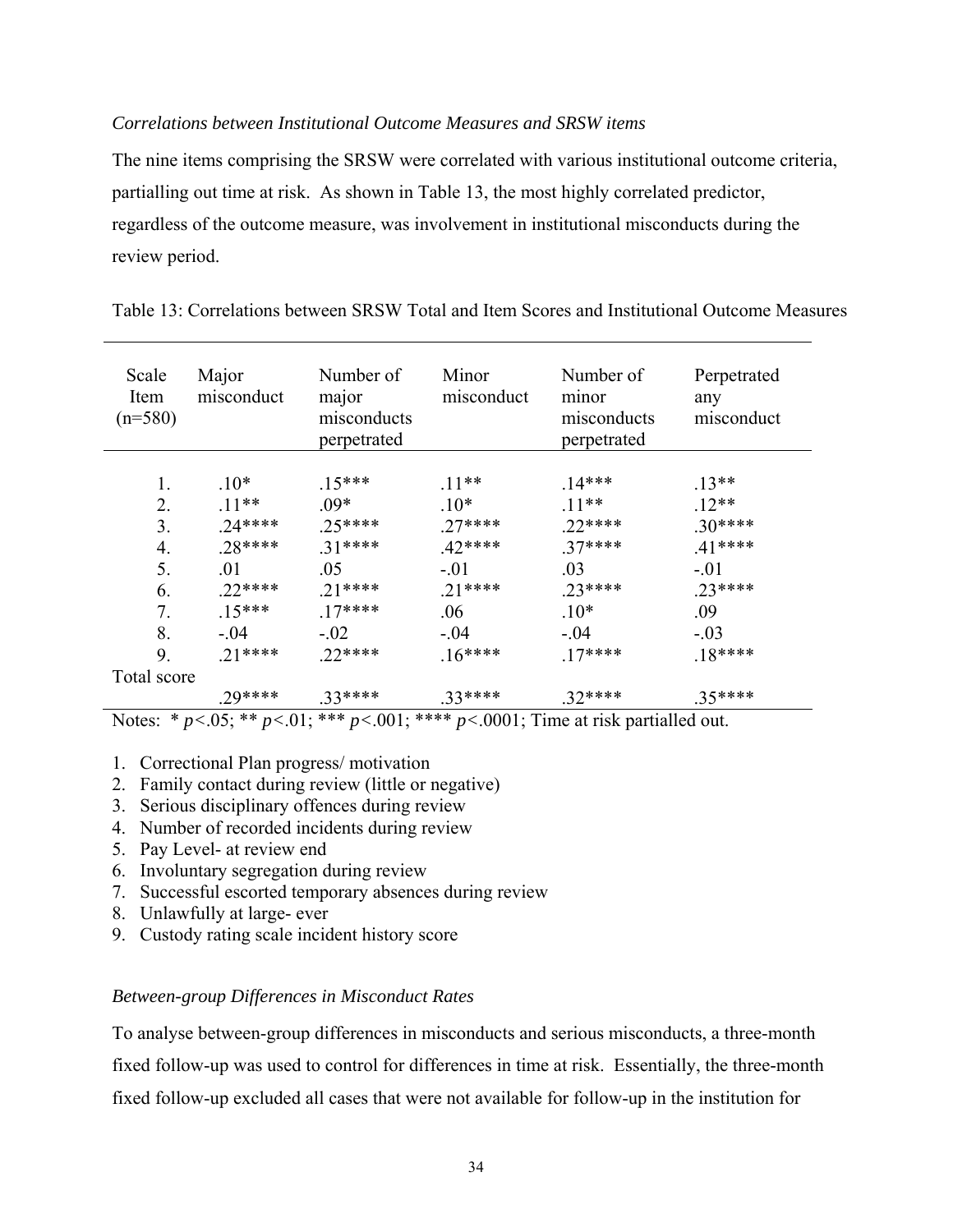three months. This reduced the follow-up sample to *n=*400. During the three months time at risk, 18% of the cases (*n=*72) perpetrated a minor misconduct. Misconduct rates, by security level rating, are provided in Table 14. There was no difference in rate by Aboriginal ethnicity.

The chi-square test revealed very significant differences in the rates of minor misconducts by security classification (OSL level). Specifically, as expected, there was a linear relationship between misconduct rate and security classification, with those rated maximum security the most likely to perpetrate at least one misconduct within the three-month follow-up ( $\chi^2$  = 25.7, df=2, *p<*.0001). Between-group differences in minor misconduct rates by SRSW2 ratings were also notable  $(\chi^2 = 45.2, df=2, p<0.001)$ . Chi-square analyses also showed reliable differences in major misconducts by both OSL ( $\chi^2$ = 25.0, df=2, *p*<.0001) and SRSW2 ( $\chi^2$ = 26.1, df=2, *p<*.0001) level ratings. Finally, there were also considerable differences between groups when considering the rates for any (i.e., major or minor) misconduct, by security level classification – both for OSL ( $\chi^2$ = 39.3, df=2, *p*<.0001) and SRSW2 ( $\chi^2$ = 53.9, df=2, *p*<.0001).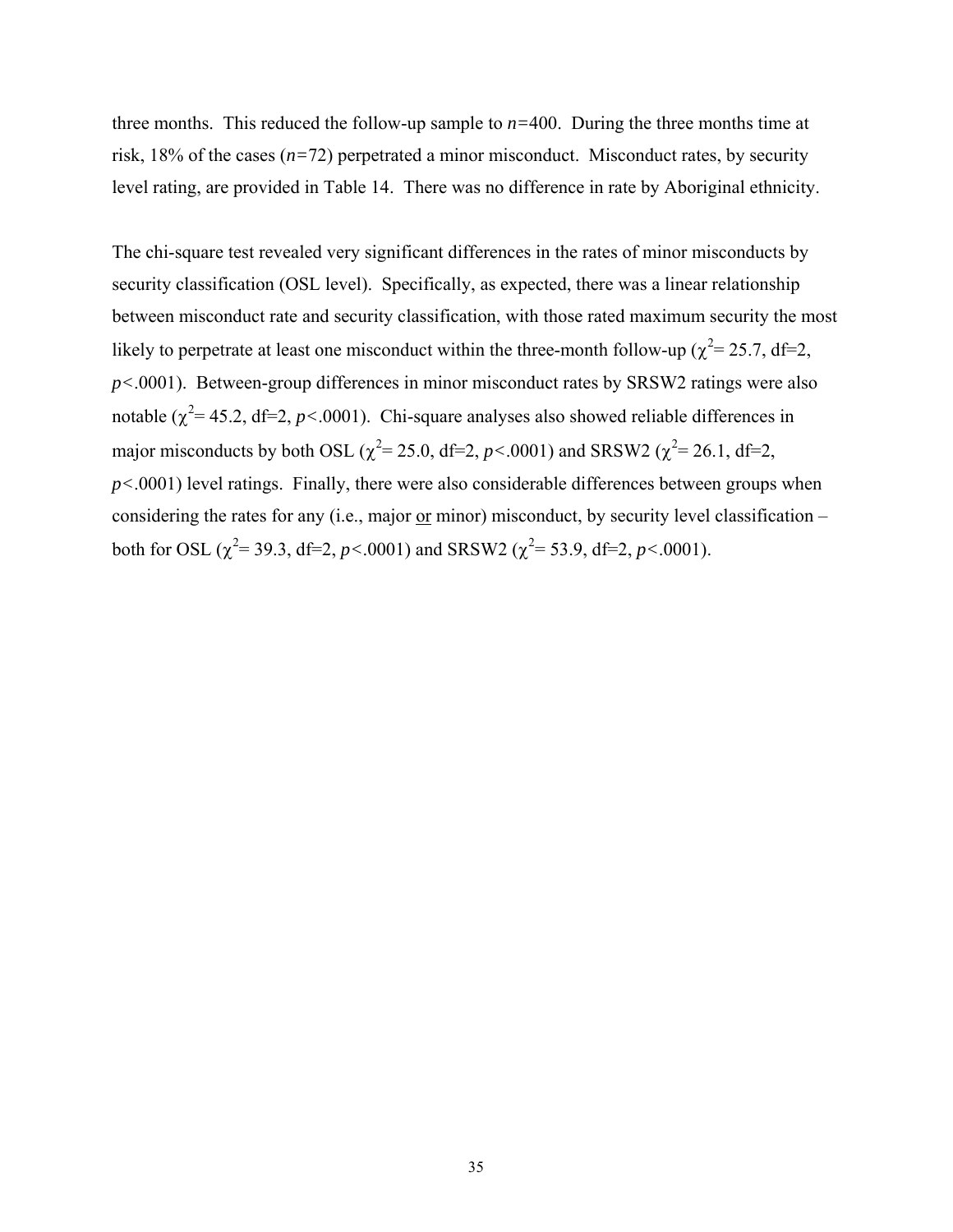|                     |                       | Any misconduct<br>(n/N)<br>$\%$ |                      | Minor<br>misconduct<br>$\%$<br>(n/N) |                       | Major misconduct<br>$\%$ (n/N) |                   |
|---------------------|-----------------------|---------------------------------|----------------------|--------------------------------------|-----------------------|--------------------------------|-------------------|
| <b>SRSW2 Rating</b> |                       |                                 |                      |                                      |                       |                                |                   |
|                     | Minimum $5.6$ (6/107) |                                 |                      |                                      | 3.7 $(4/107)$         |                                | $1.9$ $(2/107)$   |
|                     |                       |                                 | Medium 19.3 (35/181) |                                      | 14.4 $(26/181)$       |                                | 8.3 $(15/181)$    |
|                     | Maximum 46.4 (52/112) |                                 |                      |                                      | 37.5 (42/112)         |                                | $22.0$ $(25/112)$ |
| <b>OSL Rating</b>   |                       |                                 |                      |                                      |                       |                                |                   |
|                     | Minimum $9.5$ (8/84)  |                                 |                      |                                      | $8.3$ $(7/84)$        |                                | 1.2 $(1/84)$      |
|                     |                       |                                 | Medium 15.5 (27/174) |                                      | $12.1 \quad (21/174)$ |                                | 6.9 $(12/174)$    |
|                     | Maximum 40.9 (58/142) |                                 |                      |                                      | $31.0 \quad (44/142)$ |                                | 20.4 (29/142)     |
|                     |                       |                                 |                      |                                      |                       |                                |                   |

Table 14: Misconduct Rates by Security Level Rating: Fixed 3-month Follow-up

### *Incremental Validity of the SRSW/ Impact of the Environment*

For an exploratory examination into the potential impact of the environment on the prison misconduct rate, all cases rated and placed in medium-security (with the structured clinical method; OSL) were included in a comparison of misconduct rates by SRSW2 ratings. As noted earlier, almost half of the sample (*n=* 266 cases) was rated and placed in medium security by the regular structured clinical (OSL) review method. While seventy percent of those (*n=* 186) were also rated 'medium' security by the SRSW2, there were 59 cases that were rated 'minimum' by the SRSW2, and 21 cases that were rated 'maximum' by the SRSW2. This allowed for a comparison across three groups, holding the actual OSL designation/ placement constant. Results of the chi-square tests are provided in Table 15.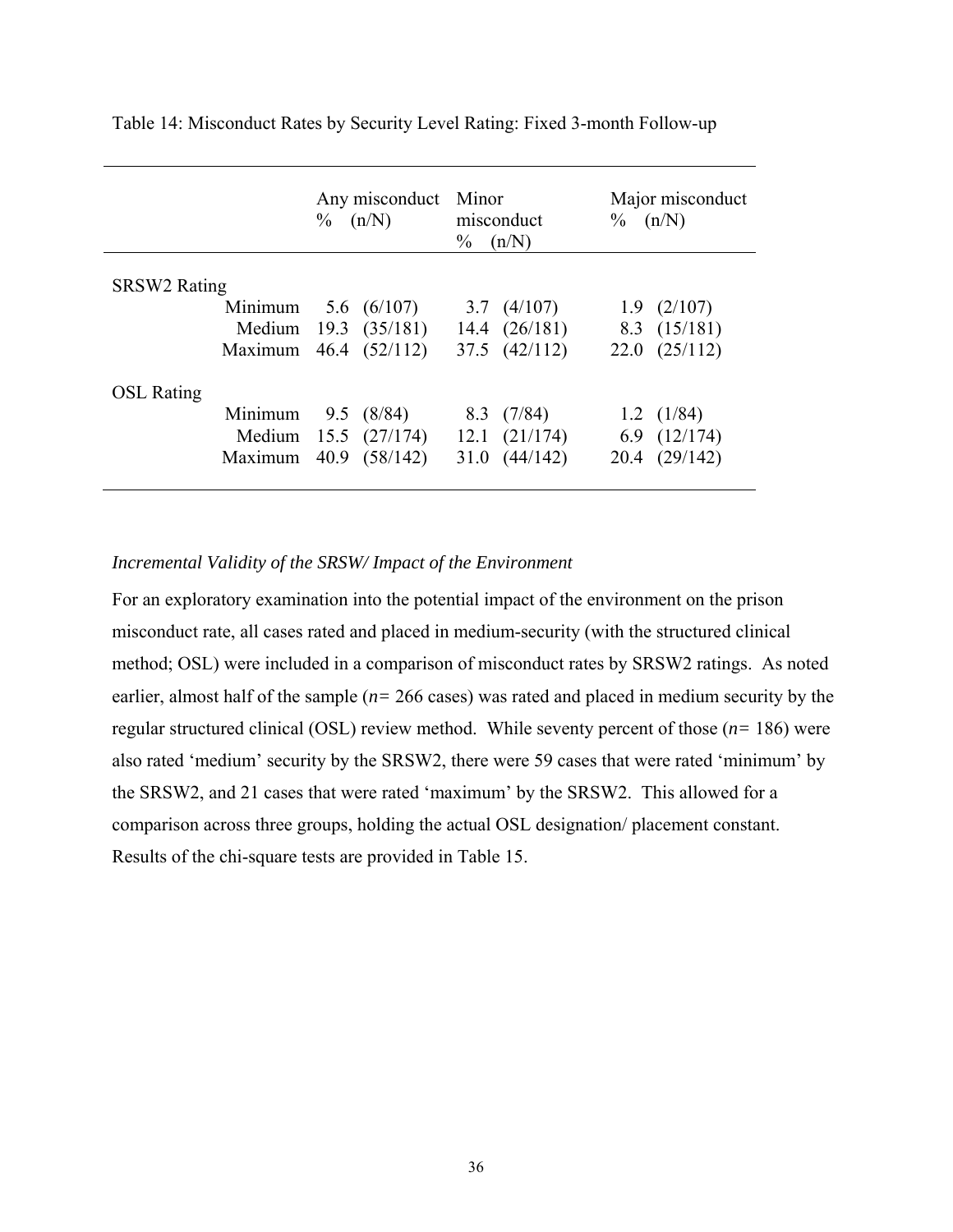Table 15: Percentage Distribution of Institutional Misconducts/ Major Misconducts for Cases Placed in Medium Security: Comparison between Those Rated as Minimum, Medium, and Maximum by the SRSW2

#### SRSW2 Level Rating

| <b>Outcome Measure</b>                      | Minimum<br>$\%$<br>(n/N) | Medium<br>$\%$<br>(n/N) | Maximum<br>(n/N)<br>$\%$ | Total<br>$\frac{0}{0}$<br>(n/N)   | $\chi^2$ |
|---------------------------------------------|--------------------------|-------------------------|--------------------------|-----------------------------------|----------|
| Minor                                       | $10.2 \ (6/59)$          | 22.6 (42/186)           |                          | 47.6 (10/21) 21.8 (58/266) 13.0** |          |
| Misconduct<br>Major Misconduct $3.4$ (2/59) |                          | 12.9 (24/186)           |                          | $23.8$ (5/21) 11.7 (31/266)       | $7.2*$   |

Note: \* *p<*.05, \*\* *p<*.01.

Despite the fact that all cases included in the analysis (Table 15) were OSL rated and placed in medium-security, the minor and major misconduct rates were significantly different by SRSW2 level groupings. As shown, those offenders placed in medium, but rated as 'minimum' had the lowest rates of misconduct, while those placed in medium, but rated as 'maximum' had the highest rates of misconduct.

Another way to investigate the potential impact of the environment (or the classification level label) is to hold the SRSW2 level rating constant, and compare groups by actual OSL designation and placement. In this analysis, the 268 cases rated 'medium' security by the SRSW2 were divided into three groups according to their actual security designation/ placement as per the structured clinical (OSL) method. Of those 268 cases, only 9% (*n=*24) were OSLrated as 'minimum', almost 70% (*n=*186) were OSL-rated as 'medium', and almost 22% (*n=*58) were OSL-rated as 'maximum' security. Comparisons of misconduct rates across all three groups yielded no statistically significant findings. Frequency distributions of misconduct rates, by group, are shown in Table 16.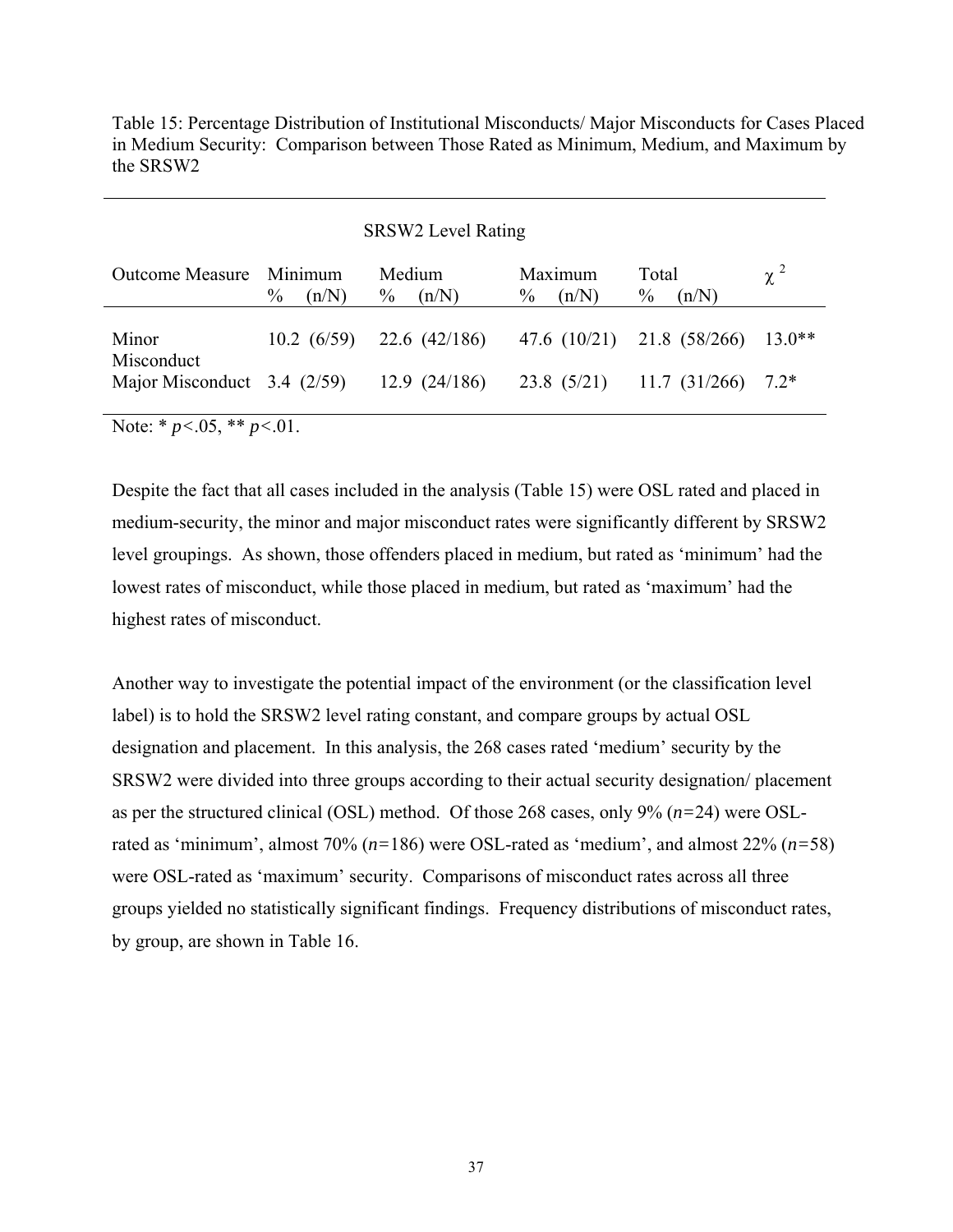Table 16: Percentage Distribution of Institutional Misconducts for Cases SRSW2-Rated as 'Medium' Security: Comparison between Cases Placed at Minimum, Medium, and Maximum Security.

| Actual Security Level Placement (OSL) |                          |                         |                          |                                 |          |  |  |  |
|---------------------------------------|--------------------------|-------------------------|--------------------------|---------------------------------|----------|--|--|--|
| <b>Outcome Measure</b>                | Minimum<br>$\%$<br>(n/N) | Medium<br>$\%$<br>(n/N) | Maximum<br>(n/N)<br>$\%$ | Total<br>$\frac{0}{0}$<br>(n/N) | $\chi^2$ |  |  |  |
| Minor<br>Misconduct                   | 20.8(5/24)               | 22.6(42/186)            | 19.0(11/58)              | 21.6 (58/268)                   | ns       |  |  |  |
| Major Misconduct $4.2$ (1/24)         |                          | 12.9(24/186)            | 19.0(11/58)              | 13.4 (36/268)                   | ns       |  |  |  |

Taken together, the results of analyses displayed in Tables 15 and 16 suggest that it is the assessed institutional risk (as per the SRSW2), and not the actual placement, that is associated with the follow-up misconduct rate. In the current study, there is no evidence to suggest that the 'maximum' security environment that is inciting misconducts, or that the 'minimum' security environment that is mitigating the misconduct rate. Rather, the misconduct rate and major misconduct rate appears independent of the institutional environment, though not independent of the recommended security level as per the SRSW2. These results suggest that the SRSW has significant incremental validity over OSL recommendations.

# *ROC Results: Assessing Predictive Accuracy of the Security Classification Indices on Institutional Outcome Criteria*

Receiver Operating Characteristic (ROC) curves were generated, for a fixed 3-month follow-up, to compare the predictive accuracy of the SRSW2 to the OSL security level recommendations. Recall that, 400 of the original 580 cases were available for a fixed 3-month follow-up. For this series of analyses, three outcome measures were assessed (minor misconduct, major misconduct, any misconduct), each by four classification indices (OSL level, SRSW scores, and SRSW levels with and without discretionary overrides), yielding 12 ROC curves. Results are presented in Table 17.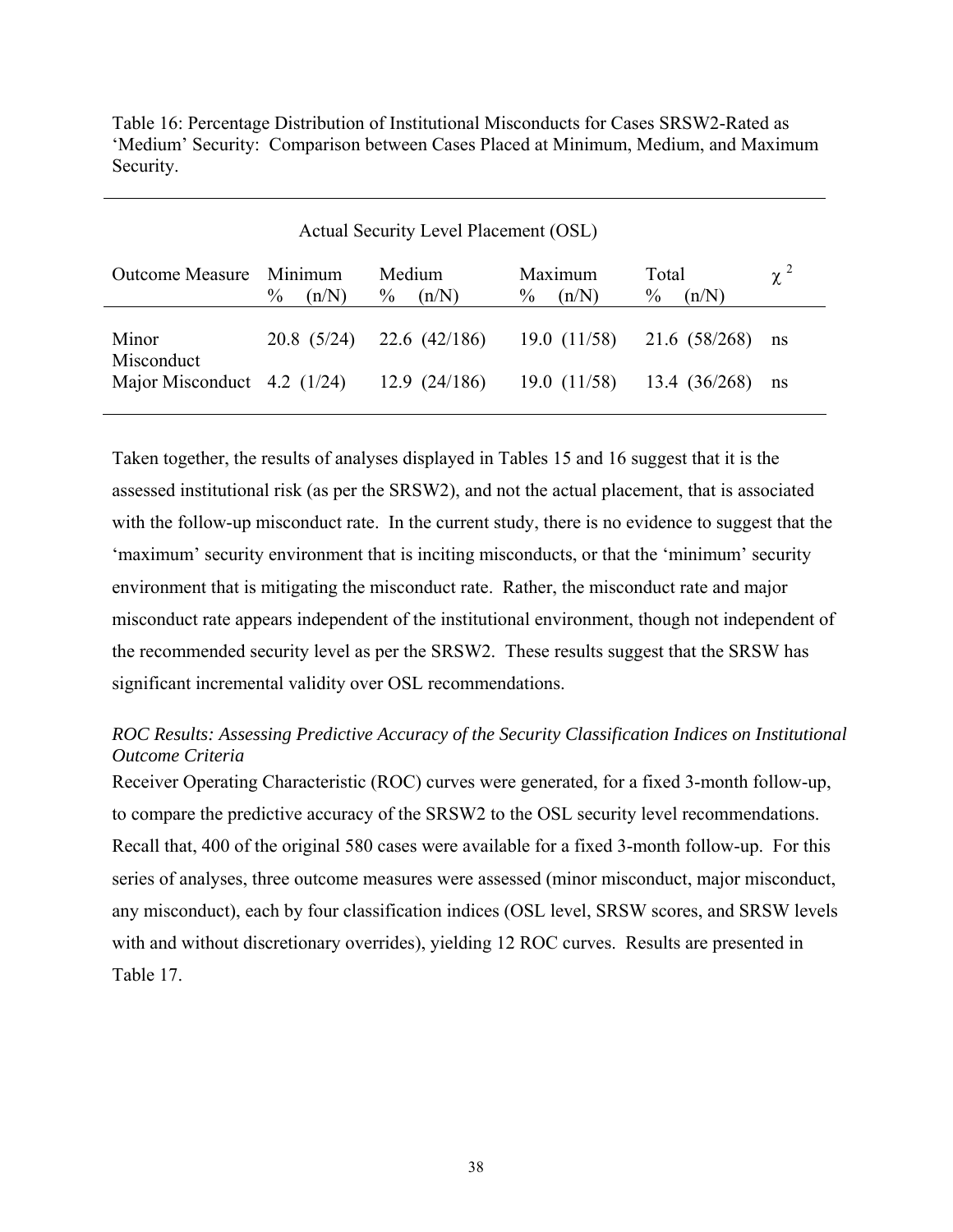| Model: $(n=400/580)$           |                                               | AUC (95% CI)                 |
|--------------------------------|-----------------------------------------------|------------------------------|
| Major institutional misconduct |                                               |                              |
|                                |                                               | SRSW level .71 (.64-.79)**** |
|                                | SRSW level w/ discretion .73 (.65-.80)****    |                              |
|                                |                                               | OSL level .72 (.64-.79)****  |
|                                |                                               | SRSW score .74 (.67-.81)**** |
| Minor institutional misconduct |                                               |                              |
|                                |                                               | SRSW level .72 (.66-.78)**** |
|                                | SRSW level w/ discretion .73 $(.66-.78)$ **** |                              |
|                                |                                               | OSL level .67 (.60-.74)****  |
|                                |                                               | SRSW score .75 (.69-.81)**** |
| Any institutional misconduct   |                                               |                              |
|                                |                                               | SRSW level .72 (.66-.77)**** |
|                                | SRSW level w/ discretion .73 $(.67-.78)$ **** |                              |
|                                |                                               | OSL level .69 (.63-.75)****  |
|                                |                                               | SRSW score .75 (.69-.80)**** |

Table 17: ROC Results: Predicting Institutional Misconduct with Fixed 3 Month Follow-up for Sample

Note: \*\*\*\* *p<*.0001.

As shown in Table 17, any of the various security classification indices could be used reliably to predict institutional misconduct. It merits highlighting that, in most social science research, an AUC of .70 or greater is generally considered adequate; the current structured clinical method (OSL) falls just short of that for the prediction of minor or any misconduct in the three-month fixed follow-up.

When ROC analyses were re-examined separately for Aboriginal and non-Aboriginal cases, results confirmed that the predictive ability of the SRSW2 level was as strong, or stronger, for Aboriginal women. Specifically, the AUC values for the prediction of minor misconducts were .72 and .75 for non-Aboriginal and Aboriginal cases, respectively. For major misconducts, the difference was even more marked: AUC values were .68 and .74 for non-Aboriginal and Aboriginal cases, respectively.

Using Hanley and McNeil's (1983) method for comparing ROC curves, the AUC for the SRSW2 security level was compared to that of the actual OSL security level for the prediction of the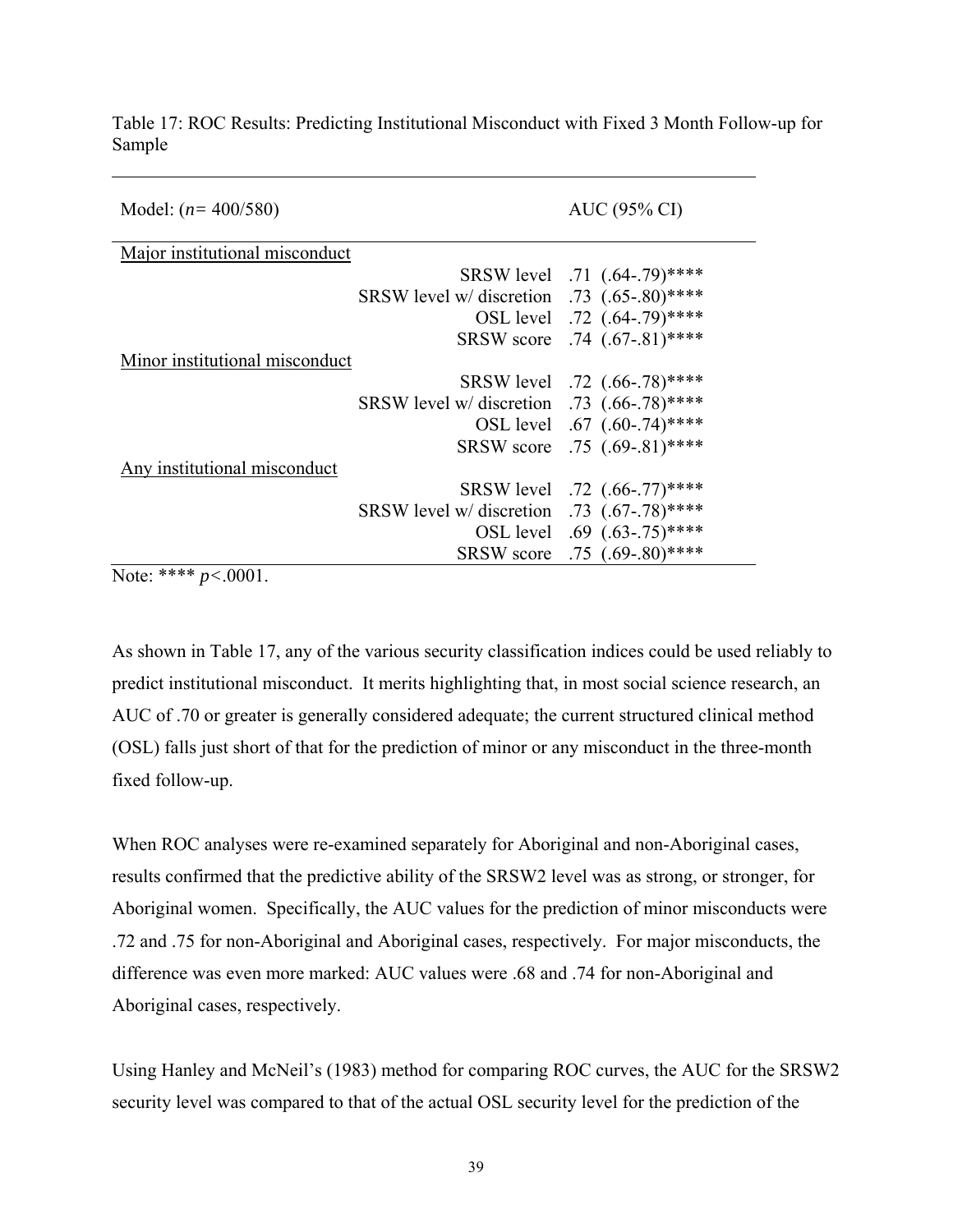three institutional outcome measures within the fixed three-month follow-up period. Results of the pairwise comparisons are shown in Table 18.

| Model Comparison $(n=400/580)$            | z value |  |  |  |
|-------------------------------------------|---------|--|--|--|
| Major institutional misconduct            |         |  |  |  |
| SRSW level w/ discretion versus OSL level | 0.32    |  |  |  |
| Minor institutional misconduct            |         |  |  |  |
| SRSW level w/ discretion versus OSL level | $2.11*$ |  |  |  |
| Any institutional misconduct              |         |  |  |  |
| SRSW level w/ discretion versus OSL level | 1 74    |  |  |  |

Table 18: ROC Results: Pairwise Comparisons between Prediction Models

Note: \*  $p$ <.05; two-tailed test of significance

As shown in Tables 17 and 18, when predicting minor institutional misconduct, the AUC for SRSW2 level (.73) significantly exceeded that generated by the structured clinical method (.67) for the prediction of minor misconduct. There was no reliable difference in the AUCs generated for the prediction of major institutional misconduct within the three-month follow-up period.

*Results of Survival Analyses: Examining Time to Failure by Offender Security Levels Generated by the Structured Clinical Method (OSL) and the SRSW2*  ROC analyses were followed up with Kaplan-Meier (product-limit) survival analyses to examine

whether security levels generated by each method could discriminate by time-to-failure. Moreover, this method allowed for inclusion of the entire sample because time at risk is inherently controlled within the statistical model.

In analyzing time to failure for minor institutional misconducts, the survival analyses clearly suggested that survival time was not independent of SRSW2 security level. This held true regardless of whether security level was determined by the structured clinical (OSL) method, or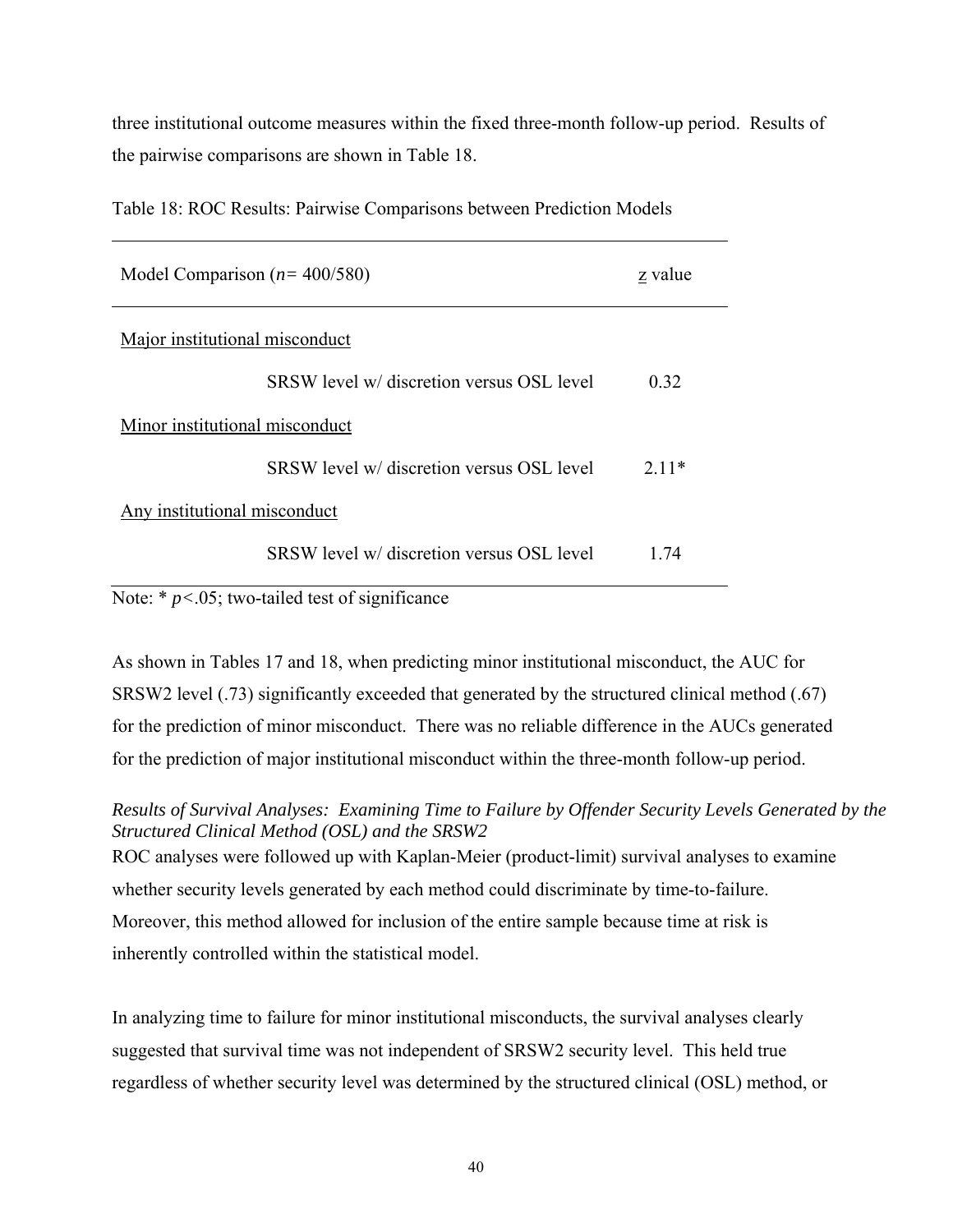by the actuarial SRSW2. Looking only at the uncensored cases (i.e., those that did perpetrate a misconduct before their next review/ release/ or study end date), there was a clear linear relationship between SRSW2 security level designations and time to failure. As expected, those designated 'minimum' security had the longest time to failure, followed by those rated 'medium' security, followed by those rated 'maximum' security. Graphical representation of the Kaplan-Meier survival analysis examining time to minor misconduct by SRSW2 level is provided in Figure 2.

Figure 2: Survival Analysis Examining Time to Failure for Minor Misconducts by SRSW2 Security Level.



For the OSL ratings, the relationship between security level and time to failure was a little less clear. The mean time to failure was approximately the same for the 'minimum' and 'medium' censored cases, while those rated 'maximum' survived without incident for the least amount of time. Nonetheless, results were statistically significant at *p<*.0001. Results of both analyses are provided in Table 19.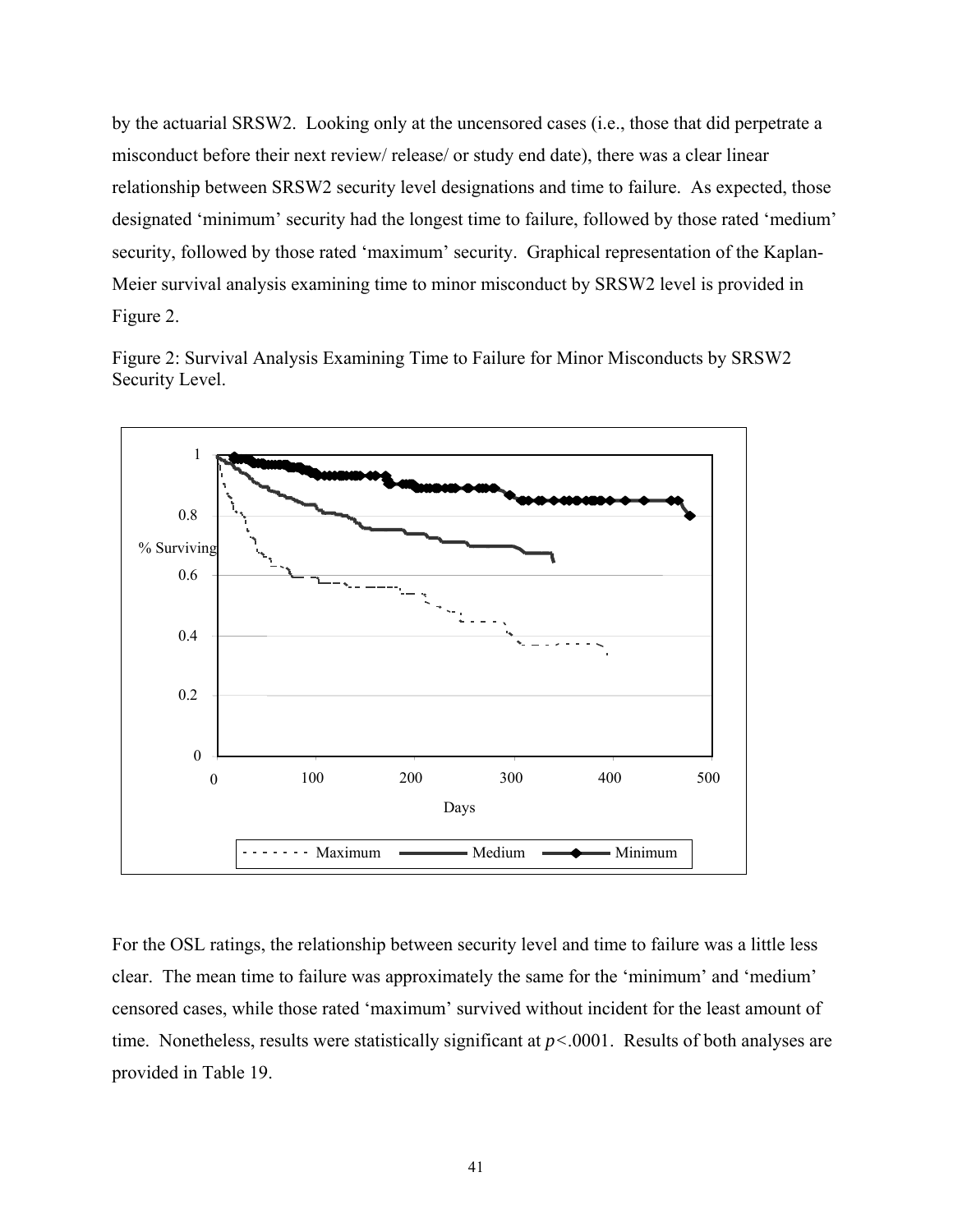| Classification<br>System        | Security<br>Level | N/580 | $(\%)$ | N failed | $\boldsymbol{M}$<br>survival<br>time<br>(days) | $M$ survival<br>time<br>(uncensored) | $\chi^2$  |
|---------------------------------|-------------------|-------|--------|----------|------------------------------------------------|--------------------------------------|-----------|
| Structured<br>Clinical<br>(OSL) | Minimum           | 126   | 14     | (11)     | 197                                            | 89                                   | $41.1***$ |
|                                 | Medium            | 266   | 58     | (22)     | 158                                            | 95                                   |           |
|                                 | Maximum           | 188   | 70     | (37)     | 117                                            | 52                                   |           |
|                                 |                   |       |        |          |                                                |                                      |           |
| SRSW <sub>2</sub>               | Minimum           | 161   | 15     | (9)      | 210                                            | 142                                  | $77.5***$ |
|                                 | Medium            | 268   | 58     | (22)     | 116                                            | 79                                   |           |
|                                 | Maximum           | 151   | 69     | (46)     | 132                                            | 54                                   |           |

Table 19: Survival Analysis Examining Time to Failure for Minor Misconducts by Security Level

Notes: \*\*\*\* *p<*.0001; Wilcoxon test.

Although the majority of the data were censored for the survival analysis, examining time to failure for major misconducts, the results were similar to those for minor misconducts. Specifically, there was a clear linear relationship between time to major misconduct and assessed security level, by both classification methods. Once again, those rated 'maximum' security are more likely to perpetrate a major misconduct, and are likely to perpetrate it sooner, relative to those rated either 'medium' or 'minimum' security. Those rated 'minimum' security were much less likely to perpetrate a major misconduct; of those who did, it took them almost twice a long, relative to those rated 'maximum' security. Graphical representation of the Kaplan-Meier survival analysis examining time to major misconduct by SRSW2 level is provided in Figure 3. Table 20 provides a breakdown of the results of the survival analyses for the perpetration of major misconducts.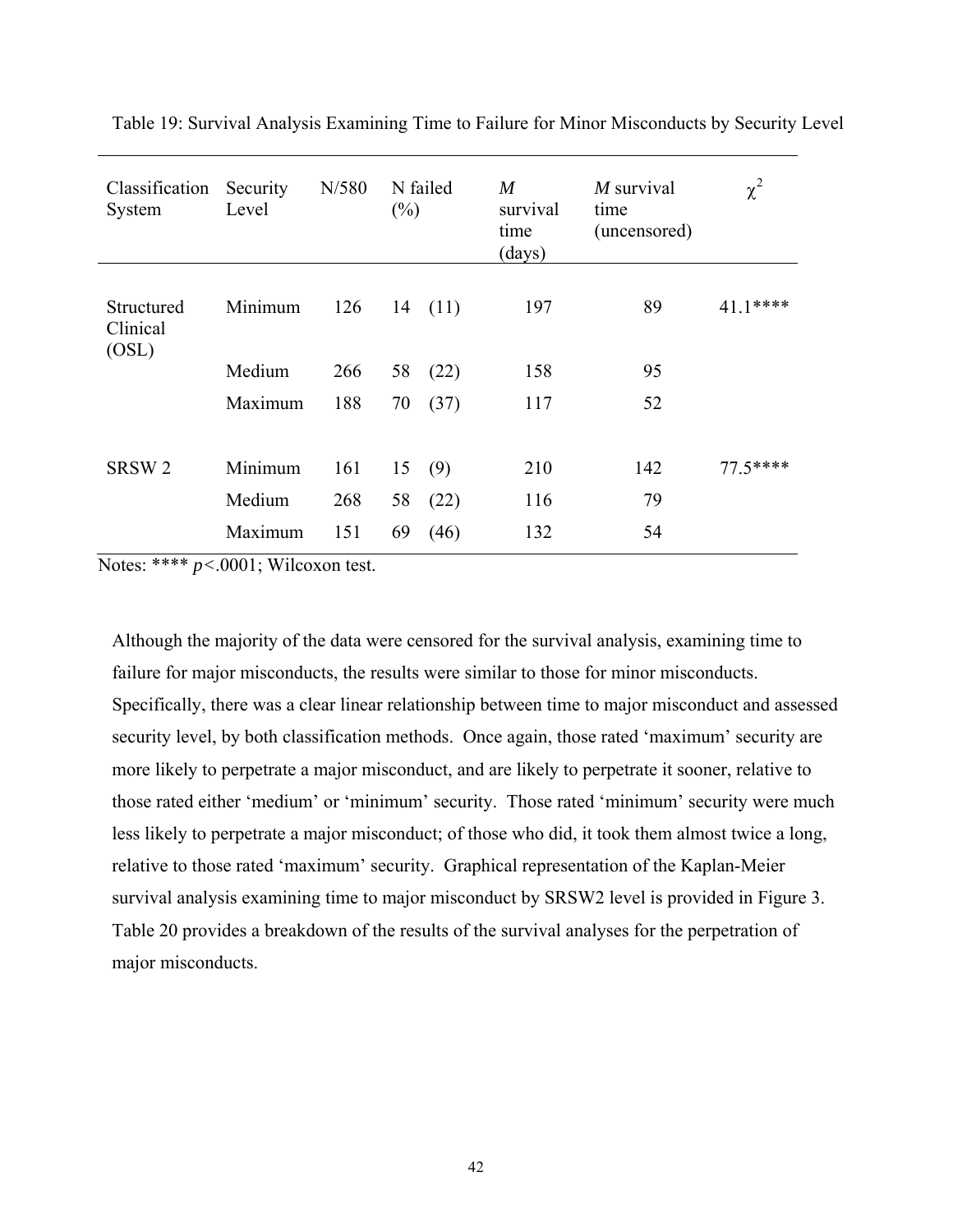

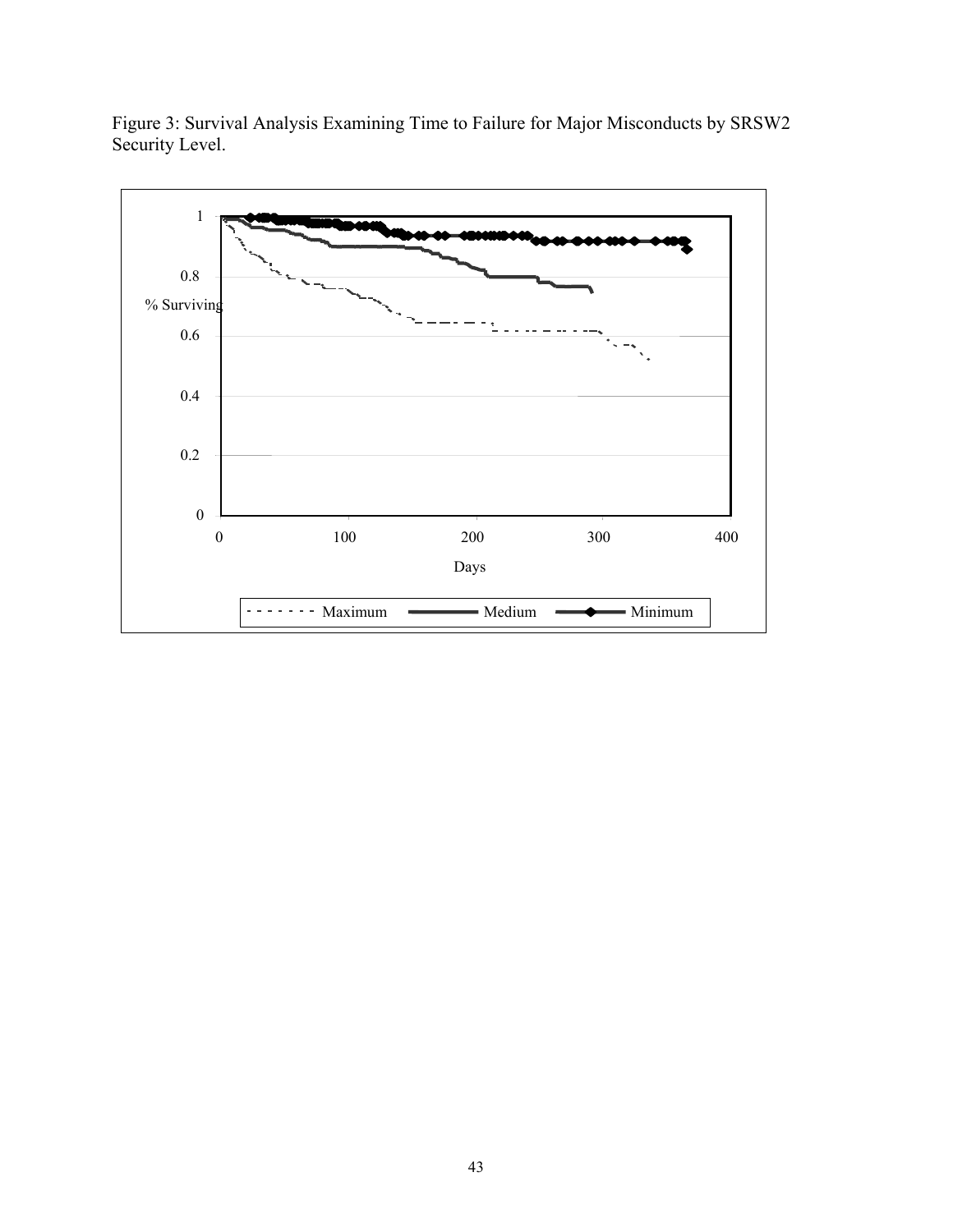| Classification<br>System     | Security<br>Level | N/580 | $(\%)$ | N failed | $M$ survival<br>time (days) | $M$ survival time<br>(uncensored) | $\chi^2$ |
|------------------------------|-------------------|-------|--------|----------|-----------------------------|-----------------------------------|----------|
| Structured<br>Clinical (OSL) | Minimum           | 126   | 8      | (6)      | 209                         | 131                               | 37.3**** |
|                              | Medium            | 266   | 31     | (12)     | 171                         | 95                                |          |
|                              | Maximum           | 188   | 53     | (28)     | 134                         | 73                                |          |
|                              |                   |       |        |          |                             |                                   |          |
| SRSW <sub>2</sub>            | Minimum           | 161   | 9      | (5)      | 222                         | 138                               | 52.1**** |
|                              | Medium            | 268   |        | 36(13)   | 155                         | 101                               |          |
|                              | Maximum           | 151   | 47     | (31)     | 132                         | 64                                |          |

Table 20: Survival Analysis Examining Time to Failure for Major Misconducts by Security Level within Two Classification Systems: OSL and SRSW2

Notes: \*\*\*\* *p<*.0001; Wilcoxon test.

Collectively, the results of the survival analyses support those of the ROC analyses. Taken together, findings suggest that both assessment methods (OSL and SRSW2) are useful predictors of institutional misconducts and major misconducts post-review.

# **Release Outcome**

l

# *Descriptive Statistics: Discretionary Release*

Of the 323 women in the sample, 249 were released prior to the study end cutoff date of June 30, 2003. Most of those (*n=*144; 58%) were released on statutory release. An additional 39% (*n=*97) were released on day or full parole, and the remainder (*n=*8) were coded as 'other' release type $16$ .

Analyses examining release type (discretionary vs. non-discretionary) by pre-release security classification revealed very significant between-group differences. Women rated 'minimum'

<span id="page-51-0"></span><sup>&</sup>lt;sup>16</sup> It is important to note that this is not reflective of the release profile of federal women offenders in general. Many of the women in the current sample may have been released (and revoked) previously on the current sentence. This profile only includes women's' first release type following the date of their inclusion in the study sample.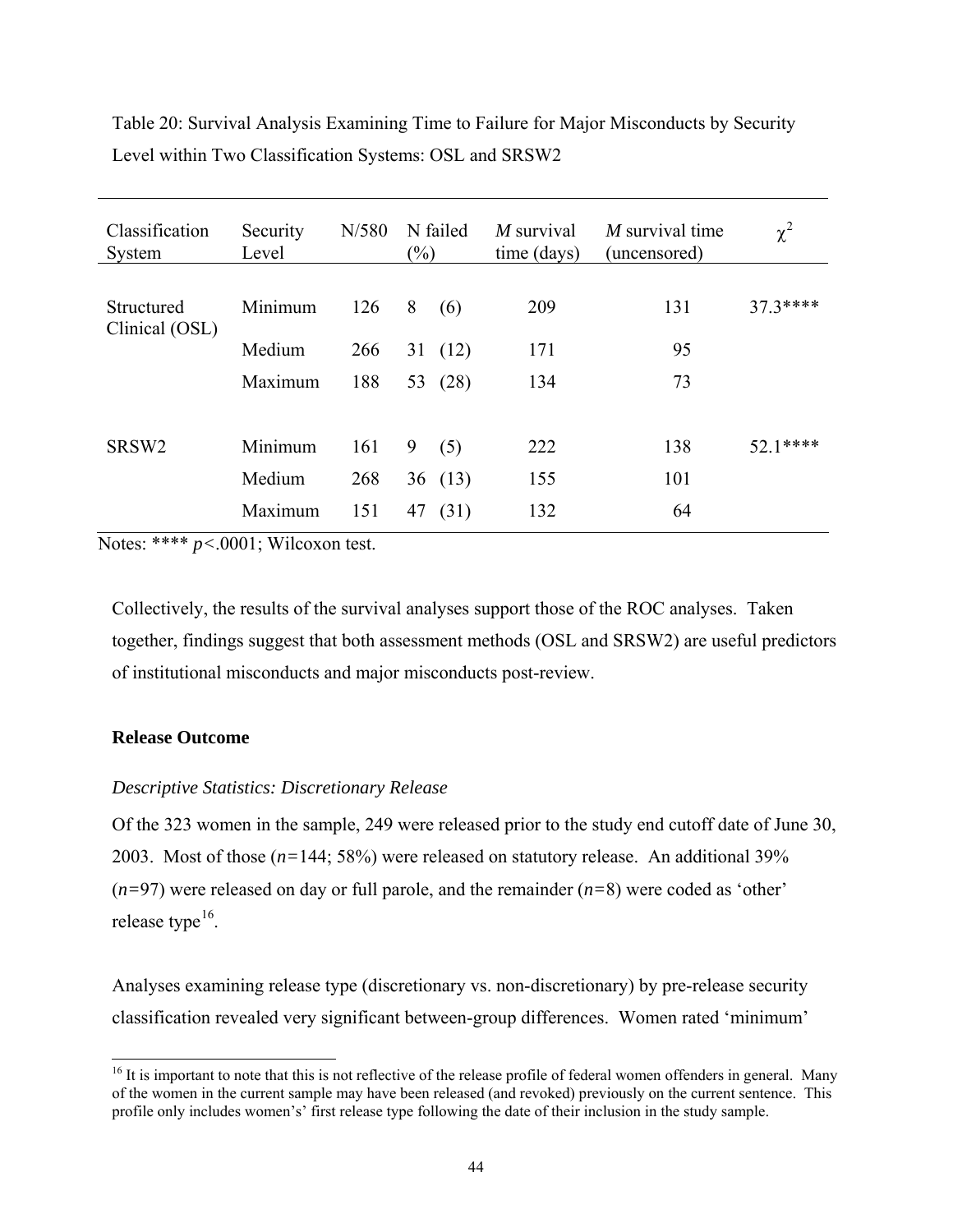security were much more likely to be granted day or full parole than those rated 'medium' security. In turn, those rated 'medium' security were more likely to be granted discretionary released than their counterparts rated 'maximum' security. These findings held true regardless of classification method used (OSL or SRSW2). Results of chi-square analyses are provided in Table 21.

| Sample: $n=249$        | % Granted | (n/N)    | $\chi^2$ |
|------------------------|-----------|----------|----------|
| <b>SRSW2 Rating</b>    |           |          |          |
| Minimum                | 61.9      | (52/84)  | 35.7**** |
| Medium                 | 33.9      | (40/118) |          |
| Maximum                | 10.6      | (05/47)  |          |
| <b>OSL Rating</b>      |           |          |          |
| Minimum                | 67.5      | (52/77)  | 42.7**** |
| Medium                 | 31.2      | (38/122) |          |
| Maximum                | 14.0      | (07/50)  |          |
| Note: **** $p < .0001$ |           |          |          |

Table 21: Discretionary Release Rates by Security Level Ratings

*ROC Results: Predicting Discretionary Release* 

Since discretionary release can be considered a proximal measure of assessed risk to the public, ROC curves were calculated with a view to examining whether offender security level (minimum, medium, maximum) could accurately predict discretionary release. Levels generated by the SRSW2 were compared to those generated by the regular OSL review (i.e., structured clinical method). Results of all ROC analyses predicting discretionary release are shown in Table 22.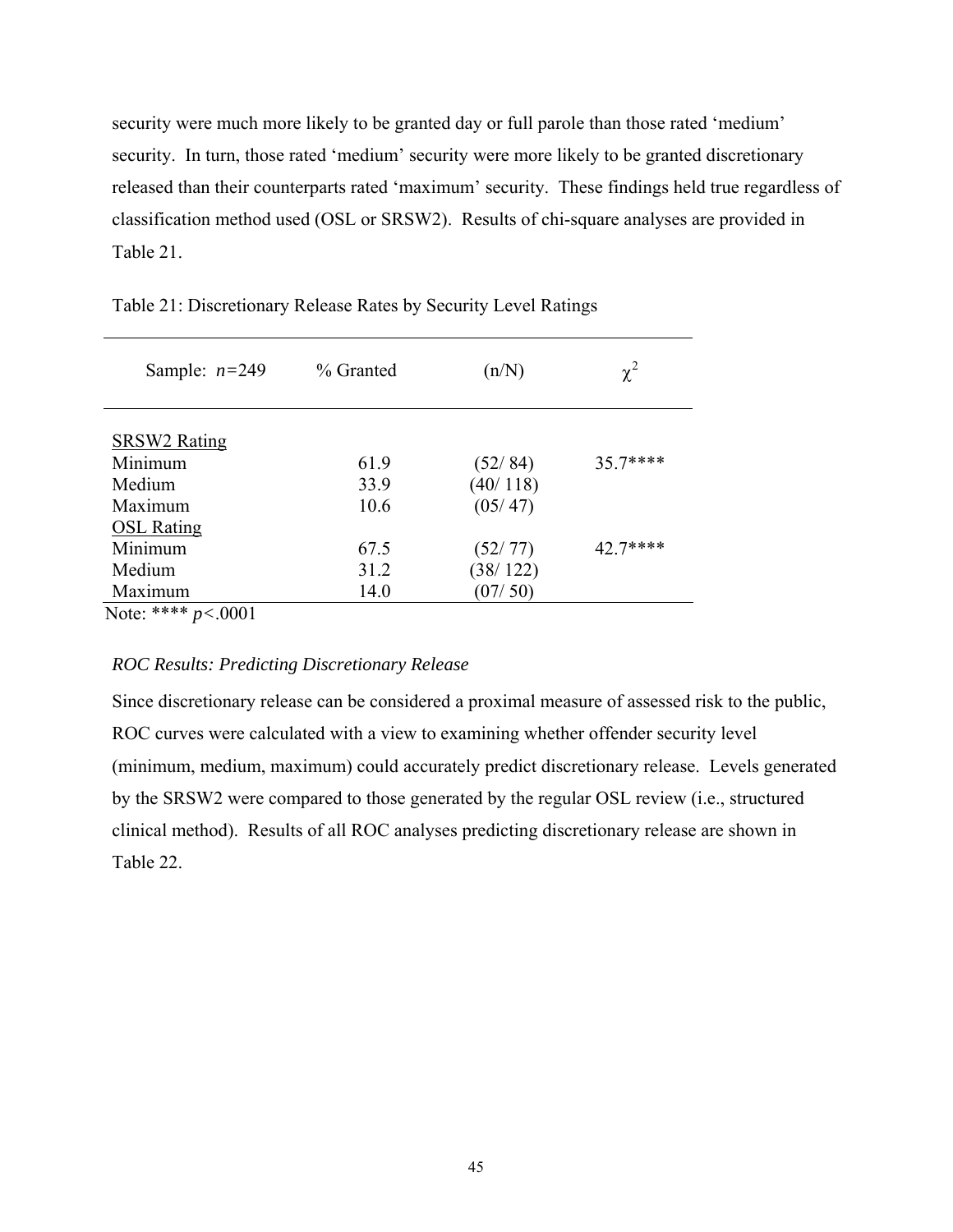| Model $(n=249/323)$   |                                               | AUC (95% CI)                 |
|-----------------------|-----------------------------------------------|------------------------------|
| Discretionary Release |                                               |                              |
|                       | SRSW level w/ discretion .71 $(.64-.77)$ **** |                              |
|                       |                                               | OSL level .72 (.66-.79)***** |
| Note: **** $p<.0001$  |                                               |                              |

Table 22: ROC Results: Predicting Discretionary Release

As shown in Table 22, security levels generated by the OSL and by the SRSW2 were good predictors of discretionary release. There was virtually no difference in the AUC values for the prediction of discretionary release by the OSL versus the SRSW2.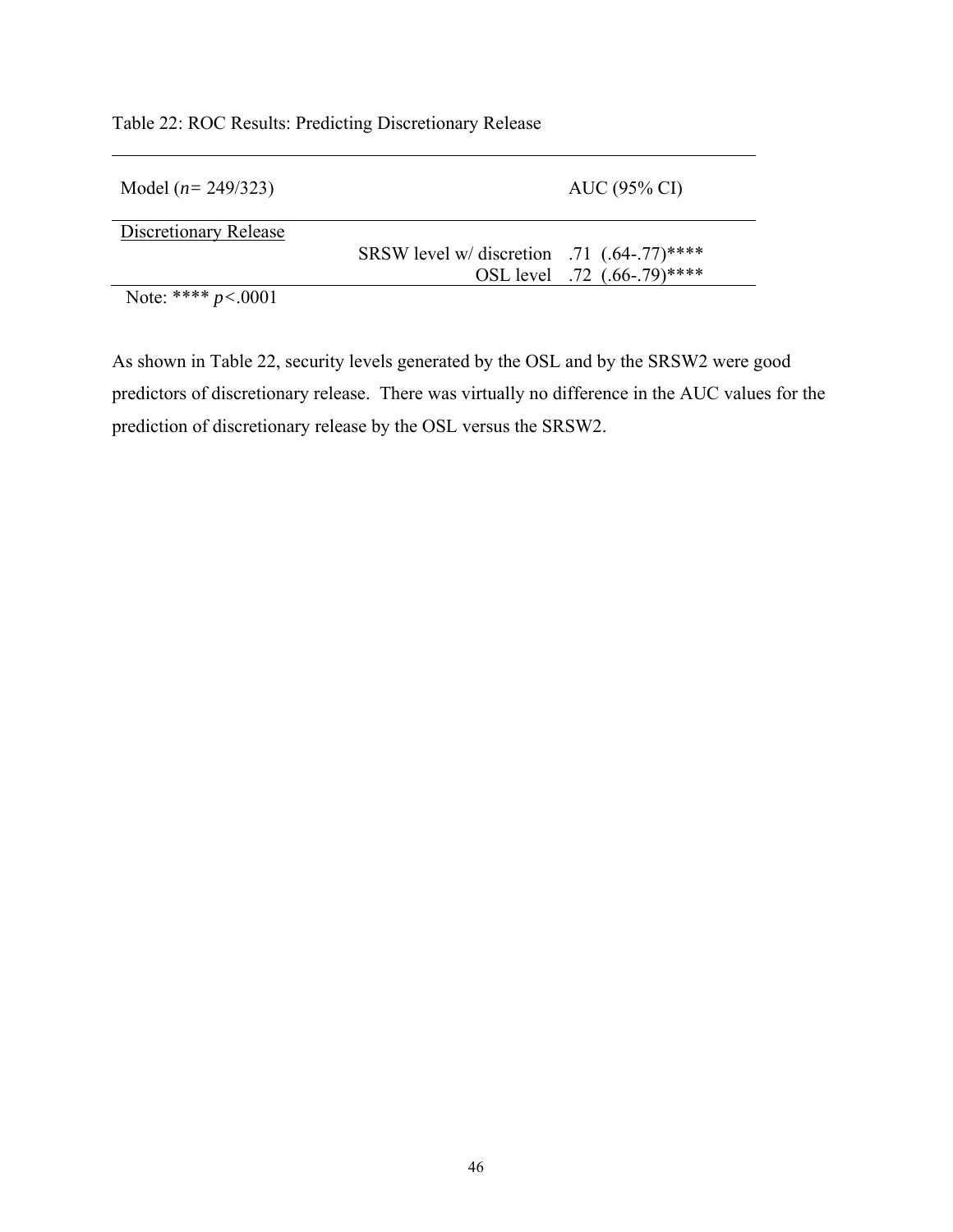#### **DISCUSSION**

# **Overview**

This study developed and field tested a gender-informed security reclassification scale for federally sentenced women (SRSW). By design, the sample included an overrepresentation of Aboriginal (OSL) reviews and reviews for cases rated/placed at 'maximum' security. It is important to underscore this, because, in addition to concerns in general with respect to women's security classification, there is particular preoccupation with the equity of the current classification procedures for Aboriginal women and those classified as maximum-security (Canadian Association of Elizabeth Fry Societies, 1998, 2004; Webster & Doob, 2004a, 2004b).

The current research is framed as 'gender-informed' because both the development and validation samples were female only, and some variables cited as particularly pertinent to women's risk and institutional adjustment were included for examination. As such, the current study did address some concerns regarding the lack of research devoted specifically to women offenders, and the failure to consider issues that might be particularly salient to women's lives. However, because traditional empirical methods were employed, it does not purport to follow a feminist criminological methodology/ framework.

#### **Internal Consistency**

l

The data analyses examined the SRSW in relation to several reliability and validity criteria. Internal consistency was examined using Cronbach's alpha, as well as inter-item and item-tototal correlations. Overall, given the small number of items in the scale, the alpha coefficient of .69 is acceptable. One item (unlawfully at large- ever) showed a weak association with the remainder of the scale variables, and removal of that item resulted in a very slight increase in the overall internal consistency<sup>[1](#page-54-0)7</sup>. Those results, coupled with the finding that the item was not correlated with any of the outcome measures, might lead to the recommendation that the item be removed from the scale. Webster and Doob (2004b) suggest that "…from a purely methodological perspective, items with no predictive validity can only be described as irrelevant

<span id="page-54-0"></span> $17$  Examination of the distribution of scores for that item suggested that this was not a problem with the endorsement (base) rate: 22 percent of the sample (n=126) did have a history of being unlawfully at large (includes escape, failure to report to parole officer).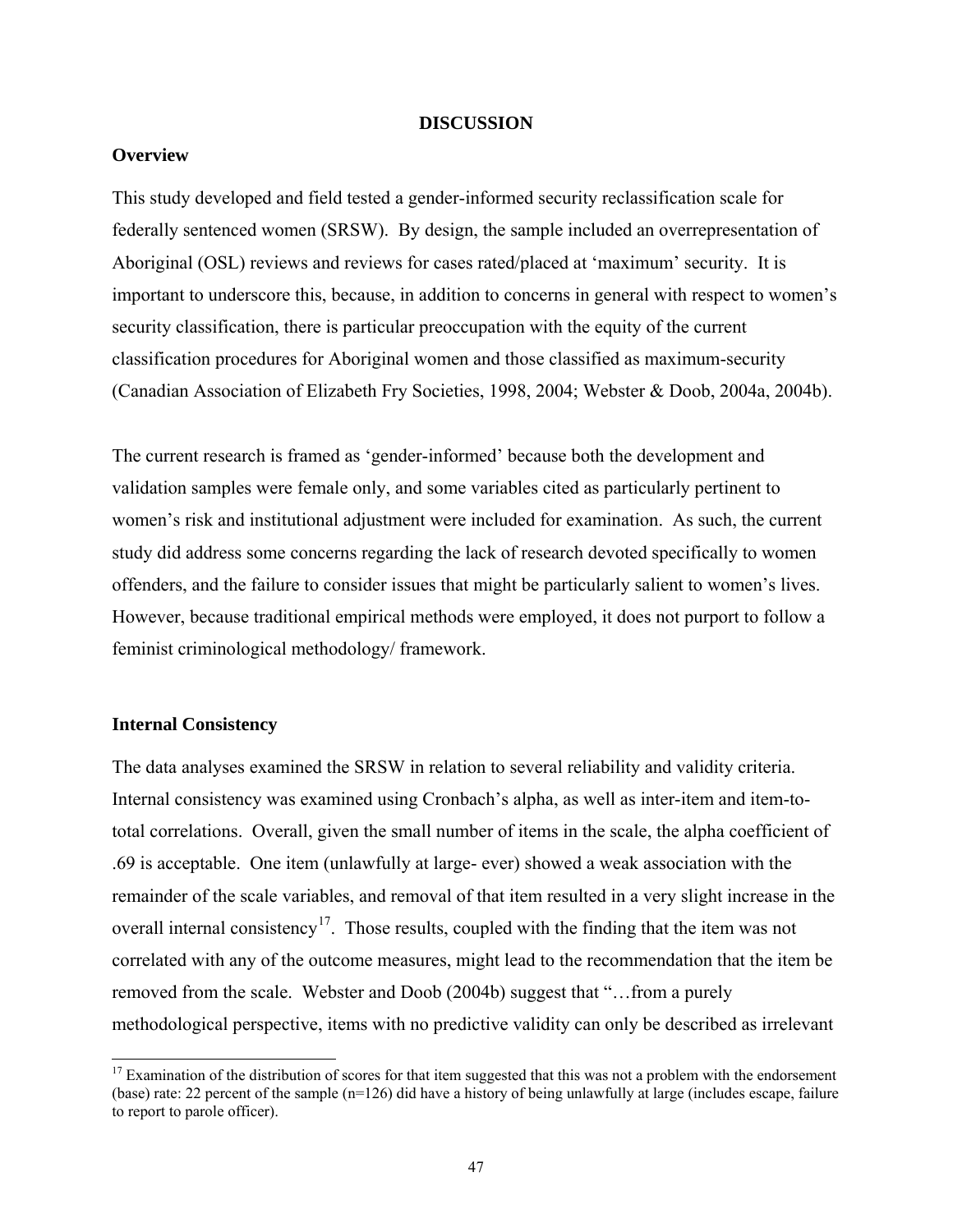characteristics…. methodological standards demand that they be dropped from the instrument" (p.635). Other researchers, however, do not concur, and suggest that some (non or weakly predictive) factors are appropriately included to reflect correctional policy (Austin & Hardyman, 2004; Blanchette & Motiuk, 2004; Grant & Luciani, 1998). In this respect, the 'unlawfully at large' variable is one of only two items on the SRSW that could serve as an assessment of escape risk. As mentioned, the Service is legislatively mandated to consider escape risk as one of three broad criteria in its security classification process. Therefore, inclusion of the item increases the scale's face validity and may therefore result in fewer staff overrides. Accordingly, one study found that having a history of being unlawfully at large was one of the best predictors of staff decisions to increase federally sentenced women's security levels (Irving & Wichmann, 2001). It is therefore suggested that removal of the item from the SRSW is not warranted at the current time.

### **Concurrent Validity**

Concurrent validity was assessed by comparing the SRSW classification recommendation with the actual OSL decisions made by staff (using the structured clinical method). The overall concordance between the OSL and SRSW security level recommendations was 72%. It was proposed that the concordance rate for the current field test would provide an estimate of the override rate if the SRSW were actually implemented. In general, override rates of up to 15-20% are considered within the maximally acceptable range (Austin & Hardyman, 2004; Buchanan et al., 1986). It is suggested, however, that the 72% concordance rate (and its corollary, the inferred 28% override rate) is within an acceptable range for the current field test. Importantly, for the current study, the SRSW was completed immediately *after* the actual OSL recommendation was made, and was not used to inform the classification decision in any way. It is a reasonable expectation that, if implemented, the concordance with actual decision could increase *at least* 10% because the staff would be using the scale to inform their actual decision (as opposed to completing it after the fact, as in the current study). Importantly, the override rate of the initial security classification instrument (Custody Rating Scale) was 26% about seven years *after* its implementation, which was considered a marked improvement over the 60% concordance rate (40% inferred override) reported in the development phase (Luciani et al.,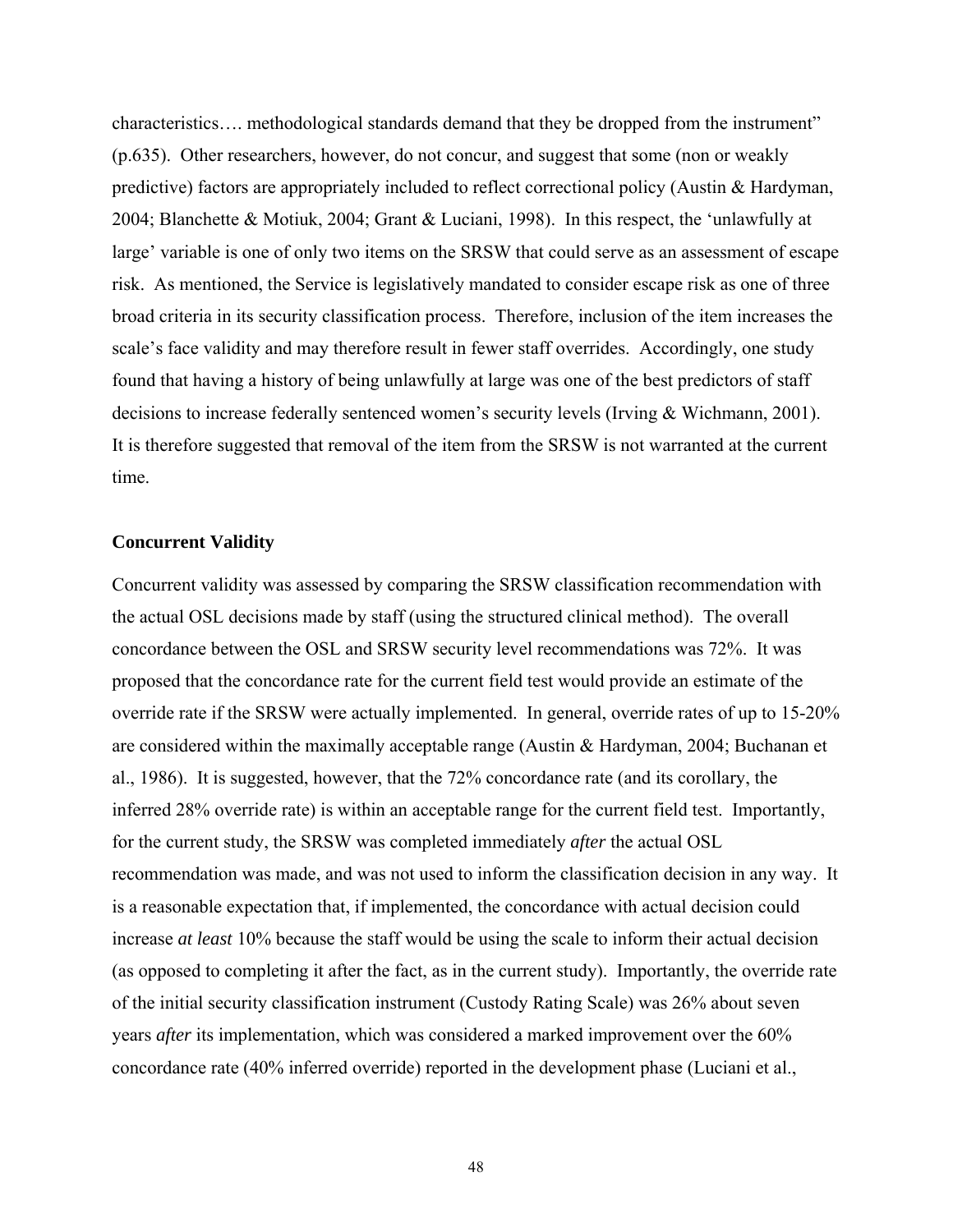1996). As well, the concordance rate for the SRSW is as high as that reported for the SRS (men's scale) at the same (field-test) phase of development (Luciani, 1997).

Despite the high concordance rate, results suggest that the SRSW is more liberal than the OSL review (i.e., the structured clinical method). Specifically, use of the SRSW resulted in about 20% fewer cases being classified as 'maximum' security, and about 28% more cases classified as 'minimum' security. The Sign test results indicated that the differences between levels assigned by each method were statistically significant. Therefore, those results support the hypothesis that, relative to the current method (OSL), the SRSW would recommend that more women be placed at lower levels of security. The findings are consistent with other research suggesting that actuarial methods are less conservative than clinical judgment (Austin, 1983; Buchanan et al., 1986).

### **Convergent Validity**

Convergent validity was assessed by examining the correlations between SRSW scores and indices of risk, need, and reintegration potential. Using the most contiguous assessments available, correlations were all highly statistically significant (*p<*.0001). As expected, as assessed risk and need increased, so did the probability of obtaining a high score on the SRSW. As assessed reintegration potential increased, SRSW scores decreased. This suggests that the SRSW is converging appropriately with other assessments of static and dynamic factors.

#### **Predictive Validity**

The nine items comprising the SRSW were correlated (partialling out time at risk) with various institutional adjustment criteria. Not surprisingly, the best predictor of perpetrating minor and/or major misconducts post-review was the number of recorded incidents *during* the review period. This is consistent with the Social Psychological perspectives, which posit that one of the best predictors of future behaviour is past behaviour (Andrews & Bonta, 1998). Notably, however, variables such as 'number of recorded incidents', 'serious institutional misconducts', or 'time in segregation' are generally considered static in nature. Since the SRSW effectively 'wipes the slate clean' for most (7 of 9) items at the beginning of each security review, these traditionally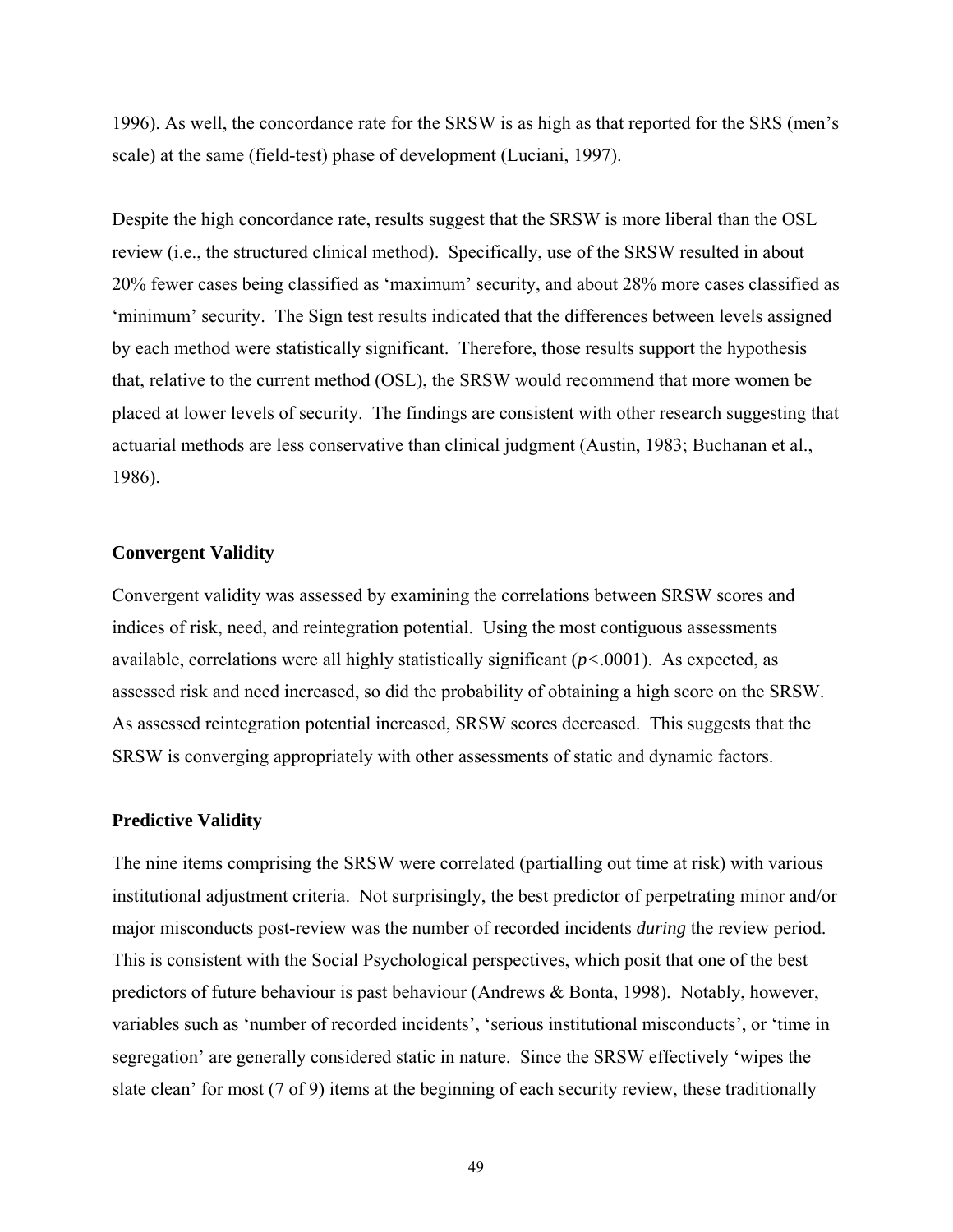static (historical) variables are measured proximally, for a fixed time period. In that sense, historical (static) variables have been transformed to changeable (dynamic) predictors. Prospective research should assess the predictive accuracy of traditionally static variables (e.g., criminal history, institutional history) for a proximal, fixed (e.g., past year) period of time, thus treating them as dynamic predictors. There is a good possibility that using static predictors more proximally could increase their predictive accuracy.

Analyses showed very significant between-group differences in the misconduct rates (minor, major, any) by SRSW level ratings. As expected, those rated 'minimum' by the scale were least likely to perpetrate misconducts during the fixed 3-month follow-up. Misconduct rates for those rated 'medium' security were higher, and those rated 'maximum' security were most likely to perpetrate misconducts during the follow-up.

ROC curves and Kaplan-Meier survival analyses were consistent with the chi-square results outlined above. Taken together, they suggest that SRSW security level ratings are predictive of both minor and major misconducts, as well as time to failure for both minor and major misconducts. All of these analyses produced results in the expected direction. While the structured clinical method (OSL) was also predictive of minor and major misconducts (and time to failure for each), the SRSW equaled or outperformed the OSL in all instances. In consideration of results presented earlier, this suggests that implementation of the SRSW would provide an overall decrease in the women's security level distribution, and that this decrease would not come at the cost of weaker predictive accuracy.

# **The Prison Environment and Labels**

Labeling theorists have long argued that labels become self-fulfilling prophecies; the notion that behaviour is heavily influenced by assigned labels is well entrenched in the sociologicalcriminological literature. Accordingly, some might argue that the between-group differences in misconduct rates by security level are simply a result of the environment or the label- for example, 'maximum' security inmate. Results of exploratory analyses examining the potential impact of the environment (or actual classification) on the misconduct rate did not support labeling theory. When controlling for the environment and classification label (i.e., 'medium security'), groups differed in misconduct rates according to their SRSW level classification.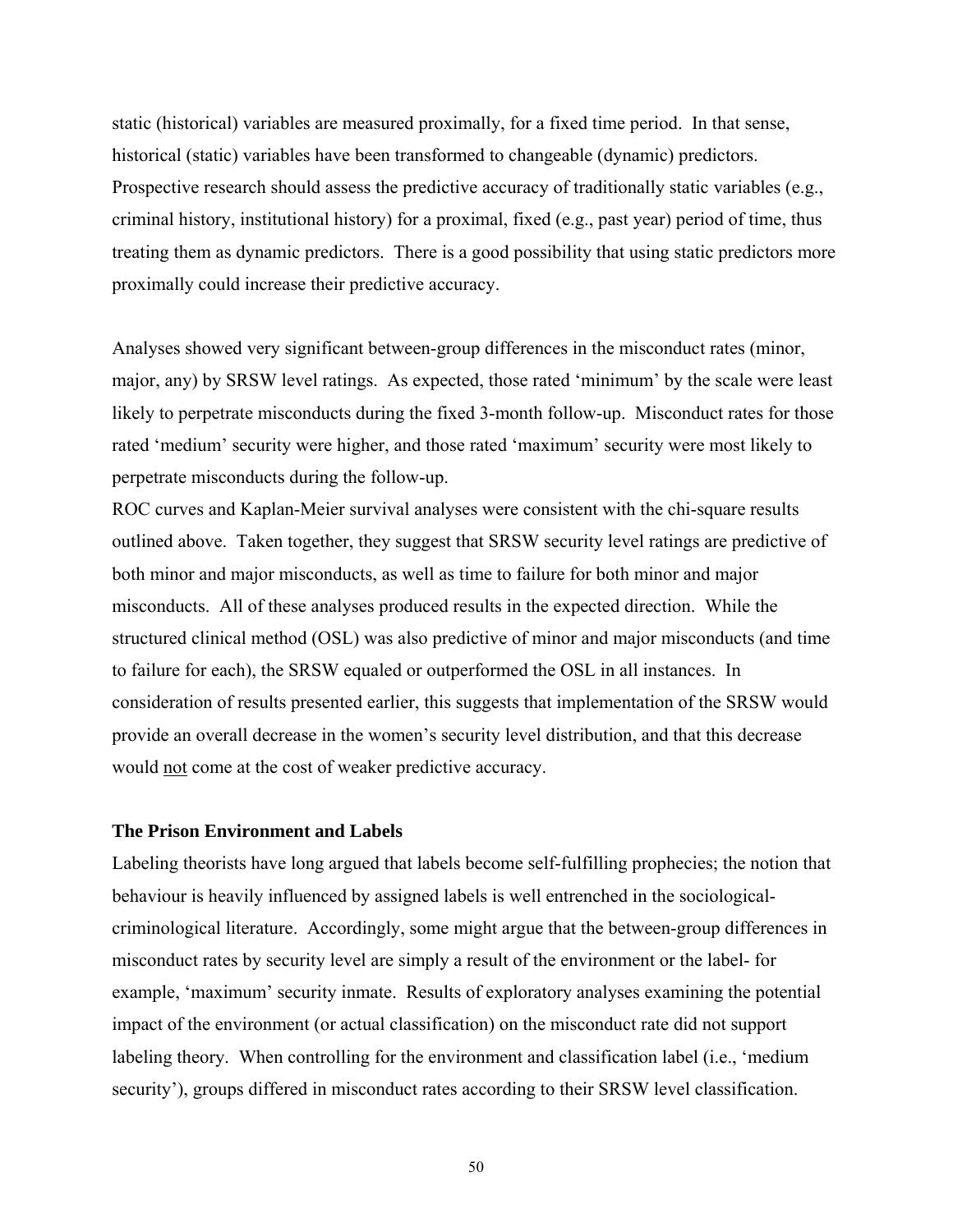Once again, despite the fact that all cases were actually OSL rated and placed in mediumsecurity, those rated 'minimum' by the SRSW were least likely to perpetrate misconducts, while those rated 'maximum' security were most likely to perpetrate misconducts. Conversely, when the SRSW level rating was held constant (i.e., all rated 'medium' security), groups did not differ in misconduct rates according to their actual OSL classification and placement. Taken together, these findings suggest that it is the actual assessed risk (as per the SRSW) that differentiates groups on misconduct- the label is irrelevant. These findings support earlier research with samples of (predominantly) male offenders (Luciani et al., 1996), and offer support for the incremental validity of the SRSW over the OSL.

### **Study limitations and Directions for Future Research**

It was beyond the purview of the current study to examine the causes/ aetiology of institutional adjustment problems. However, prediction and explanation are inextricably linked. Prospective investigations seeking to understand and explain inmate (mis)behaviour will further assist in the development of better prediction tools and intervention strategies for women offenders.

One important purpose of the current study was to examine the psychometric properties of the gender-informed SRSW. The methodology used did not allow for an examination of inter-rater reliability of the scale. Notably, this is a limitation common to most security classification validation studies, quite possibly because of the usual reliance on static and/or automated data. This will be an important line of enquiry for prospective research on the SRSW.

### **Conclusions**

#### *Theoretical implications*

Although the development of the SRSW was relatively atheoretical, its application supports elements of the Psychology of Criminal Conduct (PCC) and social learning theory. In particular, PCC suggests that criminal history is one of the best predictors of future criminal behaviour. The extrapolation to security reclassification is that past institutional behaviour is one of the best predictors of future institutional behaviour, as seen in the results of the current study.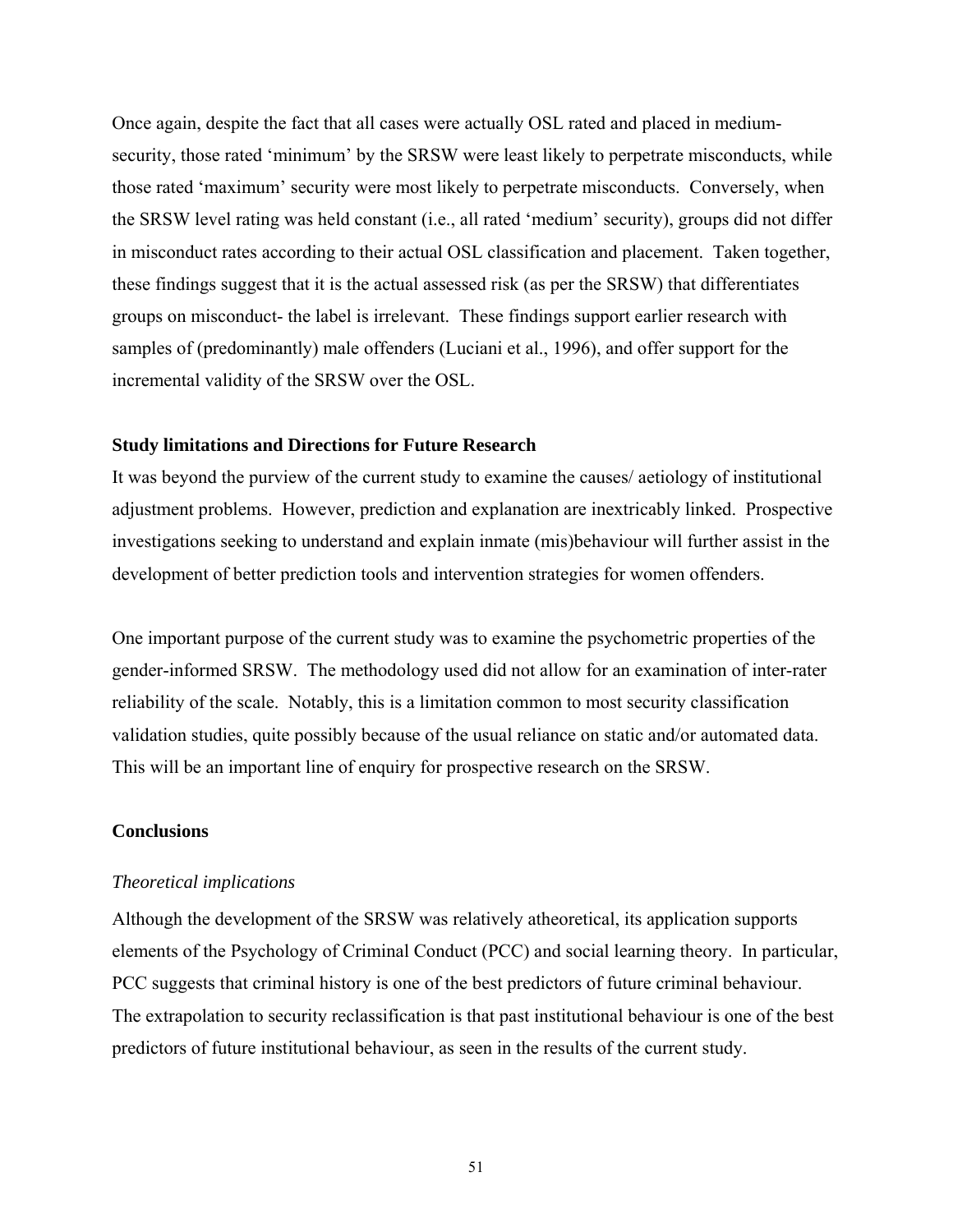Implementation of the SRSW would provide a clear example of applied social learning theory. Since the scale items are concretely measured and transparent, the offenders can work to reduce their security classification. Correctional Service Canada policy governs differential access to privileges and programs by security level. Accordingly, items on the SRSW represent both positive (e.g., correctional plan progress/ motivation, positive family contact) and negative (e.g., periods of segregation, recorded incidents) reinforcements, in a manner consistent with social learning theory. As such, the offenders could be motivated to produce positive behavior to facilitate their movement through the security reclassification process.

The development process for the SRSW included gender-informed considerations (e.g., parenting, family relationships, self-injurious behaviour, mental health issues) using a large female-only sample. Despite its gender specificity, the final product (SRSW) is very similar to the scale that was developed for men (SRS). Results of the current study suggest that there is little evidence for gender specific variables, though the order of relevance and weighting of predictive items might differ by gender. These results support the PCC, and are consistent with other psychological research in the field of corrections (Dowden & Andrews, 1999; Law, 2004). Importantly, however, the continued consideration of gender-informed variables and inclusion of female-only samples in correctional research is paramount. The time to discard the metaphorical 'Adam's rib' is long overdue. Psychological theory can be applied to men and women in different ways, as the complex interplay of biological, social, and psychological factors will likely differ by gender. As such, the continued development and evaluation of women-centred measures, programs, and services is essential.

### *Operational Implications*

The Correctional Service of Canada (CSC) has long advocated for the validation of current classification systems (such as the Custody Rating Scale) for women offenders. However, a better strategy is to make the classification system more responsive to the risk and need factors of women. The results of the current study suggest that the SRSW could offer the Service a gender-informed security classification tool with practical utility that meets legal requirement for the least restrictive measures of confinement. The SRSW could assist to allay concerns regarding women's over classification (Auditor General Canada, 2003; Canadian Association of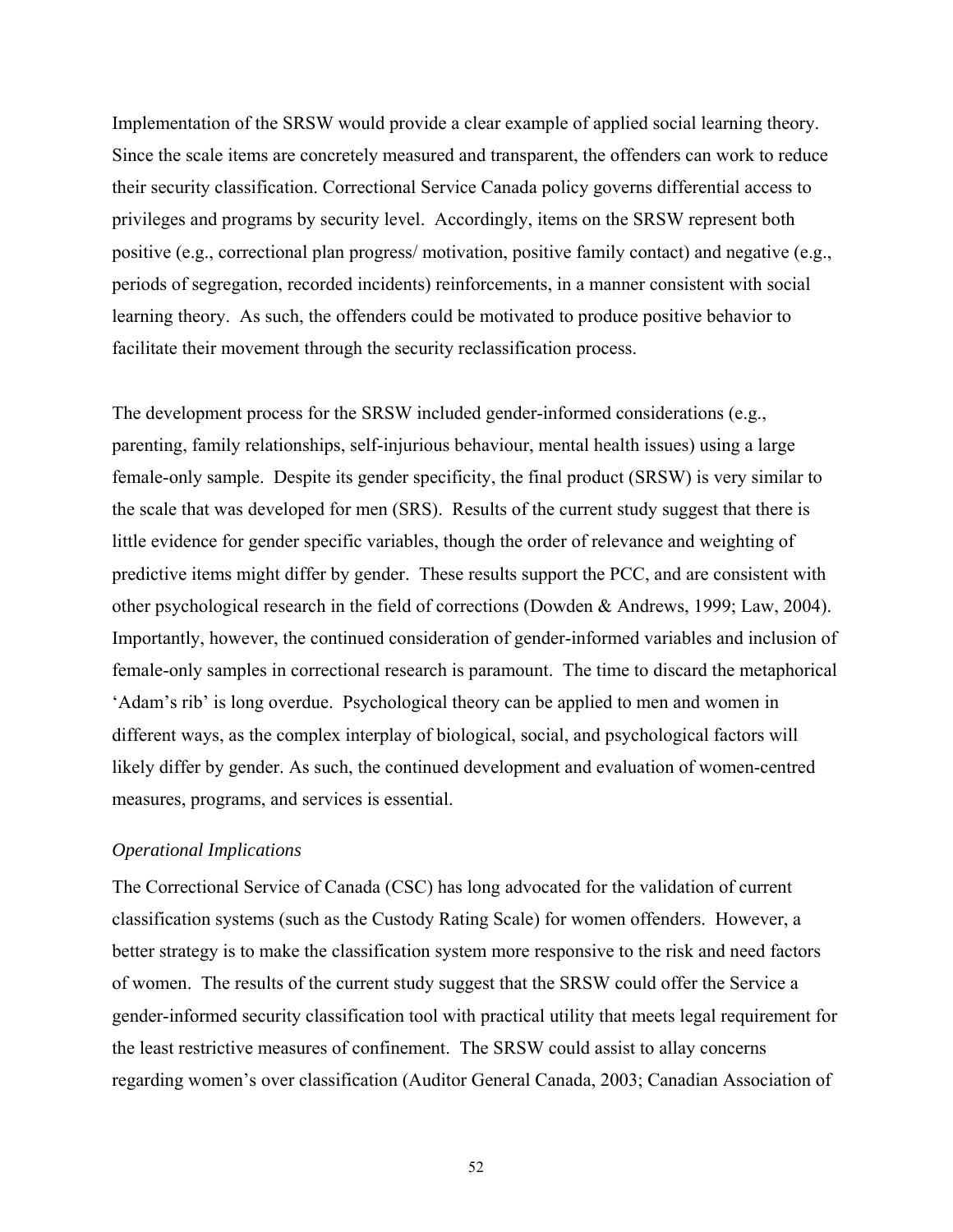Elizabeth Fry Societies, 2004; Canadian Human Rights Commission, 2003) and provide a nationally standardized, objective approach and an accountability framework for both inmates and staff.

Although it has been a few years since Brennan (1998) asserted that "the need to improve classification systems for women is becoming a critical issue for criminal justice policy makers, legal advocates, and administration" (p.179), most jurisdictions continue to use the same tools for classifying women and men. Almost invariably, these measures have been developed on samples of male offenders and then are applied to women. Moreover, most jurisdictions have not even performed validation studies to examine the applicability of these tools to women.

Implementation of the SRSW will make it possible for CSC management to take responsibility for the agency's risk-taking policy. This, in turn, enables staff accountability in applying the policy to individual inmates. Accordingly, Alexander (1986) noted that "it is extremely difficult to distribute responsibility and accountability for classification decisions effectively in a complex organization when the decisions are made clinically, because the rationale behind the clinical method is that each decision is unique" (p.335).

Implementation of the SRSW protocol for women will provide a more liberal and accurate security reclassification process that will promote equity and be more transparent and therefore defensible against litigation (Zinger, 2004). Results of the current study suggest the SRSW has the potential to reduce women's over classification relative to the structured clinical method currently in use. This will expedite the community reintegration process without compromising institutional security or public safety. Because the expeditious transfer of an offender to the "least restrictive" level of confinement improves the likelihood of that offender being considered favourably for discretionary release, the implementation of a more liberal (actuarial) reclassification process could help to reduce the costs associated with incarceration. More specifically if over classification is minimal, significant cost-savings will be garnered; it costs more to incarcerate inmates at higher levels of security (Proctor, 1994; Correctional Service of Canada, 2002), and women are particularly costly to incarcerate (Correctional Service of Canada, 2002).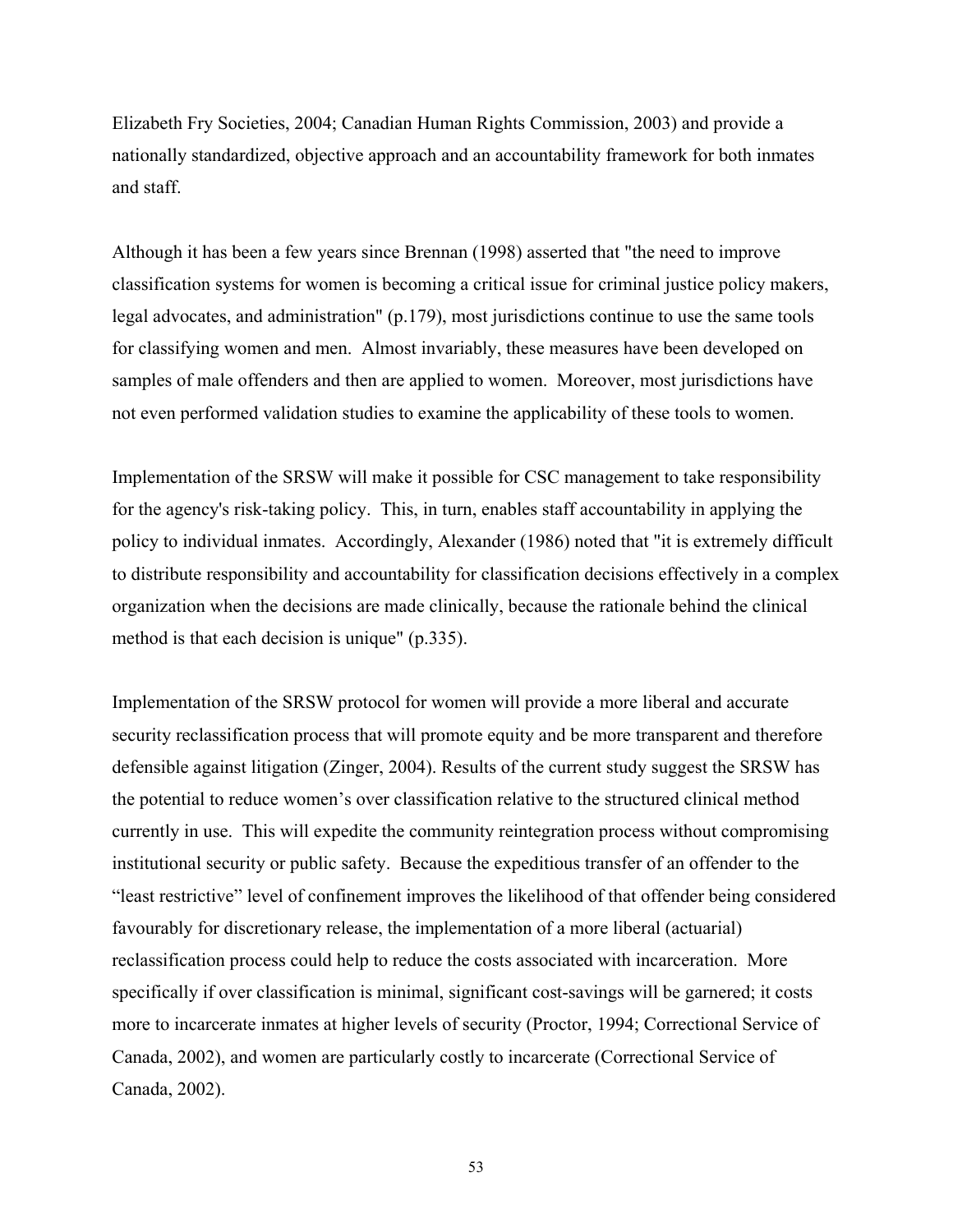An objective instrument provides clear behavioural standards to the offender. Brennan (1987) has documented several other advantages to objective classification methods, including: they are relatively more efficient, consistent, and reliable, there is clearer documentation available for analysis, they are more easily evaluated and refined, and they significantly reduce classification errors.

Some might argue that there are legal impediments to the implementation of a separate classification system for women. Because the law mandates equal treatment (for classification, housing, programming, and so on) of male and female offenders, some argue that parity concerns require identical classification systems for men and women (Brennan, 1998). It is suggested here that this position is misguided: identical systems can work in inequitable ways, such as when a tool is valid for one group but not another.

As noted, there has been a rapid population growth for admissions to federally sentenced women's prisons in recent years; it is not expected to slow significantly within the next few years (Boe et al., 2000; Boe, 2001; Nafekh & Boe, 2003). This, coupled with concerns from various researchers and advocacy groups from both within and outside of Canada has signaled an urgent need for the full implementation of a gender-informed security classification measure for women. While implementation of the SRSW begins to fulfill this need, continued research, with a view to re-validating, refining, and expanding the tool is paramount.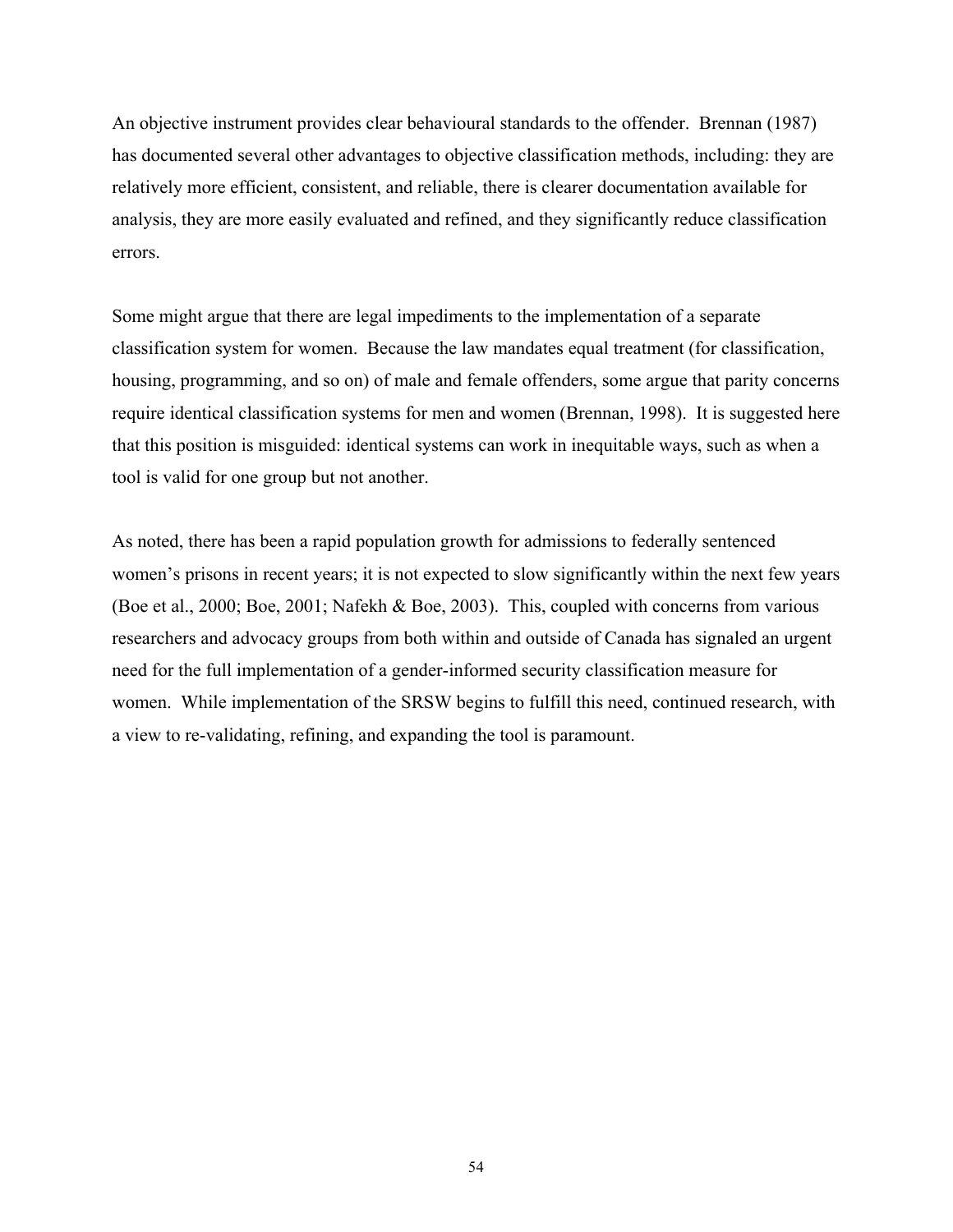#### **REFERENCES**

- Alexander, J. (1986). Classification objectives and practices. *Crime and Delinquency, 32*, 323- 338.
- Andrews, D. A. (1982). *The Level of Supervision Inventory (LSI): The First Follow-up.* Toronto: Ontario Ministry of Correctional Services.
- Andrews, D.A., & Bonta, J. (2003). *The Psychology of Criminal Conduct, 3rd Ed..* Cincinnati: Anderson Publishing Co..
- Andrews, D.A., & Bonta, J. (1998). *The Psychology of Criminal Conduct*,  $2^{nd} Ed$ ... Cincinnati: Anderson Publishing Co..
- Andrews, D.A., & Bonta, J. (1995). *LSI-R: The Level of Service Inventory- Revised.* Toronto, Ontario: Multi-Health Systems.
- Andrews, D.A., Bonta, J., & Hoge, R.D. (1990). Classification for effective rehabilitation: Rediscovering psychology. *Criminal Justice and Behavior, 17*, 19-52.
- Arbour, L. (1996). *Commission of Inquiry into Certain Events at the Prison for Women in Kingston.* Ottawa, Ontario: Public Work and Government Services Canada.
- Auditor General Canada (2003). Correctional Service of Canada- Reintegration of Women Offenders.

[http://www.oagbvg.gc.ca/domino/reports.nsf/a1b15d892a1f761a852565c40068a492/b0bc0](http://www.oagbvg.gc.ca/domino/reports.nsf/a1b15d892a1f761a852565c40068a492/b0bc05efe66acea085256cfb004a3e5e?OpenDocument) [5efe66acea085256cfb004a3e5e?OpenDocument.](http://www.oagbvg.gc.ca/domino/reports.nsf/a1b15d892a1f761a852565c40068a492/b0bc05efe66acea085256cfb004a3e5e?OpenDocument) Retrieved from World Wide Web November 16, 2004.

- Austin, J. (1983). Assessing the new generation of prison classification models. *Crime and Delinquency*, 561-576.
- Austin, J. (1986). Evaluating how well your classification system is operating: A practical approach. *Crime and Delinquency, 32*, 302-322.
- Austin, J., & Hardyman, P. L. (2004). *Objective Prison Classification: A Guide for Correctional Agencies.* Washington, DC: National Institute of Corrections (Accession Number 019319).
- Baird, S. C. (1981). Probation and Parole Classification: The Wisconsin Model. *Corrections Today, 43,* 36-41.
- Blanchette, K. (1997). *Risk and Need Among Federally Sentenced Female Offenders: A Comparison of Minimum-, Medium-, and Maximum-security Inmates.* Research Report #R-58. Ottawa, Ontario: Correctional Service of Canada.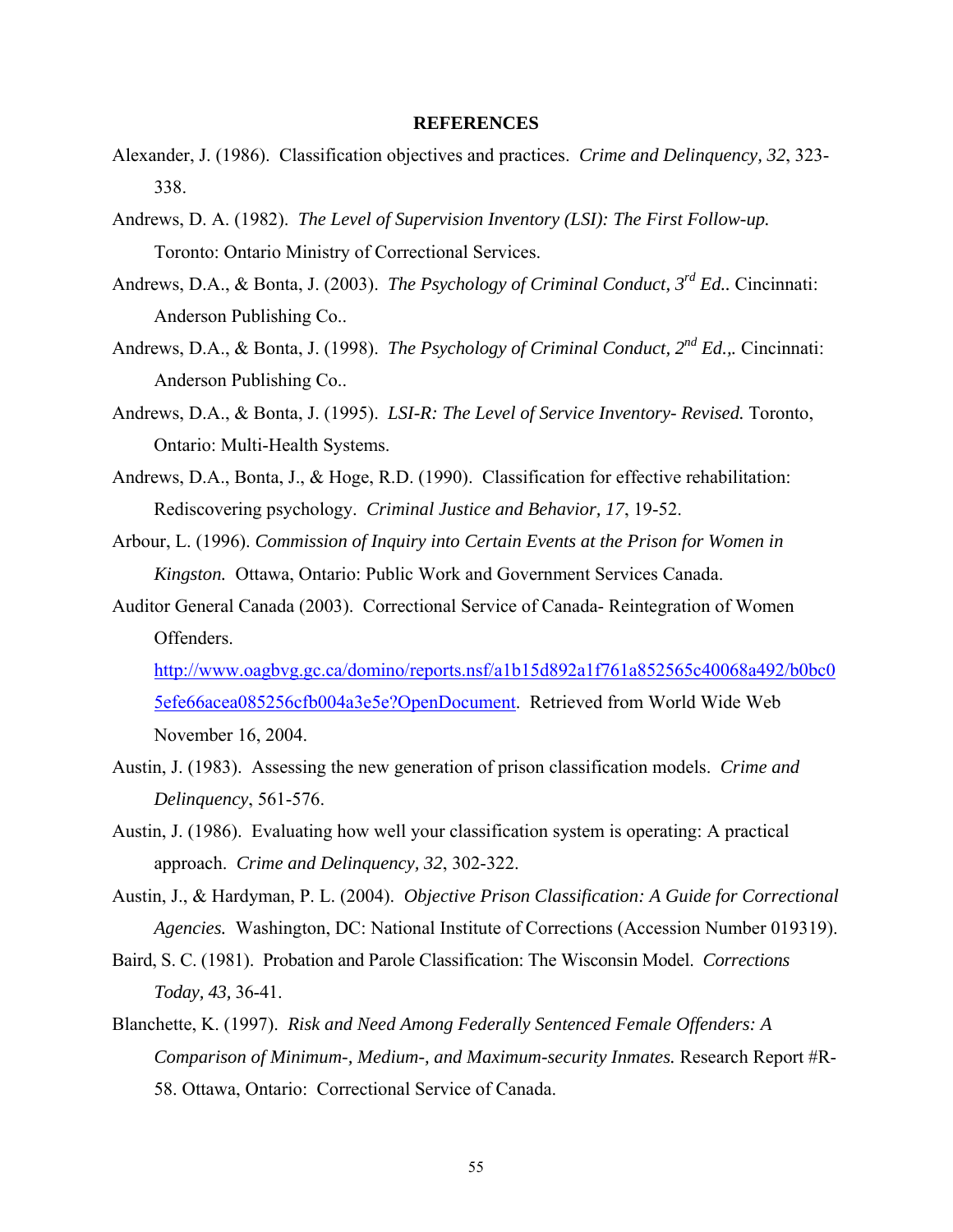- Blanchette, K., & Motiuk, L.L. (2004). Taking down the straw man: A reply to Webster and Doob. *Canadian Journal of Criminology and Criminal Justice 46, 621-630.*
- Blanchette, K., Verbrugge, P., & Wichmann, C.G. (2002). *The Custody Rating Scale, Initial Security Level Placement, and Women Offenders.* Research Report #127. Ottawa, Ontario: Correctional Service of Canada.
- Bloom B., & Covington, S. (2000). *Gendered Justice: Programming for Women in Correctional Settings.* Paper presented at the Annual Meeting of the American Society of Criminology, San Francisco, CA.
- Boe, R. (2001*). A Medium-Term Federal Offender Population Forecast: 2001-2004.* Research Report #R-100. Ottawa, Ontario: Correctional Service of Canada.
- Boe, R., Olah, C.L., & Cousineau, C. (2000). *Federal Imprisonment Trends for Women 1994-95 to 1998-99.* Research Report #R-93. Ottawa, Ontario: Correctional Service of Canada.
- Bonta, J. (1996). Risk-needs assessment and treatment. In A.T. Hartland (Ed.), *Choosing Correctional Options that Work: Defining the Demand and Evaluating the Supply* (pp. 18- 32). Thousand Oaks: Sage Publications.
- Bonta, J., & Motiuk, L.L. (1987). The diversion of incarcerated offenders to correctional halfway houses. *Journal of Research in Crime, 24*, 302-323.
- Bonta, J., & Motiuk, L.L. (1990). Classification to halfway houses: A quasi-experimental evaluation. *Criminology, 28*, 497-506.
- Brennan, T. (1987). Classification for control. In Gottfredson, D.M., & Tonry, M. (eds.). *Prediction and Classification: Criminal Justice Decision Making.* University of Chicago Press; Chicago.
- Brennan, T. (1998). Institutional classification of females: Problems and some proposals for reform. In Zaplin, R.T. (ed.) Female offenders: *Critical Perspectives and Effective Interventions*. Aspen Publishers, Inc., pp.179-204.
- Brown, J. D. (1998). Statistics Corner: Questions and answers about language testing statistics: Reliability and cloze test length. *Shiken: JALT Testing & Evaluation SIG Newsletter*, 2 (2), 19-22. Retrieved November 17, 2004 from the World Wide Web: [http://www.jalt.org/test/bro\\_3.htm.](http://www.jalt.org/test/bro_3.htm)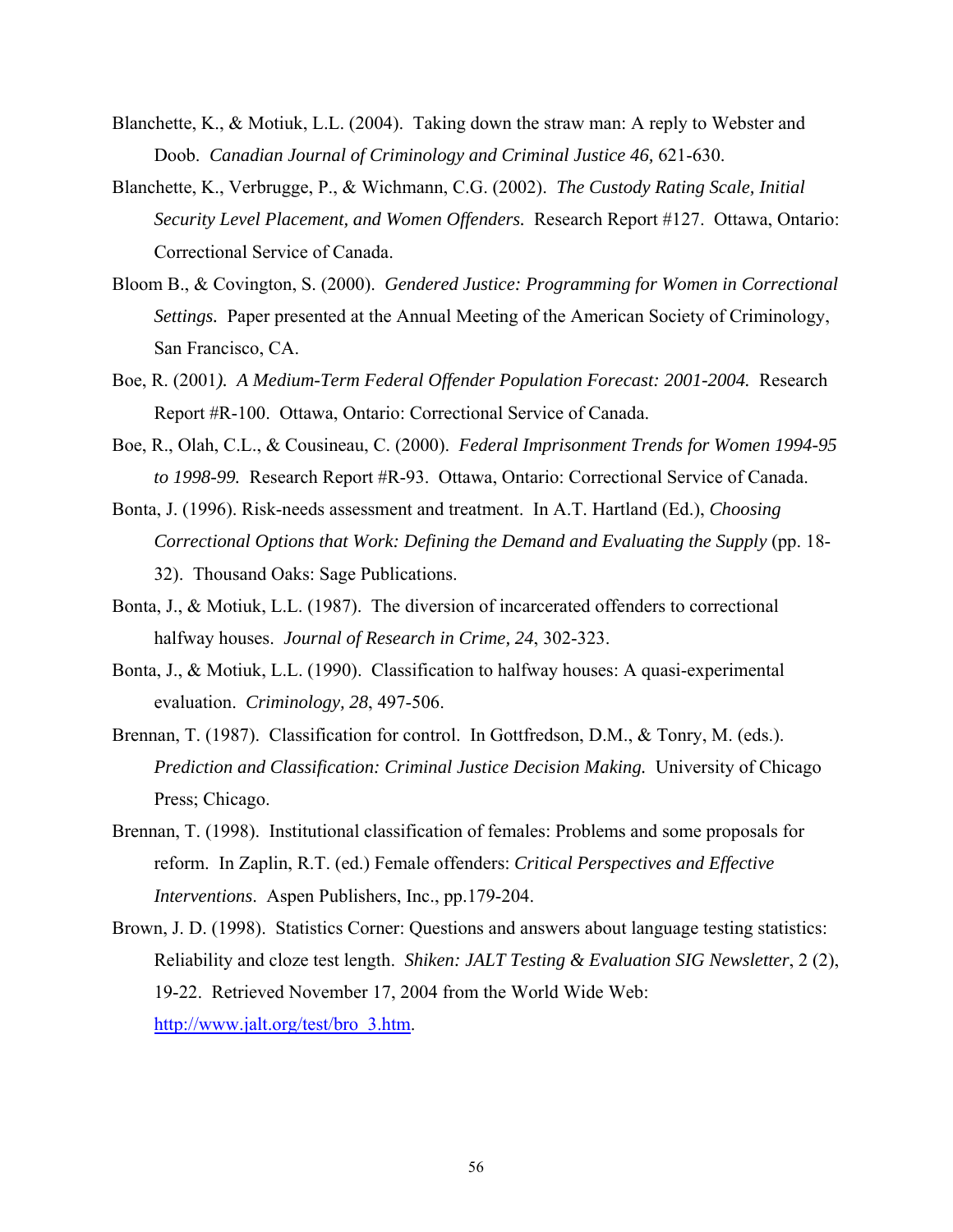- Brown, S.L. (2002). *The Dynamic Prediction of Criminal Recidivism: A Three-Wave Prospective Study.* Unpublished doctoral dissertation, Queen's University, Kingston, Ontario.
- Buchanan, R.A., Whitlow, K.L., & Austin, J. (1986). National evaluation of objective prison classification systems: The current state of the art. *Crime and Delinquency, 32*, 272-290.
- Burke, P., & Adams, L. (1991). *Classification of Women Offenders in State Correctional Facilities: A Handbook for Practitioners.* Washington, D.C.: National Institute of Corrections.
- Canadian Elizabeth Fry Societies (CAEFS; 2004, June). *Executive Director's Report*. Retrieved November 20, 2004 from the World Wide Web: [http://www.elizabethfry.ca/areport/2003-](http://www.elizabethfry.ca/areport/2003-04/english/edreport.htm) [04/english/edreport.htm.](http://www.elizabethfry.ca/areport/2003-04/english/edreport.htm)
- Canadian Human Rights Commission (CHRC; 2003). *Protecting Their Rights: A Systemic Review of Human Rights in Correctional Services for Federally Sentenced Women.* Ottawa, Ontario, Canada: Author.
- Collie, R.M. (2003). Sorting women's risk: New Zealand Women prisoners' misconducts and internal security risk. *New Zealand Journal of Psychology, 32,* 101-109.
- Correctional Service of Canada (2002). *Corporate Results.* Performance Measurement Branch, Performance Assurance Sector: Author.
- Dachelet, H.N. (2001). Classification the first step in reducing recidivism. *The International Community Corrections Association*, pp. 32-38.
- Dawes, R., Faust, D., & Meehl, P. (1989). Clinical versus actuarial judgment. *Science, 243,* 1668-1674.
- Dowden, C., & Andrews, D. A. (1999). What works for female offenders: A meta-analytic review. *Crime and Delinquency. 45,* 438-452.
- Farr, K. (2000). Classification for female inmates: Moving forward.*Crime and Delinquency, 46,* 3-17.
- Fernandez, K.E., & Neiman, M. (1998). California's inmate classification system: Predicting inmate misconduct. *The Prison Journal, 78*, 406-422.
- Gendreau, P., Little, T., & Goggin, C. (1996). A meta-analysis of the predictors of adult offender recidivism: What works! *Criminology, 34,* 575-607.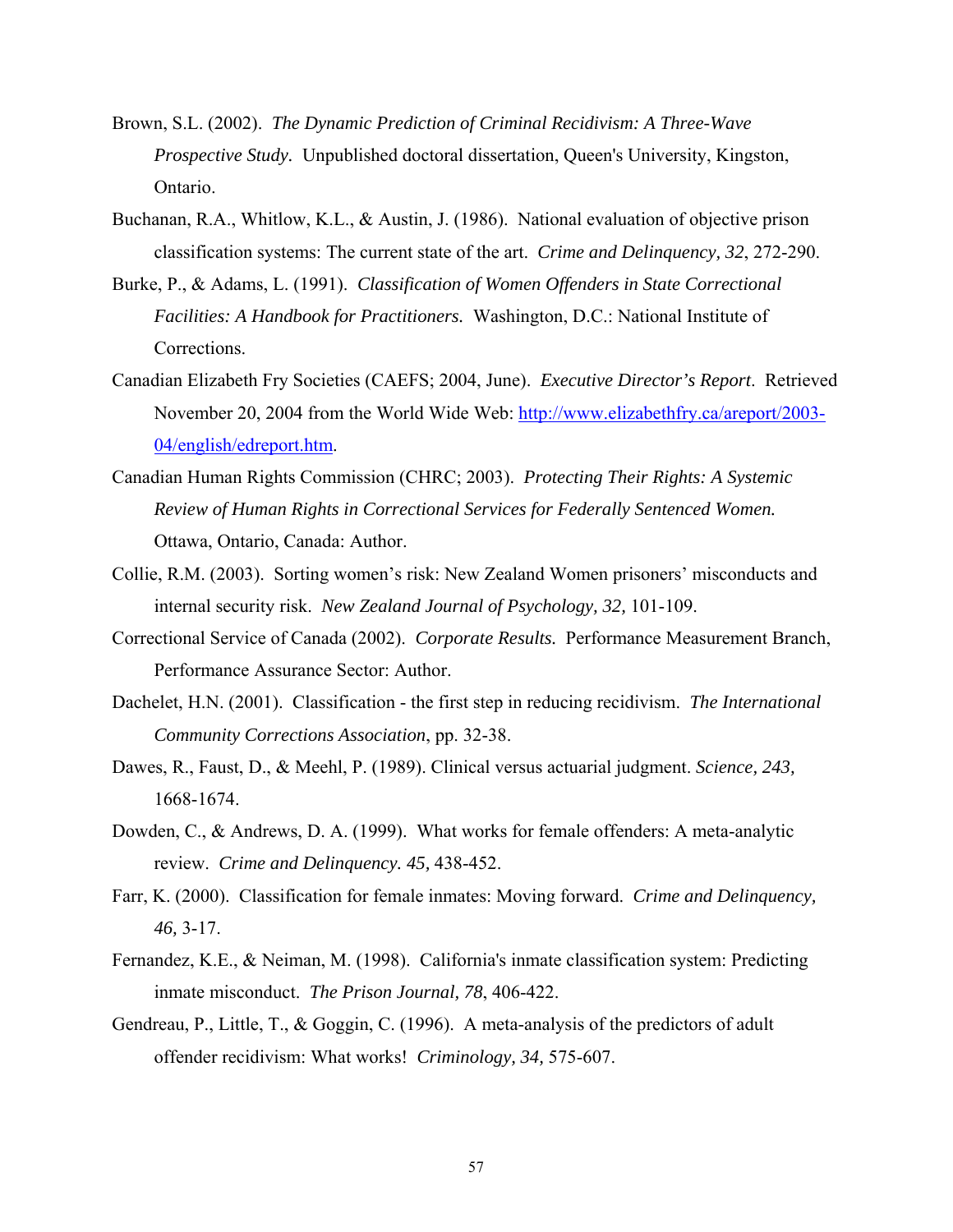- Grant, B. A., & Luciani, F.P. (1998). *Security Classification Using the Custody Rating Scale.*  Research Report #R-67, Ottawa: Correctional Service of Canada.
- Grove, W.M., & Meehl, P. E. (1996). Comparative efficiency of informal (subjective, impressionistic) and formal (mechanical, algorithmic) prediction procedures: The clinicalstatistical controversy. *Psychology, Public Policy, and Law, 2,* 293-323.
- Grove, W.M., Zald, D.H., Lebow, B.S., Snitz, B.E., & Nelson, C. (2000). Clinical versus mechanical prediction: A meta-analysis. *Psychological Assessment, 12,* 19-30.
- Hanley, J.A., & McNeil, B.J. (1983). A method of comparing the areas under the receiver operating characteristic curves derived from the same cases. *Radiology, 148,* 839-843.
- Hannah-Moffat, K. (2004). Gendering risk: At what cost? Negotiations of gender and risk in Canadian women's prisons. *Feminism and Psychology, 14,* 243-249.
- Hannah-Moffat K., & Shaw, M. (2001). *Taking Risks: Incorporating Gender and Culture into the Classification and Assessment of Federally Sentenced Women in Canada.* Ottawa, Ontario: Policy Research, Status of Women Canada.
- Hanson, R.W., Moss, C.S., Hosford, R.E., & Johnson, M.E. (1983). Predicting inmate penitentiary adjustment: An assessment of four classificatory methods. *Crime and Delinquency, 10,* 293-309.
- Hardyman, P.L. (2001). *Validation and Refinement of Objective Prison Classification Systems for Women: The Experience of Four States and Common Themes*. Washington, D.C.: The Institute on Crime, Justice and Corrections, National Institute of Corrections.
- Hardyman, P.L., Austin, J., & Tulloch, O.C. (2002). *Revalidating External Prison Classification Systems: The Experience of Ten States and Model for Classification Reform*. Washington, D.C.: U.S. Department of Justice, National Institute of Corrections.
- Hardyman, P.L., & Van Voorhis, P. V. (2004). Developing Gender-Specific Classification Systems for Women Offenders. National Institute of Corrections (NIC Accession Number 018931).
- Hare, R. D. (2003). *Hare PCL-R™: 2nd Ed. Technical Manual*. Toronto: Multi-Health Systems, Inc.
- Harer, M.D. & Langan, N.P. (2001). Gender differences in predictors of prison violence: Assessing the predictive validity of a risk classification system. *Crime and Delinquency*, *47*, pp.513-536.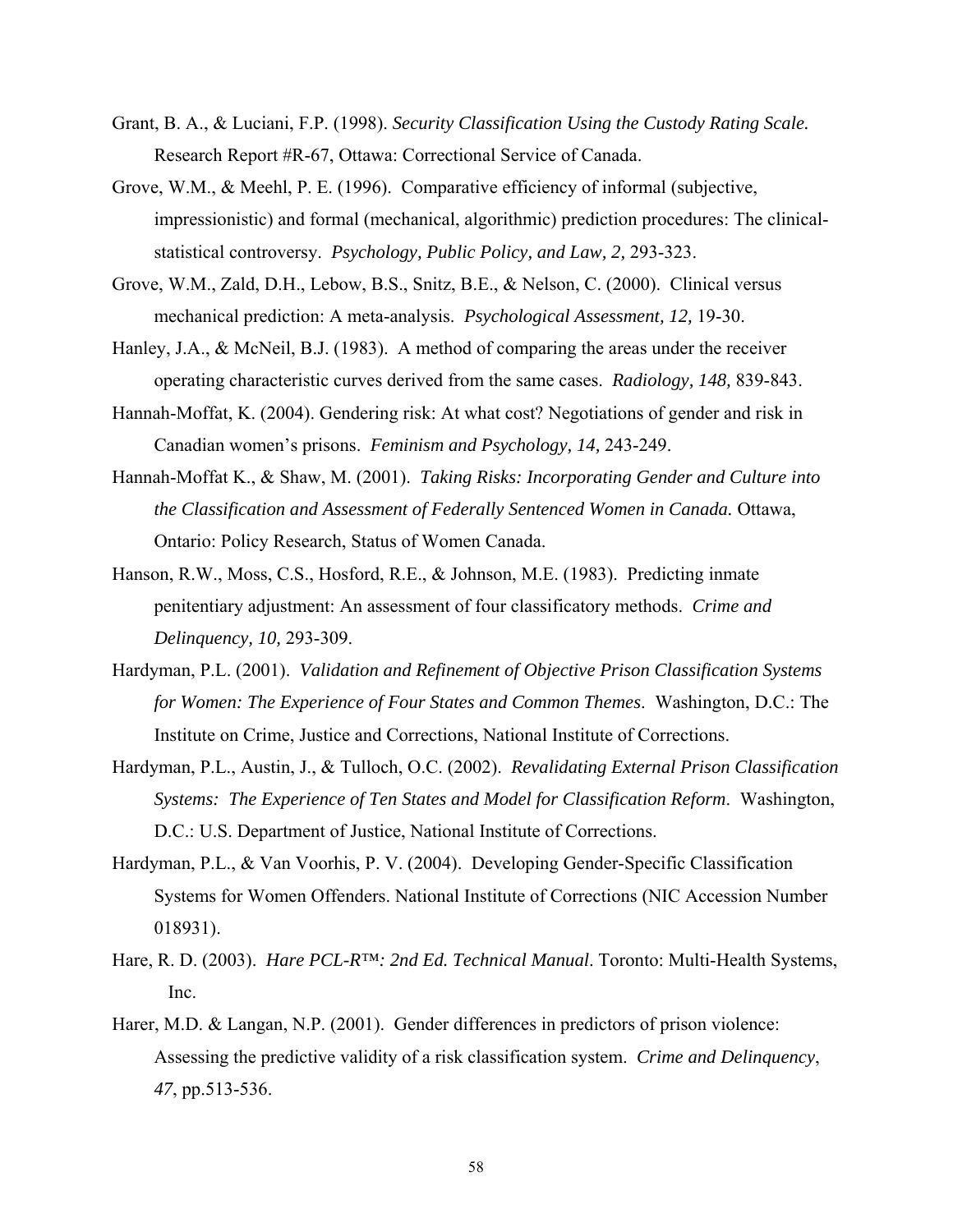- Irving, J., & Wichmann, C.G. (2001). *An Investigation into Factors Leading to Increased Security Classification for Women Offenders*. Research Report #R-98, Ottawa: Correctional Service of Canada.
- Law, M.A. (2004). *A Longitudinal Follow-up of Federally Sentenced Women In the Community: Assessing the Predictive Validity of the Dynamic Characteristics of the Community Intervention Scale*. Unpublished doctoral thesis, Carleton University, Ottawa, Ontario, Canada.
- Loucks, A.D., & Zamble, E. (2000). *Predictors of Criminal Behavior and Prison Misconduct in Serious Female Offenders.* Unpublished manuscript, Queen's University, Kingston, Ontario.
- Luciani, F. (1997). *The Security Classification of Offenders: Development of Security Reclassification Protocols*. Unpublished manuscript, Research Branch, Ottawa, Ontario, Correctional Service of Canada.
- Luciani, F. (1998). *An Operational Review of the Security Reclassification Scale: Findings and Recommendations for Improving the Protocol*. Unpublished manuscript, Research Branch, Ottawa, Ontario: Correctional Service of Canada.
- Luciani, F., Motiuk, L., & Nafekh, M. (1996). *An Operational Review of the Custody Rating Scale: Validity, Reliability, and Practical Utility.* Research Report #R-47. Ottawa, Ontario: Correctional Service of Canada.
- Marchese, M.C. (1992). Clinical versus actuarial prediction: A review of the literature. *Perceptual and Motor Skills, 75,* 583-594.
- Meehl, P.E. (1954). *Clinical versus Statistical Prediction: A Theoretical Analysis and a Review of the Evidence.* Minneapolis: University of Minnesota Press.
- Meehl, P.E. (1965). Seer over sigh: The first good example. *Journal of Experimental Research in Personality, 1,* 27-32.
- Morash, M.T., Bynam, T., & Koons, B. (1998). *Women Offenders: Programming Needs and Promising Approaches: NIJ Research in Brief.* Washington, D.C.: National Institute of Justice.
- Motiuk, L.L. (1997). Classification for correctional programming: The Offender Intake Assessment (OIA) process. *Forum on Corrections Research, 9 (1),* 18-22.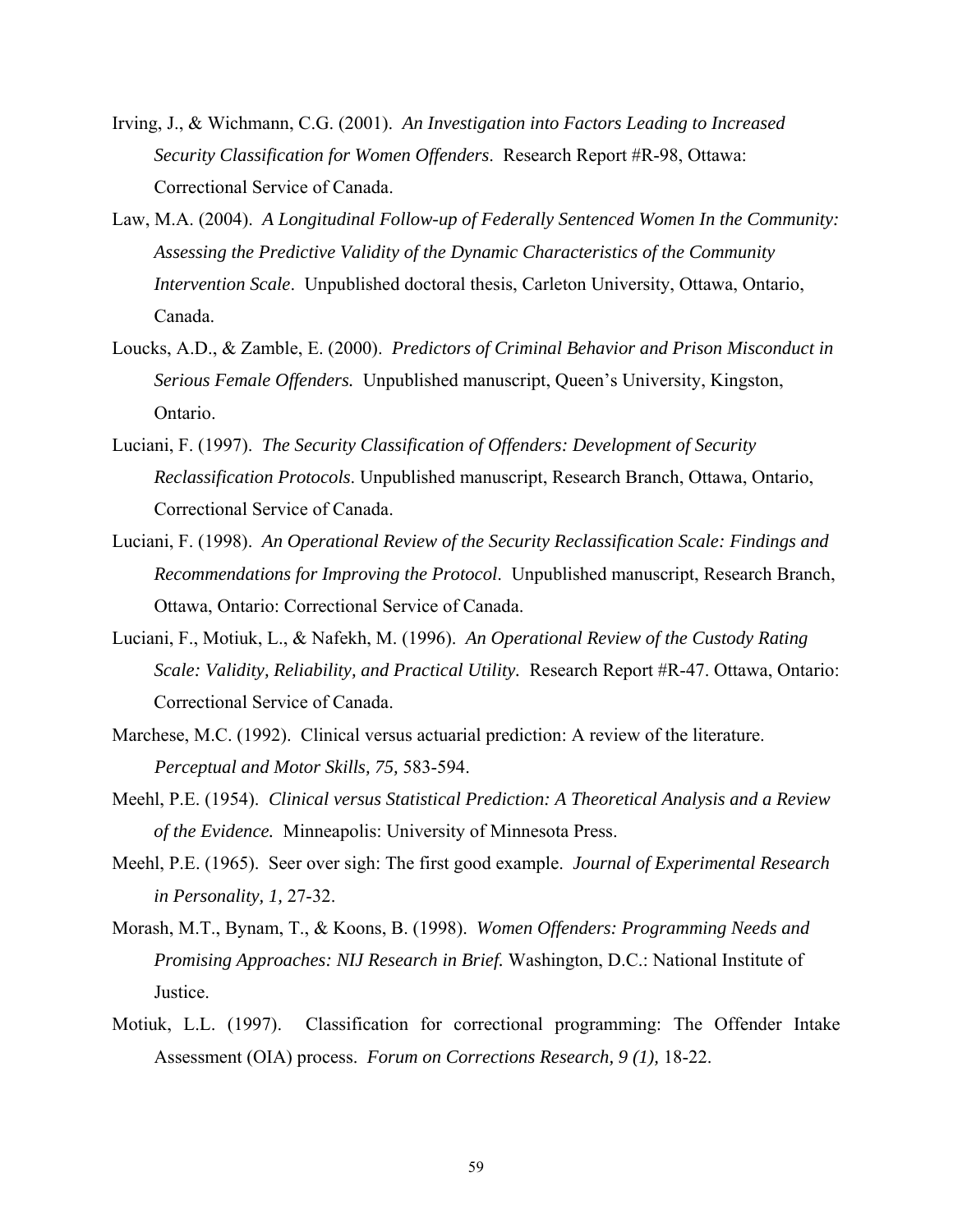- Nafekh, M., & Boe, R. (2003). *A Medium-term Federal Offender Population Forecast: 2003 to 2007* (Report No. R-137). Ottawa: Correctional Service of Canada.
- Nuffield, J. (1982). *Parole Decision-making in Canada: Research Toward Decision Guidelines*. Ottawa: Communications Division.
- Proctor, J.L. (1994). Evaluating a modified version of the federal prison system's inmate classification model: An assessment of objectivity and predictive validity. *Criminal Justice and Behavior, 21*, 256-272.
- Rettinger, J.L. (1998). *A Recidivism Follow-up Study Investigating Risk and Need Within a Sample of Provincially Sentenced Women.* Unpublished doctoral thesis, Carleton University, Ottawa, Ontario, Canada.
- Shaw, M., & Hannah-Moffat, K. (2000). Gender, diversity, and risk assessment in Canadian corrections. *Probation Journal, 47,* 163-173.
- Silver, E., & Miller, L.L. (2002). A cautionary note on the use of actuarial risk assessment tools for social control. *Crime and Delinquency, 48,* 138-161.
- Solicitor General Canada. (1987). *Development of a security classification model for Canadian federal Offenders.* Ottawa, Correctional Service of Canada.
- Stewart, R. L. (1999). *Annual Report of the Correctional Investigator, 1998-1999.* Catalogue #JA1-1999. Ottawa, Ontario: Minister of Public Works and Government Services Canada.
- Stewart, R. L. (2001). *Annual Report of the Correctional Investigator, 2000-2001.* Ottawa, Ontario: Minister of Public Works and Government Services Canada.
- Swets, J.A., Dawes, R.M., & Monahan, J. (2000). Psychological Science in the Public Interest: Psychological Science Can Improve Diagnostic Decisions. *Journal of the American Psychological Society, 1,* 1-26.
- Task Force on Federally Sentenced Women (1990). *Report of the Task Force on Federally Sentenced Women: Creating Choices.* Ottawa, Ontario: Ministry of the Solicitor General.
- Van Voorhis, P.V. & Presser, L. (2001). *Classification of Women Offenders: A National Assessment of Current Practices*. Washington, D.C.: U.S. Department of Justice, National Institute of Corrections.
- Webster, C.M., & Doob, A.N. (2004a). Classification without validity or equity: An empirical examination of the Custody Rating Scale for federally sentenced women offenders in Canada. *Canadian Journal of Criminology and Criminal Justice, 46,* 395-421.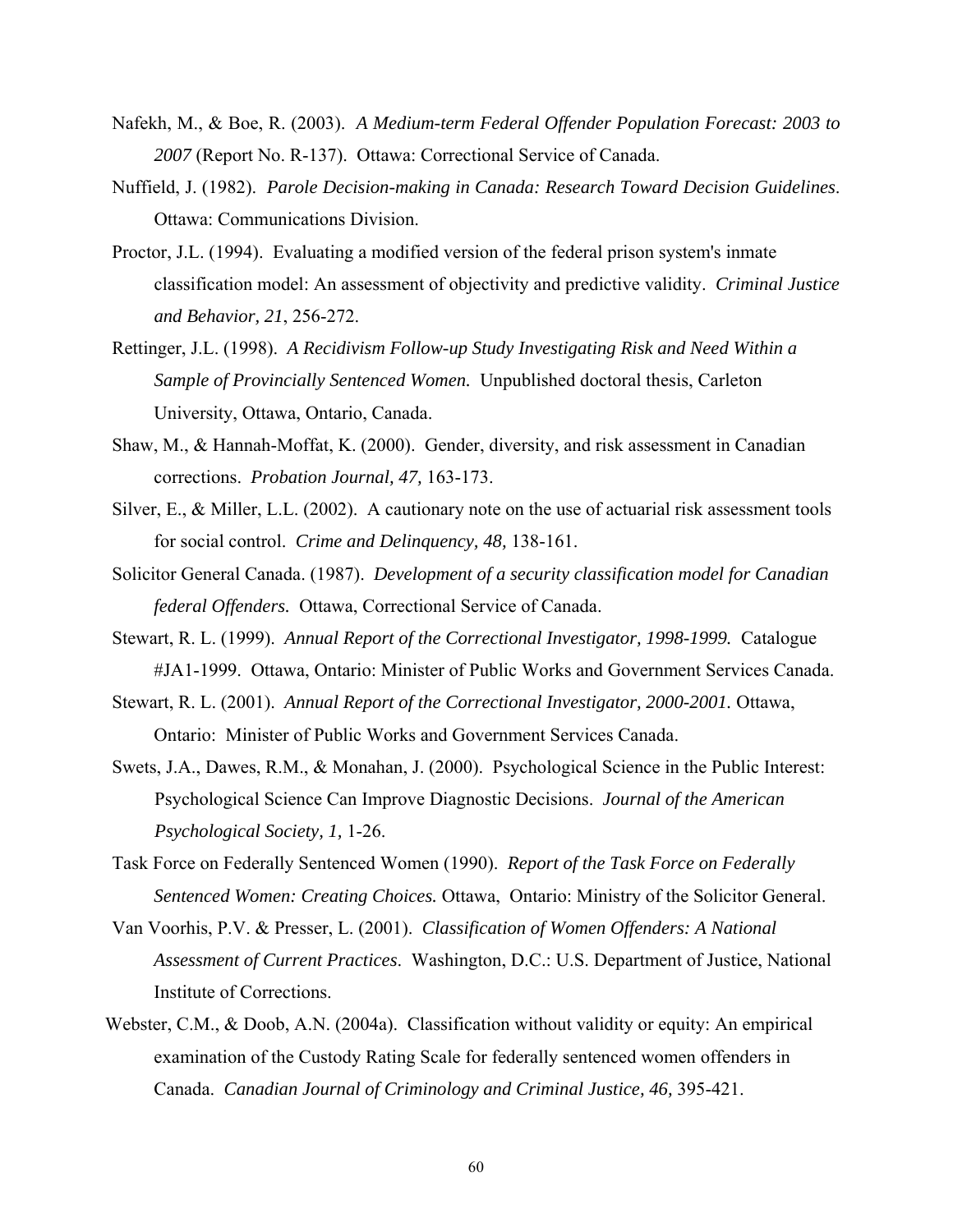- Webster, C.M., & Doob, A.N. (2004b). 'Taking down the strawman' or building a house of straw? Validity, equity, and the Custody Rating Scale. *Canadian Journal of Criminology and Criminal Justice, 46,* 631-638.
- Zinger, I. (2004). Actuarial risk assessment and human rights: A commentary. *Canadian Journal of Criminology and Criminal Justice, 46,* 607-621.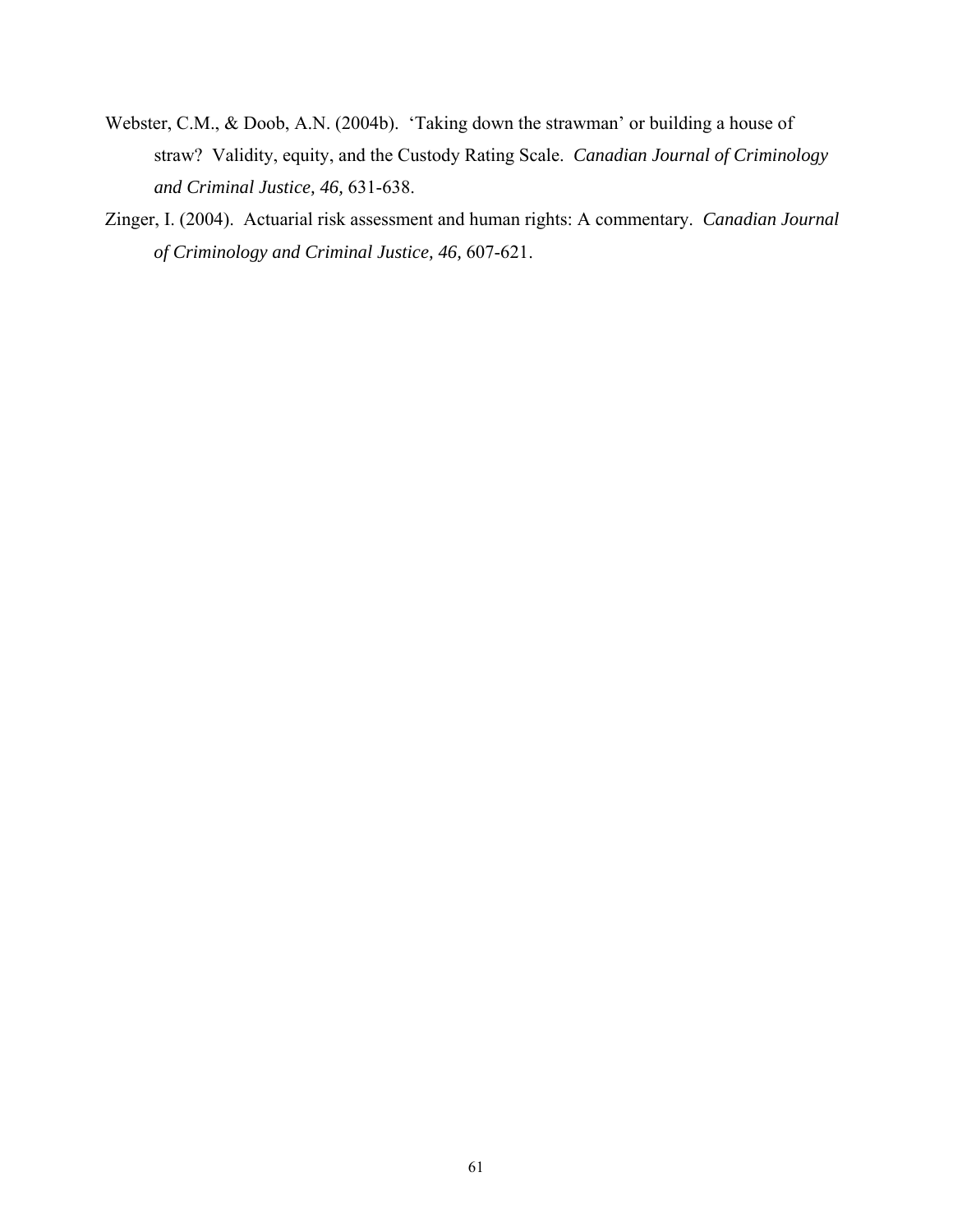**Appendix A: Simple Correlations between Offender Security Level and First Run of Predictor Variables: Development Sample**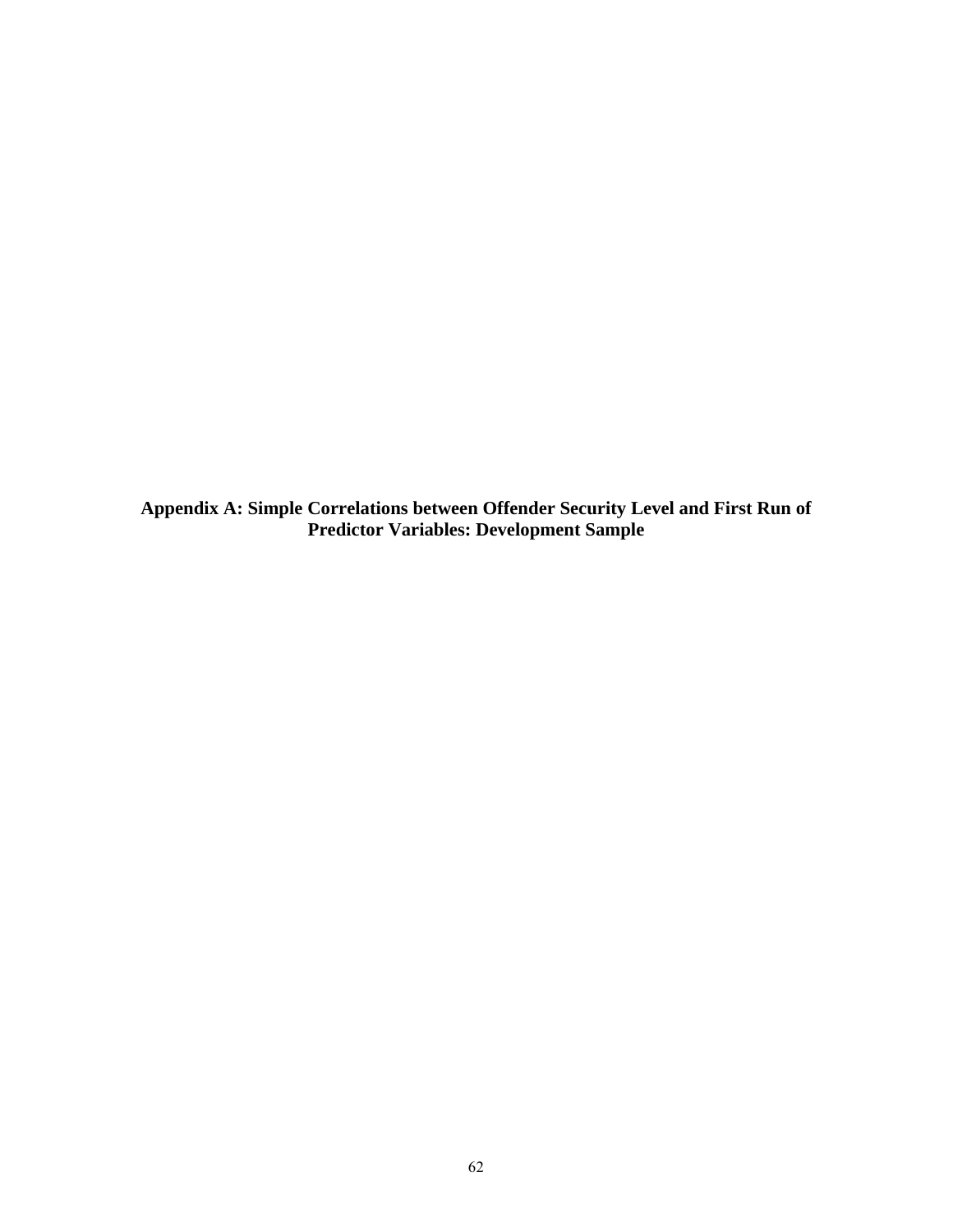|     | <b>Predictor</b>                                                             | Simple r   |
|-----|------------------------------------------------------------------------------|------------|
| 1.  | Compliance with institutional rules/regulations                              | $-73***$   |
| 2.  | Correctional plan - program motivation $(1st$ priority)                      | $-.61***$  |
| 3.  | # serious offences with conviction -review $(0, 1-2, 3+)$                    | $.50***$   |
| 4.  | # recorded incidents - review $(0, 1, 2, 3+)$                                | .49****    |
| 5.  | Segregation: danger to others (# times/review: $0, 1-2, 3+$ )                | .49****    |
| 6.  | Preventative security concern-review                                         | $.46***$   |
| 7.  | Correctional plan - program progress (1 <sup>st</sup> priority needs)        | $-.40***$  |
| 8.  | Substance abuse problem rating                                               | .39****    |
| 9.  | Overall criminal risk                                                        | .38****    |
| 10. | # minor offences with conviction - review $(0, 1, 2, 3+)$                    | .38****    |
| 11. | # refuse urinalysis- review $(0, 1-2, 3+)$                                   | $.33****$  |
| 12. | # self-injury -review $(0, 1+)$                                              | $.31***$   |
| 13. | Overall case needs                                                           | .29****    |
| 14. | Quality of interpersonal relationships                                       | $-28***$   |
| 15. | Overall marital/family adjustment                                            | $-.27***$  |
| 16. | CRS institutional adjustment group $($ <36, 36-71, >71)                      | $.26***$   |
| 17. | Source of distribution of contraband -review                                 | $.26***$   |
| 18. | New charges during review                                                    | $.26***$   |
| 19. | Pay grade                                                                    | $-26***$   |
| 20. | Non-violent escape attempt- ever                                             | $.25***$   |
| 21. | UAL from UTA/WR/CS- ever                                                     | $.25***$   |
| 22. | Psychological or psychiatric concerns noted                                  | $.24***$   |
| 23. | Assaults causing serious harm- ever                                          | $.24***$   |
| 24. | # Positive urinalyses- review $(0, 1+)$                                      | $.24***$   |
| 25. | # Successful ETA: total -review $(0,1-3,4-8,9+)$                             | $-24***$   |
| 26. | # Successful ETA: family related -review $(0,1-2, 3+)$                       | $-24***$   |
| 27. | Assaults causing serious harm-review                                         | $.23****$  |
| 28. | Total number of private family visits-review $(0, 1+)$                       | $-.22****$ |
| 29. | How often receives visits from family/community                              | $-.22***$  |
| 30. | Marital status-review (Married/Not)                                          | $-.21***$  |
| 31. | Non-violent escape attempts-review                                           | $.20***$   |
| 32. | CRS security risk group $(\leq 80, 80 - 129, > 130)$                         | $.19***$   |
| 33. | Currently on psychiatric medication                                          | $.19***$   |
| 34. | Instigated serious disruption during review                                  | $.18**$    |
| 35. | Maintains regular contact with family                                        | $-18**$    |
| 36. | # Successful ETA: personal development- review<br>$(0, 1-2, 3-6, 7-10, 11+)$ | $-18**$    |
| 37. | Detention referral                                                           | $.17**$    |
| 38. | # suicide attempts- review $(0, 1+)$                                         | $.16**$    |
| 39. | # successful UTA: family related -review (0,1-2, 3+)<br>1.333.001.3333.0001  | $-16**$    |

**Note: \*\*** *p<***.01; \*\*\*** *p<***.001; \*\*\*\*** *p<***.0001.**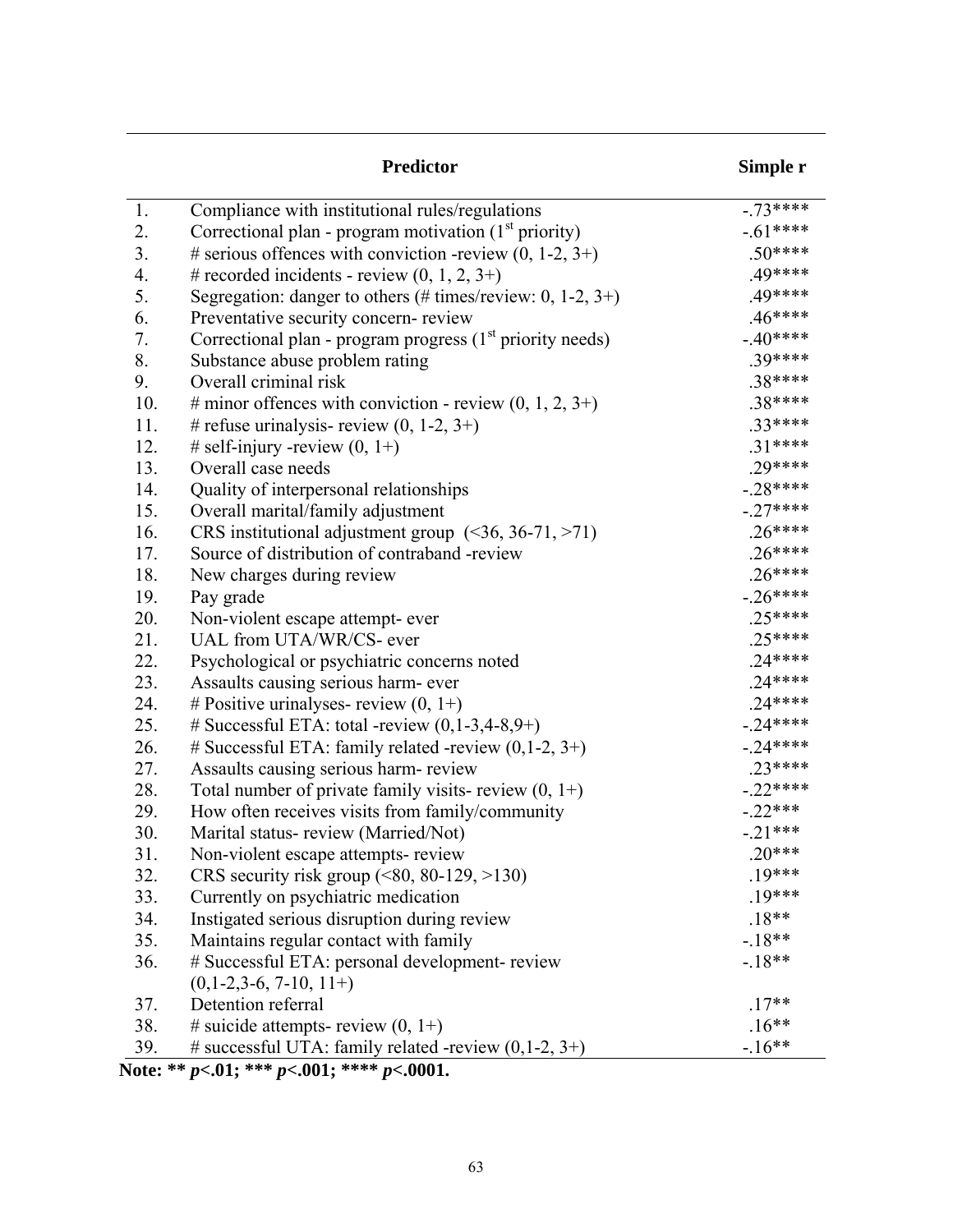**Appendix B: Security Reclassification Scale for Women (SRSW)**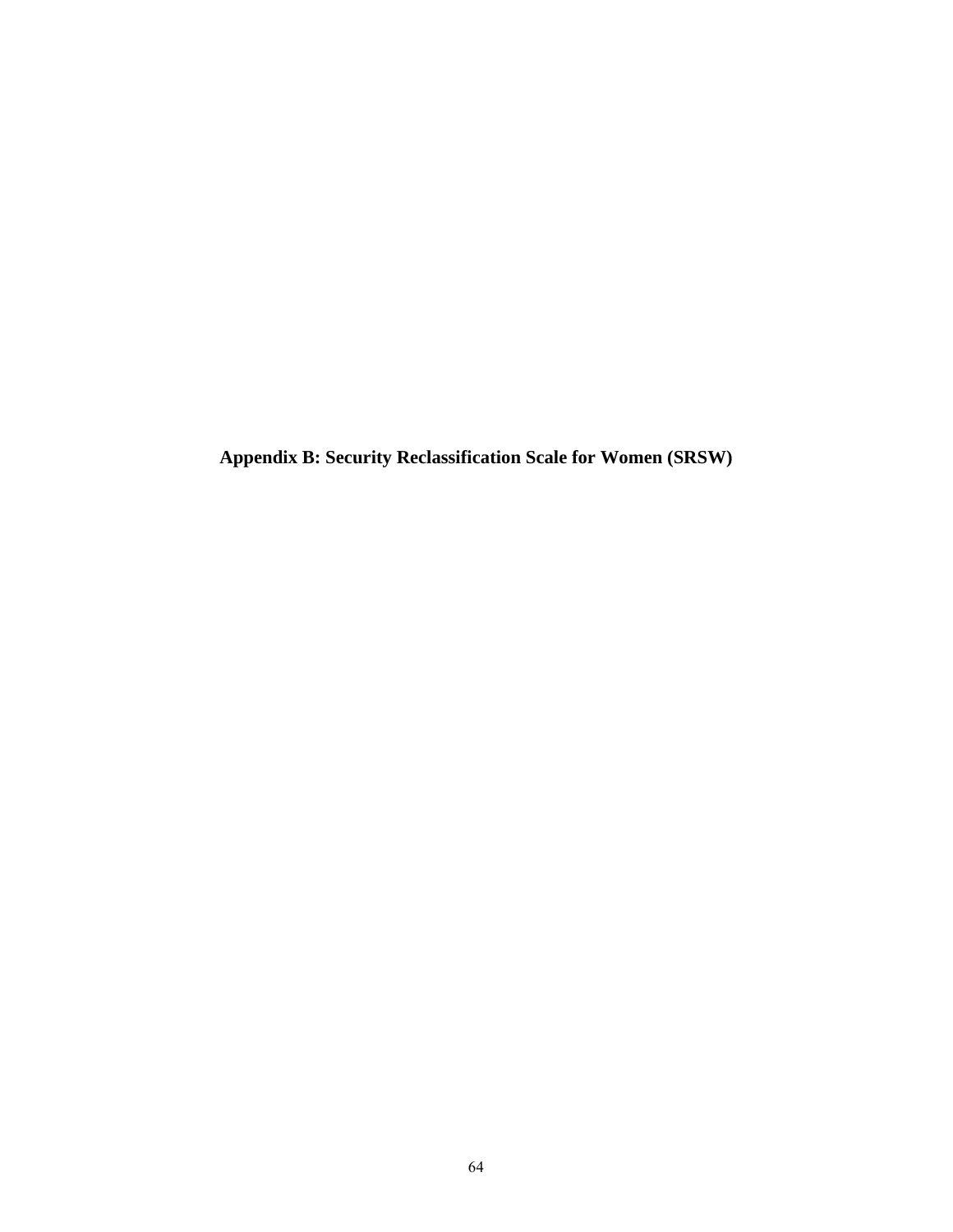### **PART 1: BASIC OFFENDER INFORMATION**

- 1. Identifying Information
- **1.1. Offender's Name:**
- **1.2. Offender's Date of Birth (yyyy/mm/dd):**
- **1.3. Offender's FPS #:**
- 2. Important Dates
- **2.1a Offender's most recent admission date (yyyy/mm/dd):**
- **2.1b Offender's admission type (code number):**
- **2.2 Offender's statutory release date (yyyy/mm/dd; blank for lifers):**
- **2.3 Offender's warrant expiry date (yyyy/mm/dd; blank for lifers):**
- **2.4 Date of the** current **security review (yyyy/mm/dd):**
- **2.5 Date of the** previous **security review (yyyy/mm/dd):**

**\*\*\* Note that the** review period **consists of the time between the last security (OSL) review**  and the current security review. In other words, the review period is the period between **dates in items 2.4 and 2.5 above \*\*\*** 

#### 3. Demographic Information

- **3.1 Offender's age** at this review**:** \_\_\_\_\_\_
- **3.2 Offender's** current **marital status:**



**\** 

**Unmarried (widowed, divorced, single) Married/ Common Law Unknown** 

**3.3 Offender's race/ethnicity:** 

**Caucasian Aboriginal Black Other**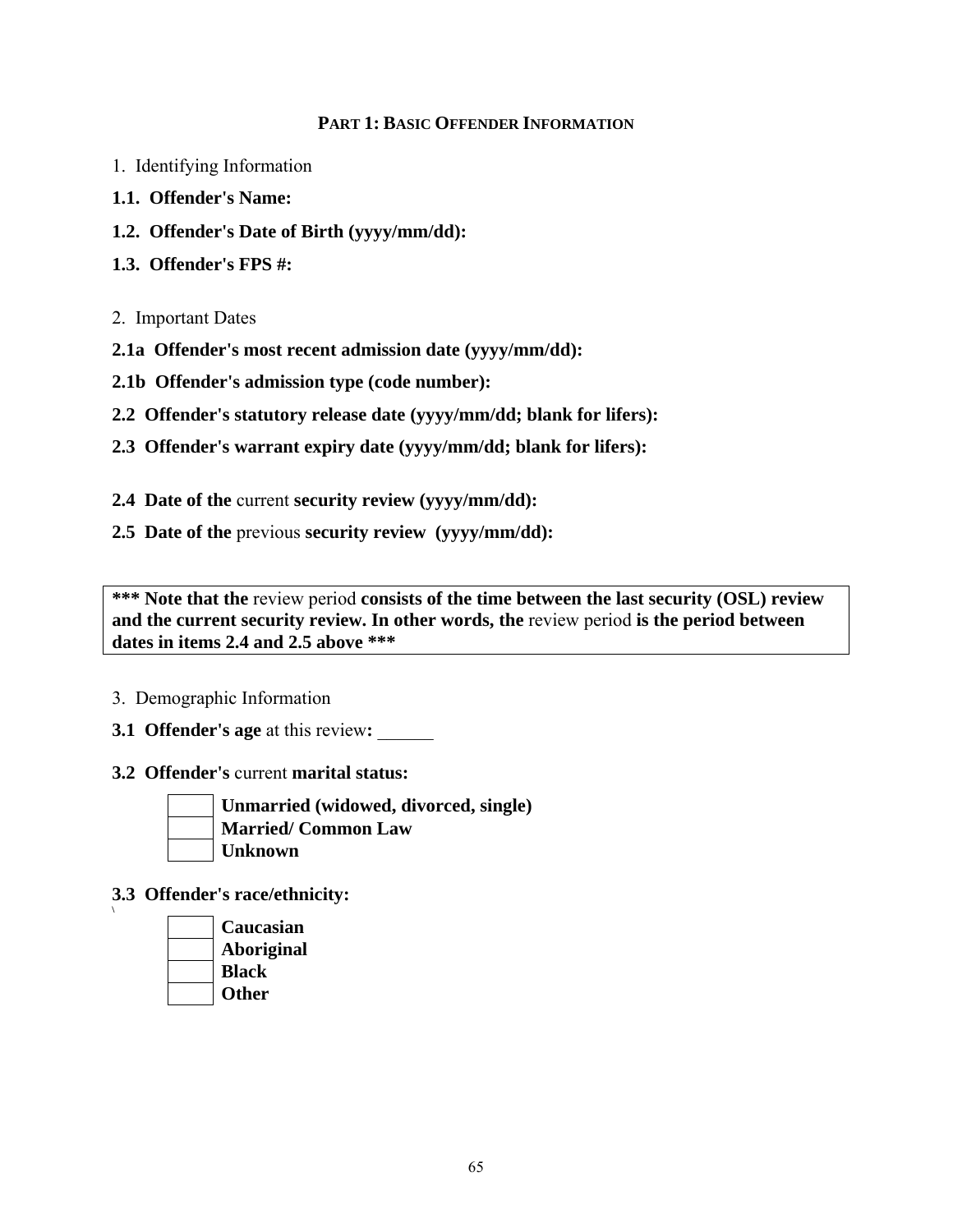## **PART 2: REVIEW OF ADJUSTMENT AND FUNCTIONING FACTORS**

### **1. Correctional plan: program motivation.**

| 3.20      |  |
|-----------|--|
| $(+0.70)$ |  |
| $(-2.40)$ |  |

Limited motivation Partial motivation/active Full motivation/active

### **2. Maintains regular positive family contact.**

| . |
|---|
|   |

 $|(+1.0)$  No, very little positive contact with family  $\vert$  (-0.3) Yes, regular positive contact with family

# **3. Number of convictions for** serious **disciplinary offences** during the review period**.**

| -11)           | None          |
|----------------|---------------|
| $(+19)$        | One or two    |
| $+4$ $\Lambda$ | Three or more |

 **Total number of serious convictions during the review period:** \_\_\_

**4. Number of recorded incidents** during the review period**.**

|                | None          |
|----------------|---------------|
| $0.40^{\circ}$ | <b>One</b>    |
| $(+0.75)$      | Two           |
|                | Three or more |

 **Total number of incidents during the review period:** \_\_\_

**5.** Ever **UAL from work release, temporary absences or community supervision.** 

| じりへき  | O    |
|-------|------|
| l 20) | r es |

**6. Pay level** during the review period**.** 

| $(-1.10)$ | Level A                          |
|-----------|----------------------------------|
| $(-1.10)$ | Level B                          |
| $(-0.30)$ | Level C                          |
| $(+0.70)$ | Level D                          |
| $(+1.00)$ | Basic Allowance / Unable to work |
| 0.00      | Other (explain)                  |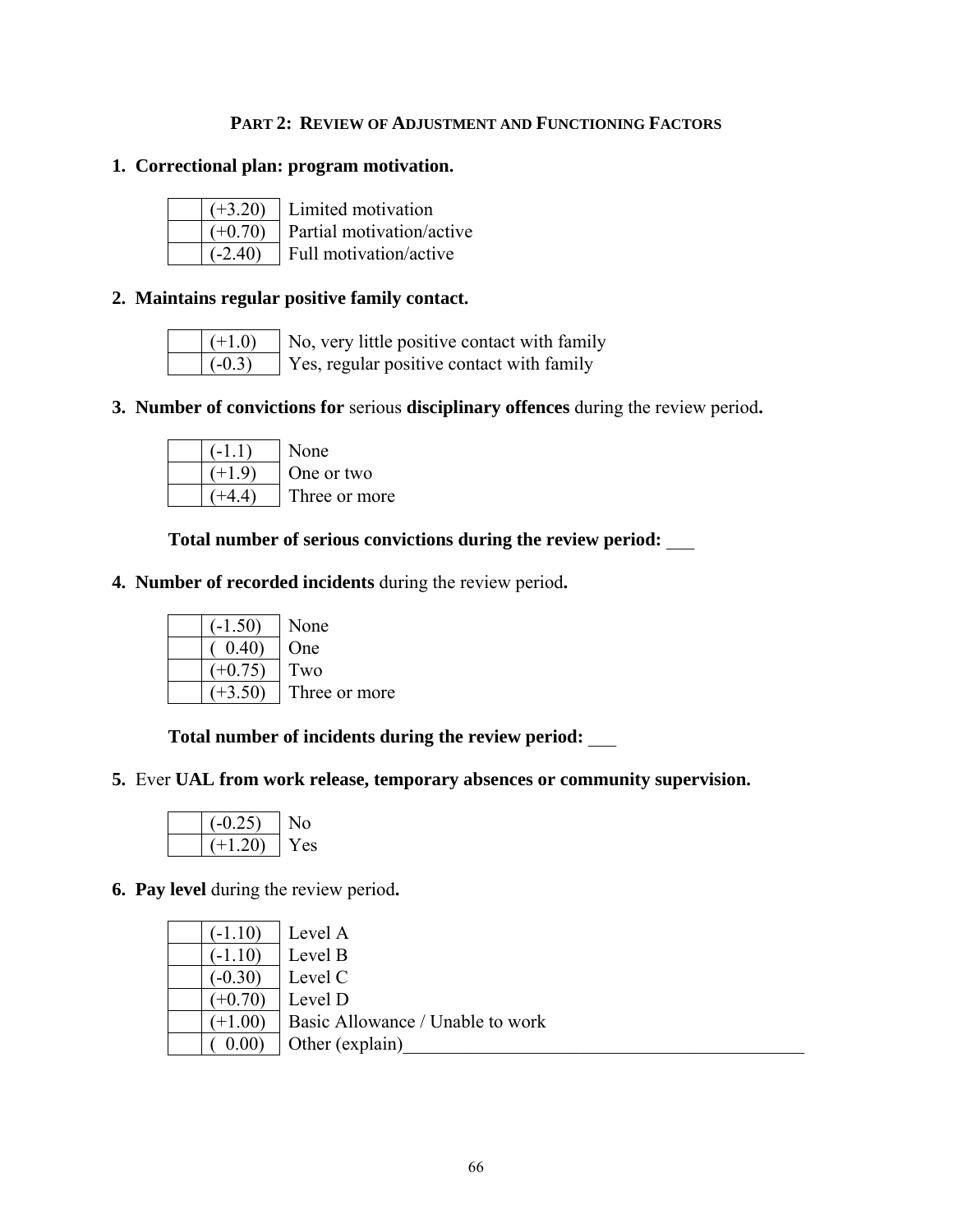**7. Number of times offender was placed in involuntary segregation for being a danger to others or the institution** during the review period**.** 

| $(-1.10)$ | <b>None</b>   |
|-----------|---------------|
|           | Once or twice |
|           | Three or more |

 **Total number of times during the review period:** \_\_\_

# **8.** Total **number of successful ETAs during the review period:**

| $(+1.15)$ | None          |
|-----------|---------------|
| $(+0.70)$ | One to three  |
| $(-0.85)$ | Four to eight |
|           | Nine or more  |

 **Total number of successful (on time) ETAs during the review period:** \_\_\_

# **9. CRS Incident History:**

| $( -0.95)$ None |                                   |
|-----------------|-----------------------------------|
|                 | $(+1.60)$   Any Prior Involvement |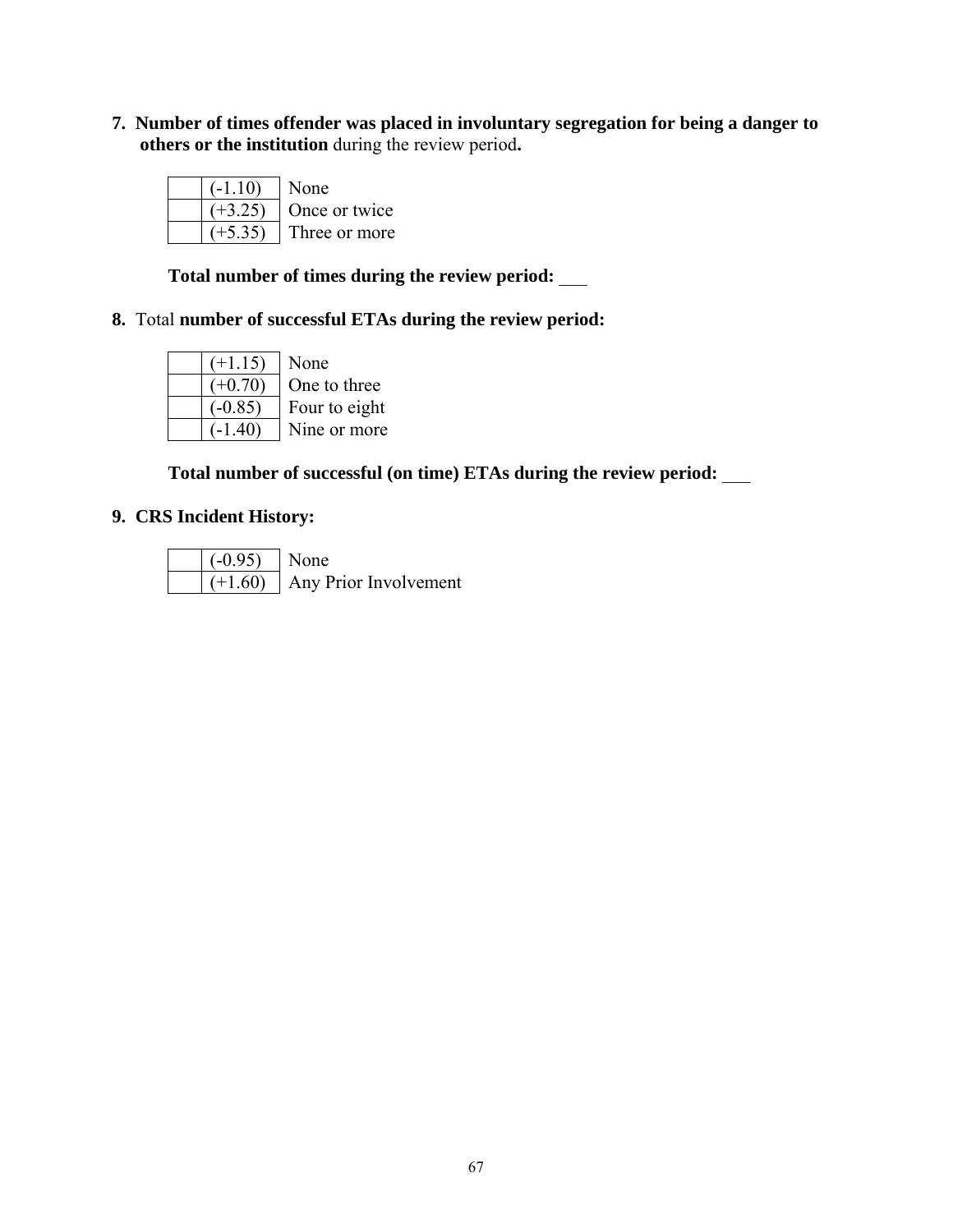### **Scoring Criteria for Weighted Items**

#### **1. Correctional Plan: Program motivation/progress**

This item is intended to allow the user to assess the offender's motivation in programs designated to address criminogenic factors identified in the correctional plan. The user assesses how actively the offender participates in programs. Assessment is based on knowledge of the offender and on file review.

*'limited motivation'* is selected if the offender refuses to participate in programs to address needs outlined in her correctional plan, or if her participation is very sporadic.

*'partial motivation'* is to be selected if the offender participates in programming, with adequate attendance. Homework is at least partially (or sometimes) completed, and she sometimes applies lessons.

*'full motivation'* is to be selected if the offender is actively participating in her correctional plan, completes homework most of the time, and applies her lessons consistently.

#### **2. Maintains regular positive family contact**

This item is intended to allow the user to assess whether the offender has social support through regular positive contact with family members. The assessment is based on knowledge of the offender and file review.

*'no, very little positive contact with family'* is to be selected if the offender has little to no positive, regular support from her family.

*'yes, regular positive contact with family'* is to be selected if the offender's family is consistently emotionally supportive and available to her.

#### **3. Number of convictions for serious disciplinary offences**

During the review period only count of institutional disciplinary offences that resulted in a conviction (not charges) for a serious offence, as per the conviction date on OMS.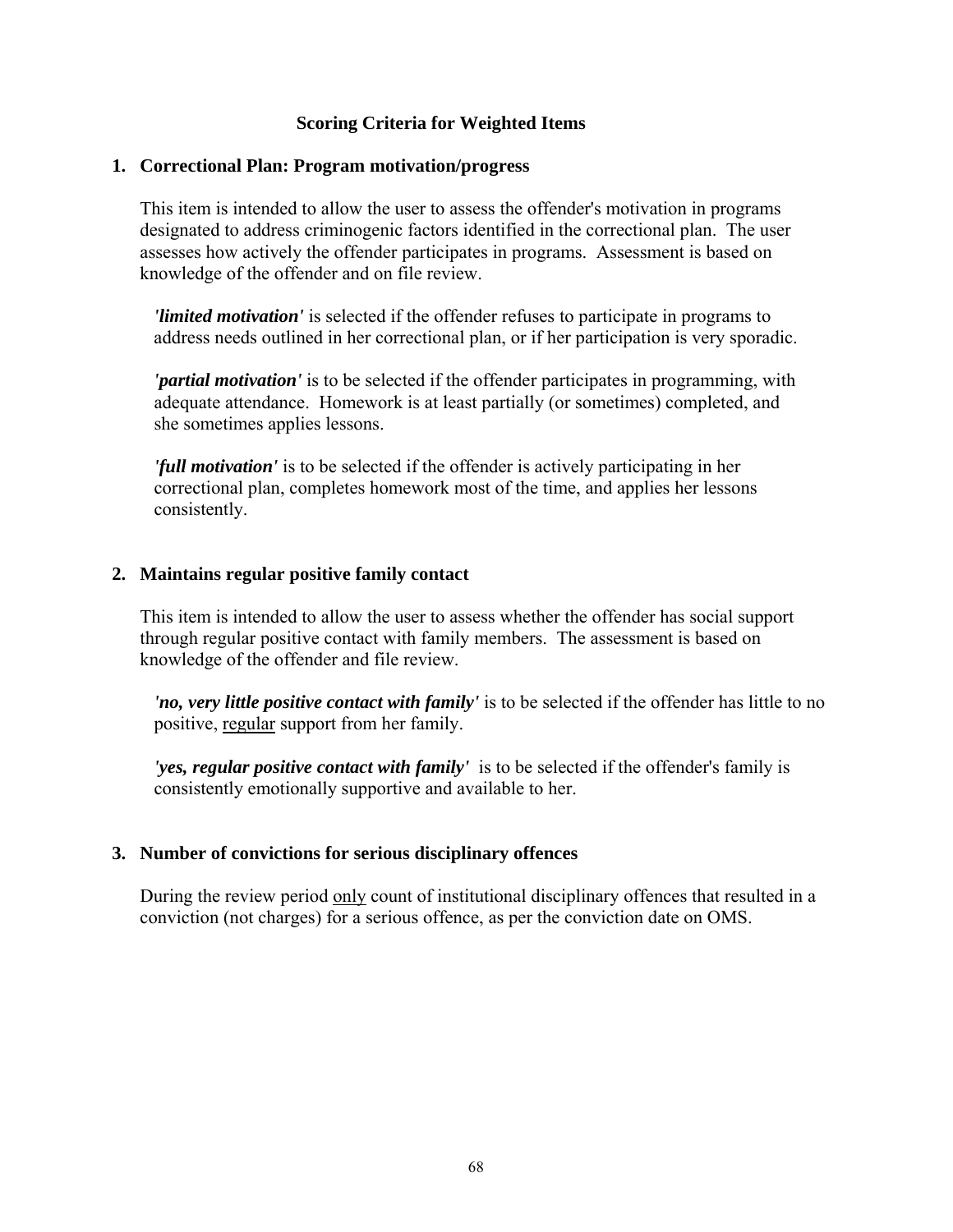## **4. Number of recorded incidents during the review period**

The application performs a count of all "institutional incidents" where the "incident date" is for the period under review regardless of severity, the offender's role, or whether they resulted in a formal conviction.

# **5. Pay level during the review period**

**Note:** COMMISSIONER'S DIRECTIVE #730: INMATE PROGRAM ASSIGNMENT AND PAYMENTS states the following regarding Inmate Pay:

Pay shall normally be based on the following daily rates:

- a. **Level A pay** (\$6.90) shall be awarded to inmates who:
	- 1. have been earning level B pay for at least the previous three months and have met the following performance standards in relation to all program assignments in their correctional plan:
		- i. no unauthorized absences;
		- ii. no unjustified late arrivals to, or early departures from, the program assignment;
		- iii. full and active participation in all aspects of the program assignment;
		- iv. completion of all requirements of the program assignment(s) to an excellent standard;
		- v. excellent interpersonal relationships, attitude, motivation, behaviour, effort and productivity.
- b. **Level B pay** (\$6.35) shall be awarded to inmates who:
	- 1. have met the following performance standards in relation to all program assignments in their correctional plan for at least the three previous months:
		- i. good attendance and punctuality;
		- ii. demonstrated full and active participation in all aspects of the program assignment;
		- iii. completed all requirements of the program assignment(s) to a good standard;
		- iv. good interpersonal relationships, attitude, motivation, behaviour, effort and productivity.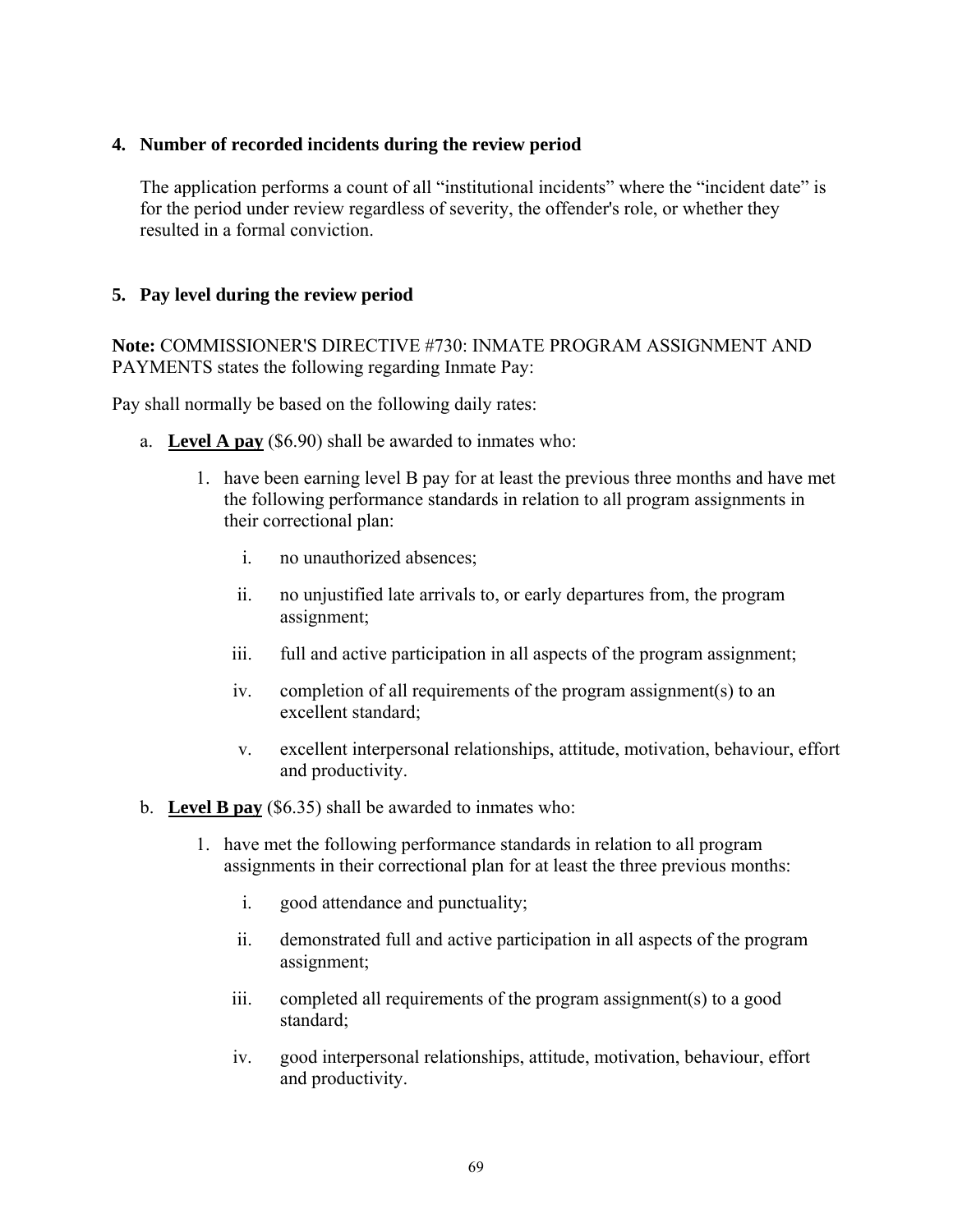- c. **Level C pay** (\$5.80) shall be awarded to inmates who:
	- 1. participate in a program assignment specified in their correctional plan;
	- 2. participate in a program assignment recommended by the case management team before a correctional plan has been finalized.
- d. **Level D pay** (\$5.25) shall be awarded to inmates who:
	- 1. participate in a work assignment but refuse to participate in any other program assignment specified in their correctional plan, or in the absence of a correctional plan, refuse to participate in any other program assigned by the Board. This includes inmates who are appealing their sentence and/or conviction and refuse a program assignment for reasons related to the appeal.

An allowance of \$2.50 shall be awarded to inmates who are unable to participate in a program assignment for reasons beyond their control.

A basic allowance of \$1 shall be awarded to inmates who refuse to participate in all assignments offered by the Program Board.

Under exceptional circumstances, institutional heads may authorize, in writing, pay for inmates at levels for which they would not otherwise be eligible.

### **6. Number of times offender was placed in involuntary segregation for being a danger to others or the institution**

The application automatically tabulates a total count where segregation is involuntary and the reason for segregation is CCRA 31 (3-A). It will count only placements in segregation that occurred during the review period. If the inmate was in segregation during *any part* of the review period, it will be counted. The number of days in segregation is disregarded. If an offender released from segregation and then returned to segregation, this is reported as two periods, even if the return was based on the initial reasons for segregation.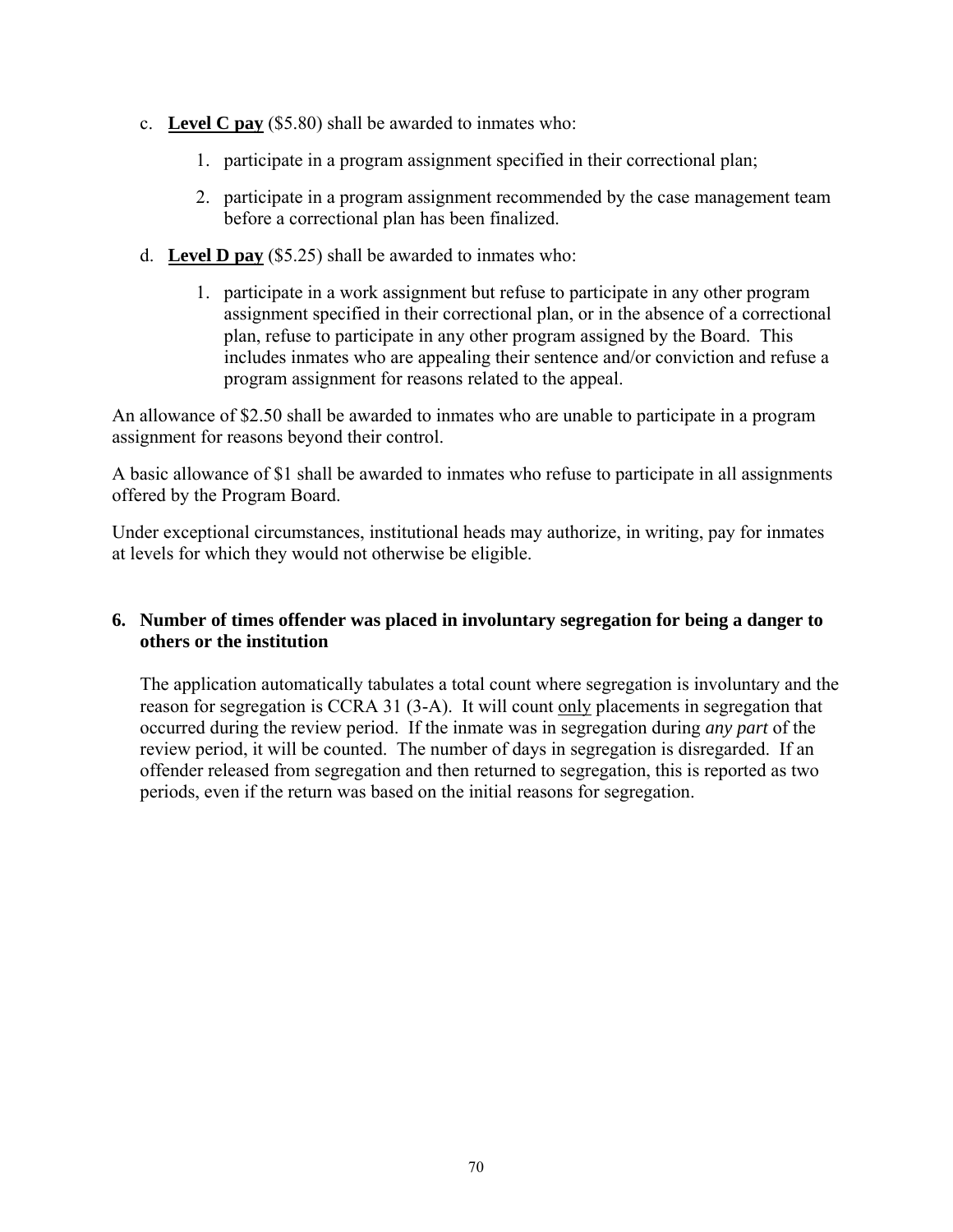## **7. Total number of successful ETAs during the review period**

The application automatically tabulates the number of TA permits where the "absence type" is ETAs (i.e. 0005) and that the offender has successfully completed 'on time' (i.e. 0001) or 'extension' (i.e. 0002). ETAs granted for *any reason,* during *any part of the review period*  will be considered by the Scale, that the "departure date" is greater than the review period start date or the "return date" is greater than the start date and less than the review end date. The application will count the total number of separate ETAs, not the number of days released on ETA.

#### **8. Ever UAL from work release, temporary absence or community**

The application automatically checks for any instances of UAL. If an official incident of UAL is found by the application, the field will be populated as 'yes', and the user will be unable to modify. If no official incident of UAL is found by the application, the field will be populated as 'no' and the user will have the option of overriding the selection to select 'yes'.

If the application selects 'no', the user will need to go further into the files to adequately respond to this item. Because not all UAL will result in formal charges, the user is to count any record of escape lawful custody on the offender's personal file as well (implication--if they escaped they must have been UAL). The user is NOT to count escape attempts - only successful escapes.

Also, if the user is certain that the offender has been UAL but there is no official record indicate "YES" and note this situation in the 'comments' section. For the purposes of the field test the user is not to include failure to appear, or breaches of trust. If these are the only indicators mark "NO" but note this fact in the 'comments' section at the end of the report.

## **9. CRS Incident History**

The application will report the "Incident History score" (involve in incident score) from the most recent CRS completed at admission.

If the score is 0, then 'none' will be selected.

If the score is above 0, then 'Any prior involvement' will be selected.

If no CRS score is available and this is the offender's first custodial sentence (including provincial) then 'none' will be selected, and the user will be allowed to modify. If no score is available on OMS, the user must create a "proxy" Incident History score by using the guidelines contained in SOP 700-04 - Offender Intake Assessment and Correctional Planning.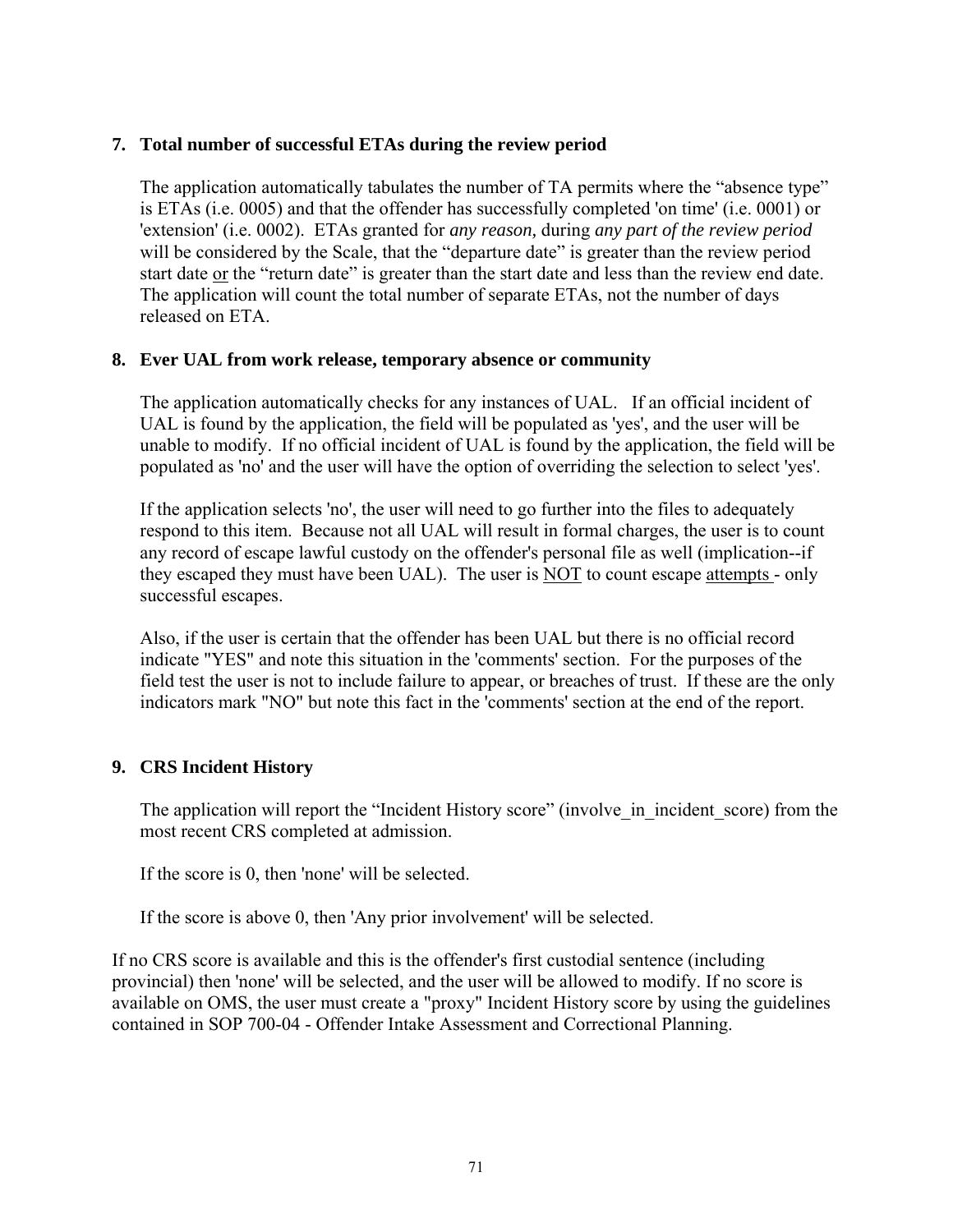### **PART 3: SCORING THE SRSW - SECURITY LEVEL CUT-OFF VALUES**

- **TOTAL SCORE FROM ITEMS 1 TO 9 ABOVE: \_\_\_\_\_\_\_\_\_\_ (SCORES RANGE FROM -10.10 TO +22.40)**
- Maximum Security Range:  $+8.70$  to  $+22.40$ **Maximum-to-Medium Security professional discretion invocation (+8.70 to +9.55)**
- Medium Security Range: -2.60 to +8.65 **Medium-to-Maximum Security professional discretion invocation (+8.65 to +7.80) Medium-to-Minimum Security professional discretion invocation (-2.60 to -2.35)**
- Minimum Security Range: -2.65 to -10.10 **Minimum-to-Medium Security professional discretion invocation (-2.65 to -2.90)**

#### CLASSIFICATION DECISIONS

**1. Offender's security classification level** prior to **this review (i.e., at OSL date noted in item 2.5 above).** 



Overall Security Level

**2. Your recommended security classification level (for the most recent security review).** 



 **Institutional Adjustment Risk Escape Risk** 

 **Public Safety Risk** 

 **Overall Security Level** 

**3. The classification level recommended by the Review of Adjustment and Functioning Factors.** 

**Score on the Security Reclassification Scale for Women (SRSW) SRSW Security Level Rating**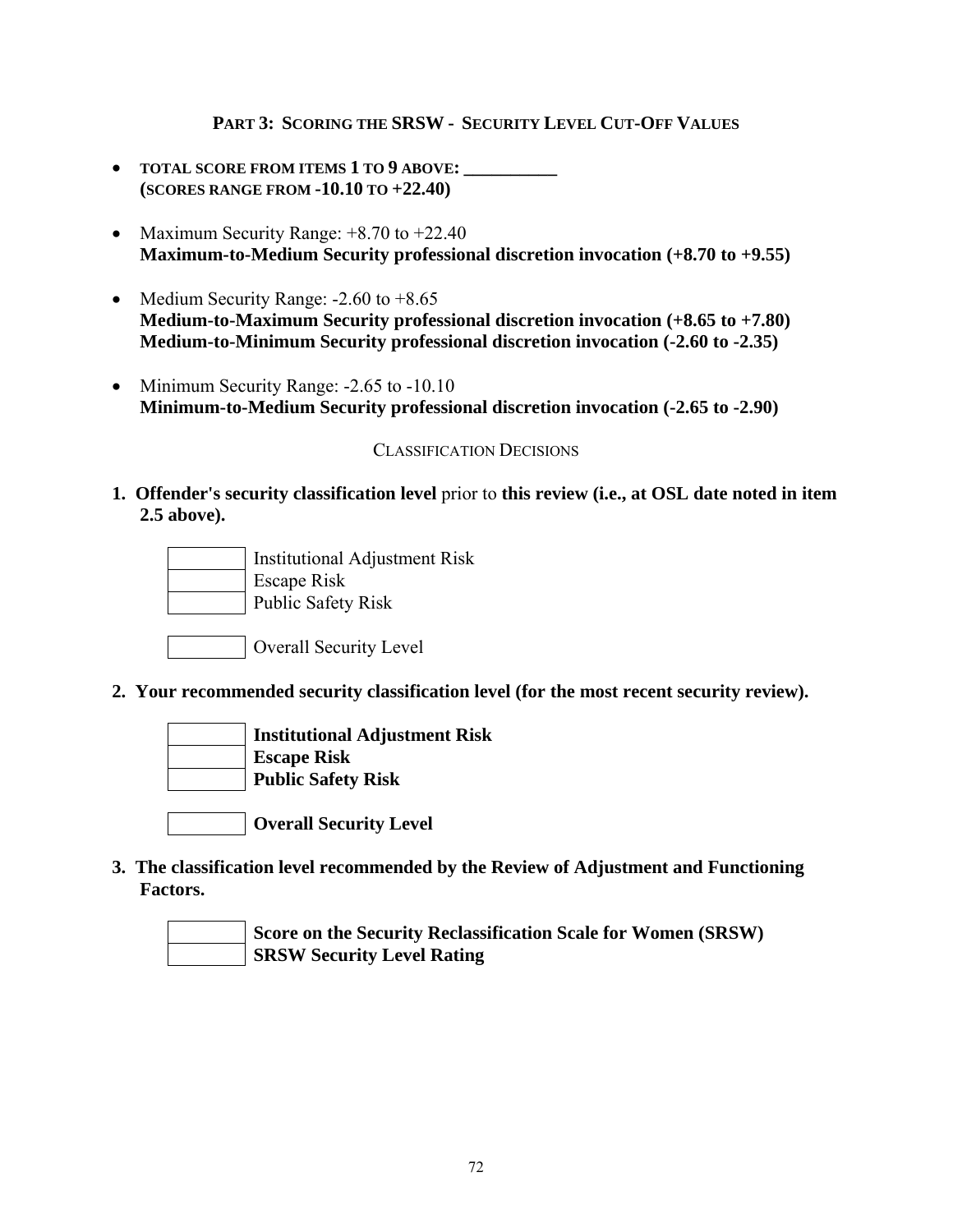#### **MARGIN OF PROFESSIONAL DISCRETION**

If **the offender's score falls within this 10% margin (see cut-offs, previous page), you will have two choices, you may either choose to invoke your discretion to adjust her level of security or you may accept the level accorded by the SRSW score. Either way this is seen as an agreement with the scale recommendation and no rationalization for your decision will be required.** 

No Yes **Do you wish to use the** 10% **margin of Professional Discretion?** 

#### REVIEW OF THRESHOLD FACTORS

**For each of the following, check 'yes' or 'no'. Check 'yes' only if the event has occurred recently (i.e., since last review). For example, the offender has an 'escape with violence' on a previous sentence, or prior to the** *last* **security (OSL) review, check 'no'.** 

**If applicable, provide a detailed assessment supporting the use of your professional discretion for security level placement.** 

|    | Yes | No |
|----|-----|----|
| E  |     |    |
| E  |     |    |
| A  |     |    |
| Iı |     |    |
| I  |     |    |
|    |     |    |

 **Escape/attempt** with violence **from any level of custody or escort. Escape/attempt/conspire from any level of custody or escort. Assault causing** serious physical **harm to staff, visitor, or offender. Instigator in a serious disruption leading to confrontation or damage. Identified as a** major source **in the distribution of contraband. Other (specify)** 

**Please provide a full assessment supporting your invocation of the professional discretion provision:**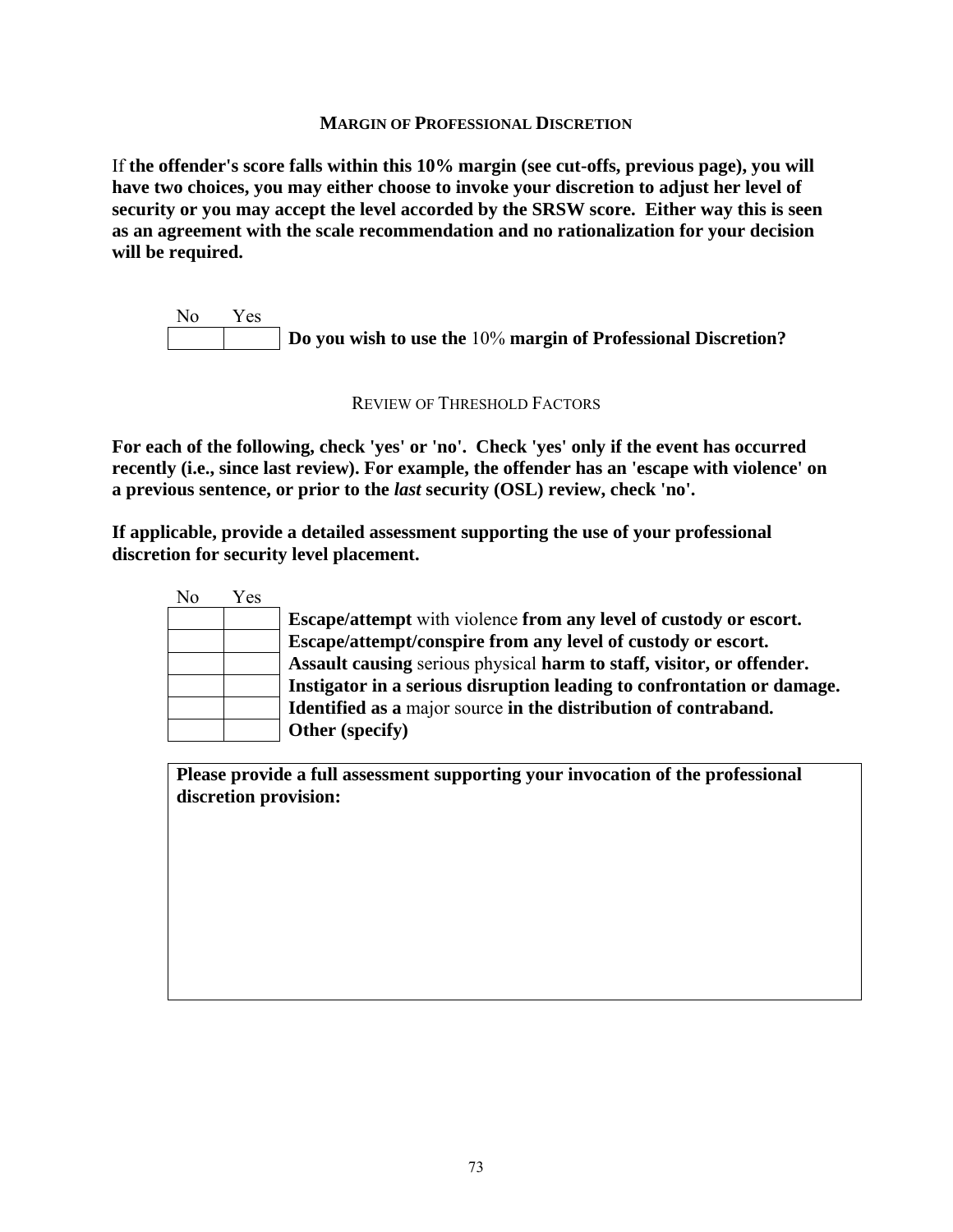#### **REVIEW OF OVERRIDE FACTORS**

**For the following select the item which best describes the case. If applicable, provide a detailed assessment supporting the SRSW override.** 

|     | Yes | No |
|-----|-----|----|
| De  |     |    |
| Per |     |    |
| Les |     |    |
| Esc |     |    |
| Otl |     |    |

 **Deportation order Pending appropriate security level availability Less than one year to SRD or WED Escape history or escape on current sentence**  her (specify):

**Provide full assessment supporting your invocation of the override provision:**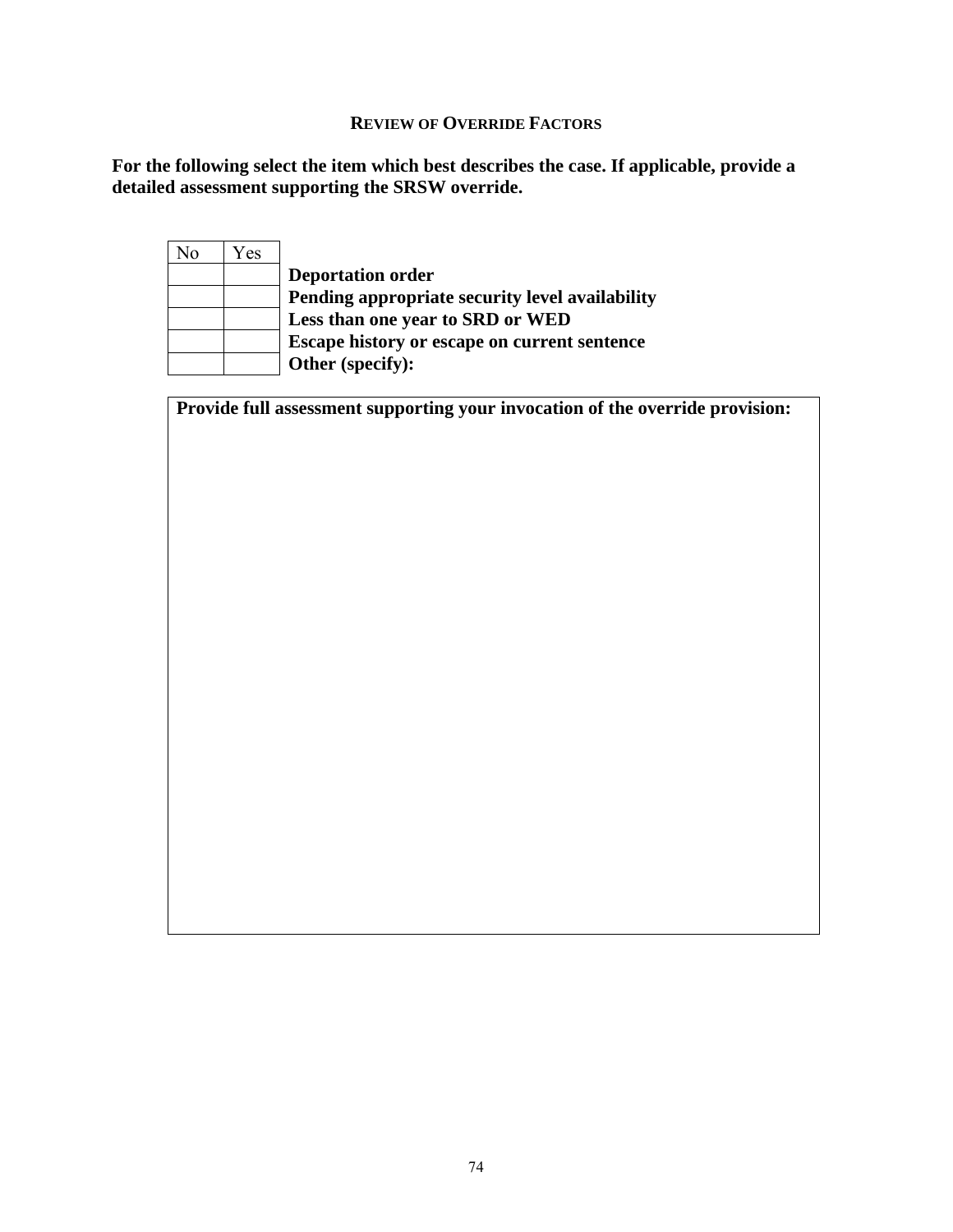**Appendix C: Inter-Item Correlations: SRSW**